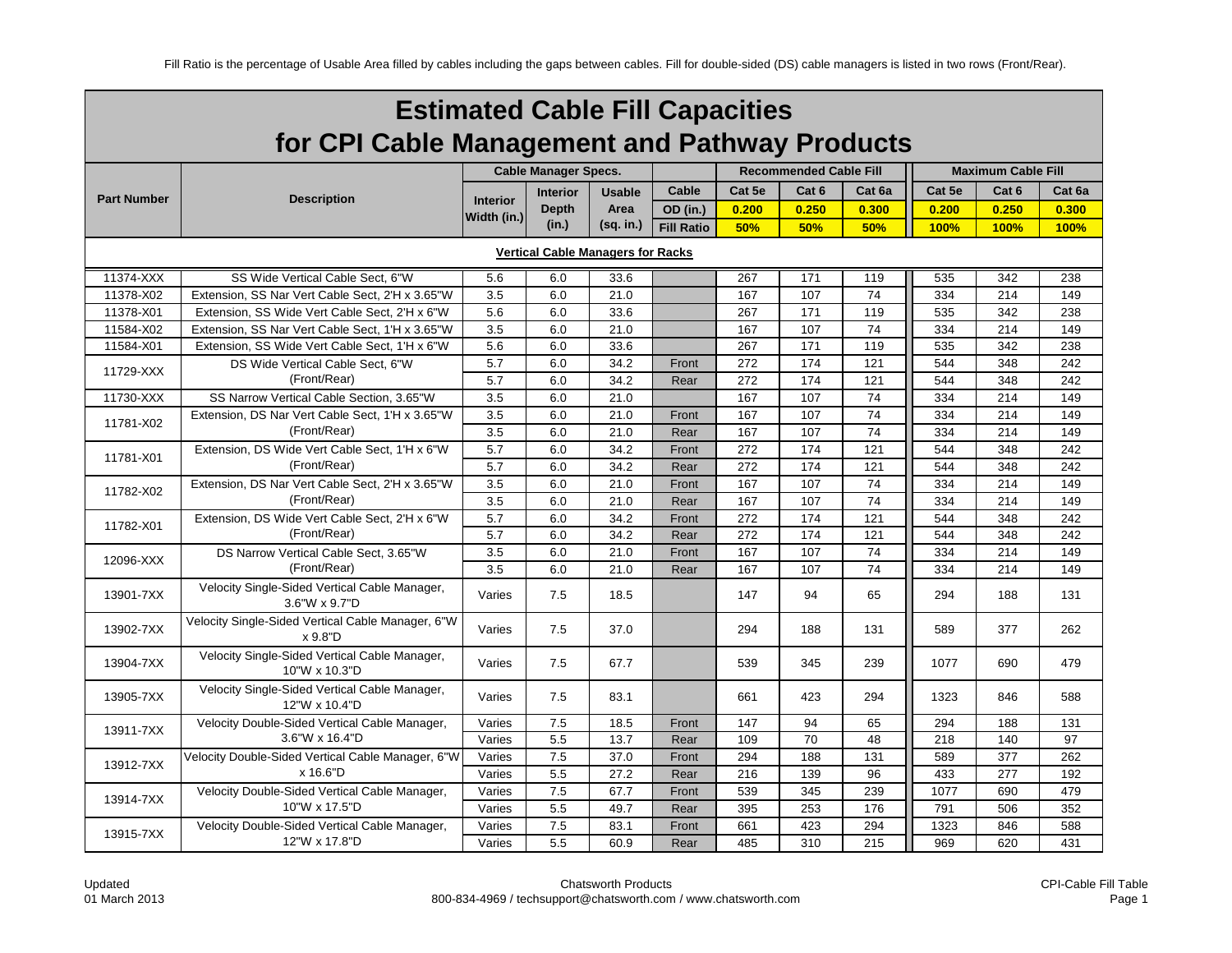| <b>Estimated Cable Fill Capacities</b>        |
|-----------------------------------------------|
| for CPI Cable Management and Pathway Products |

|                    |                                                                     |                 | <b>Cable Manager Specs.</b> |               |                   |        | <b>Recommended Cable Fill</b> |        | <b>Maximum Cable Fill</b> |                  |        |  |
|--------------------|---------------------------------------------------------------------|-----------------|-----------------------------|---------------|-------------------|--------|-------------------------------|--------|---------------------------|------------------|--------|--|
|                    |                                                                     |                 | <b>Interior</b>             | <b>Usable</b> | Cable             | Cat 5e | Cat <sub>6</sub>              | Cat 6a | Cat 5e                    | Cat <sub>6</sub> | Cat 6a |  |
| <b>Part Number</b> | <b>Description</b>                                                  | <b>Interior</b> | <b>Depth</b>                | Area          | <b>OD</b> (in.)   | 0.200  | 0.250                         | 0.300  | 0.200                     | 0.250            | 0.300  |  |
|                    |                                                                     | Width (in.)     | (in.)                       | (sq. in.)     | <b>Fill Ratio</b> | 50%    | 50%                           | 50%    | 100%                      | 100%             | 100%   |  |
| 13934-71X          | Velocity Cable Ring Kits, 3.6"W                                     | 3.4             | 6.8                         | 23.1          |                   | 184    | 118                           | 82     | 368                       | 235              | 163    |  |
| 13934-72X          | Velocity Cable Ring Kits, 6"W                                       | 5.8             | 6.8                         | 39.4          |                   | 314    | 201                           | 139    | 627                       | 401              | 279    |  |
| 13934-74X          | Velocity Cable Ring Kits, 10"W                                      | 9.8             | 6.8                         | 66.6          |                   | 530    | 339                           | 236    | 1060                      | 678              | 471    |  |
| 13934-75X          | Velocity Cable Ring Kits, 12"W                                      | 11.8            | 6.8                         | 80.2          |                   | 638    | 408                           | 284    | 1276                      | 817              | 567    |  |
| 30091-XXX          | SS MCS Master Cabling Section, 4.4"W                                | Varies          | 6.7                         | 24.4          |                   | 194    | 124                           | 86     | 388                       | 249              | 173    |  |
| 30092-XXX          | SS MCS Master Cabling Section, 6"W                                  | Varies          | 6.7                         | 35.2          |                   | 280    | 179                           | 124    | 560                       | 359              | 249    |  |
| 30093-XXX          | SS MCS Master Cabling Section, 10"W                                 | Varies          | 6.7                         | 62.3          |                   | 496    | 317                           | 220    | 992                       | 635              | 441    |  |
| 30094-XXX          | DS MCS Master Cabling Section, 4.4"W                                | Varies          | 6.7                         | 24.2          | Front             | 193    | 123                           | 86     | 385                       | 246              | 171    |  |
|                    | (Front/Rear)                                                        | Varies          | 6.7                         | 24.2          | Rear              | 193    | 123                           | 86     | 385                       | 246              | 171    |  |
| 30095-XXX          | DS MCS Master Cabling Section, 6"W (Front/Rear)                     | Varies          | 6.7                         | 35.1          | Front             | 279    | 179                           | 124    | 559                       | 358              | 248    |  |
|                    |                                                                     | Varies          | 6.7                         | 35.1          | Rear              | 279    | 179                           | 124    | 559                       | 358              | 248    |  |
| 30096-XXX          | DS MCS Master Cabling Section, 10"W                                 | Varies          | 6.7                         | 62.3          | Front             | 496    | 317                           | 220    | 992                       | 635              | 441    |  |
|                    | (Front/Rear)                                                        | Varies          | 6.7                         | 62.3          | Rear              | 496    | 317                           | 220    | 992                       | 635              | 441    |  |
| 30161-7XX          | <del>ccs compination capiling section</del><br>for 3"D Rack, 3.65"W | 3.2             | 5.2                         | 16.6          | Front             | 132    | 85                            | 59     | 264                       | 169              | 117    |  |
|                    | ccs coffinnt/Renet/Total) section                                   | 3.2             | 5.2                         | 16.6          | Rear              | 132    | 85                            | 59     | 264                       | 169              | 117    |  |
| 30162-7XX          | for 3"D Rack, 6"W                                                   | 5.6             | 5.2                         | 29.1          | Front             | 232    | 148                           | 103    | 463                       | 296              | 206    |  |
|                    | <del>පටින් පර්බිතිබර්ගීවරැස</del> ිවරුන් අප්ර                       | 5.6             | 5.2                         | 29.1          | Rear              | 232    | 148                           | 103    | 463                       | 296              | 206    |  |
| 30163-7XX          | for 3"D Rack, 10"W                                                  | 9.6             | 5.2                         | 49.9          | Front             | 397    | 254                           | 176    | 794                       | 508              | 353    |  |
|                    | <del>ccs colFiภคน่ในการ "Total") Section</del>                      | 9.6             | 5.2                         | 49.9          | Rear              | 397    | 254                           | 176    | 794                       | 508              | 353    |  |
| 30164-7XX          | for 6"D Rack, 3.65"W                                                | 3.2             | 6.7                         | 21.4          | Front             | 170    | 109                           | 76     | 341                       | 218              | 151    |  |
|                    | <del>ccs colFinnulRent/Total) section</del>                         | 3.2             | 6.0                         | 19.2          | Rear              | 153    | 98                            | 68     | 306                       | 196              | 136    |  |
| 30165-7XX          | for 6"D Rack, 6"W                                                   | 5.6             | 6.7                         | 37.5          | Front             | 298    | 191                           | 133    | 597                       | 382              | 265    |  |
|                    | <del>ບບຣະບofFinni/Renet<mark>Total</mark>) ຮອບແຫ</del> ກ            | 5.6             | 6.0                         | 33.6          | Rear              | 267    | 171                           | 119    | 535                       | 342              | 238    |  |
| 30166-7XX          | for 6"D Rack, 10"W                                                  | 9.6             | 6.7                         | 64.3          | Front             | 512    | 327                           | 227    | 1023                      | 655              | 455    |  |
|                    | (Front/Rear/Total)                                                  | 9.6             | 6.0                         | 57.6          | Rear              | 458    | 293                           | 204    | 917                       | 587              | 407    |  |
| 35475-701          | <b>Evolution Fiber Segregation Kit</b>                              | 2.4             | 4.0                         | 9.6           |                   | 76     | 49                            | 34     | 153                       | 98               | 68     |  |
| 35511-7XX          | Evolution g1 Single-Sided Vertical Cable Manager,<br>6"W x 13.2"D   | Varies          | 10.6                        | 49.5          |                   | 394    | 252                           | 175    | 788                       | 504              | 350    |  |
| 35512-7XX          | Evolution g1 Single-Sided Vertical Cable Manager,<br>8"W x 13.2"D   | Varies          | 10.6                        | 70.6          |                   | 562    | 360                           | 250    | 1124                      | 719              | 499    |  |
| 35513-7XX          | Evolution q1 Single-Sided Vertical Cable Manager,<br>10"W x 13.2"D  | Varies          | 10.6                        | 91.7          |                   | 730    | 467                           | 324    | 1459                      | 934              | 649    |  |
| 35514-7XX          | Evolution g1 Single-Sided Vertical Cable Manager,<br>12"W x 13.2"D  | Varies          | 10.6                        | 112.9         |                   | 898    | 575                           | 399    | 1797                      | 1150             | 799    |  |
| 35515-7XX          | Evolution g1 Single-Sided Vertical Cable Manager,<br>15"W x 13.2"D  | Varies          | 10.6                        | 144.6         |                   | 1151   | 736                           | 511    | 2301                      | 1473             | 1023   |  |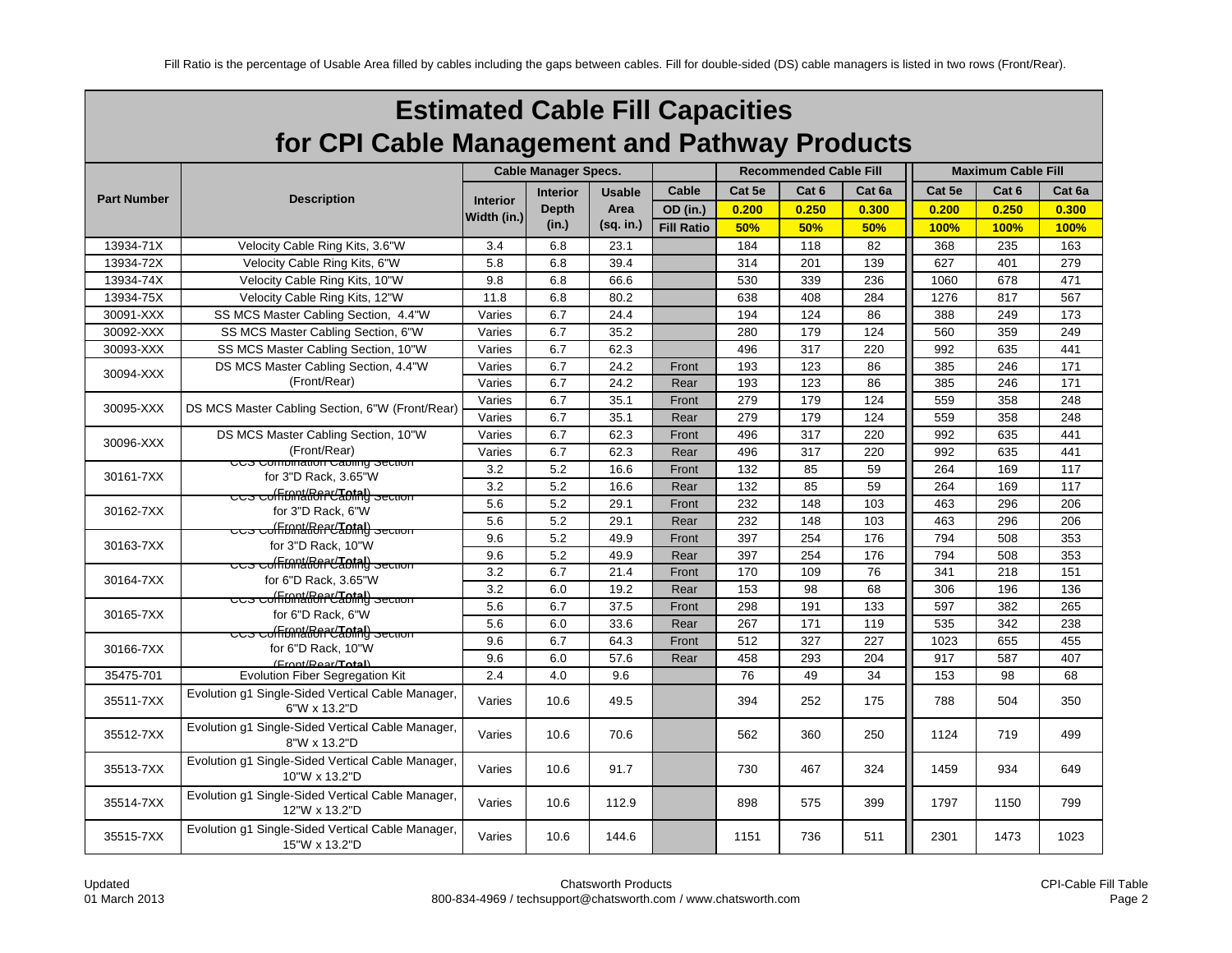| <b>Estimated Cable Fill Capacities</b>        |
|-----------------------------------------------|
| for CPI Cable Management and Pathway Products |

|                    |                                                                          |                 | <b>Cable Manager Specs.</b> |               |                   |        | <b>Recommended Cable Fill</b> |        | <b>Maximum Cable Fill</b> |                  |        |  |
|--------------------|--------------------------------------------------------------------------|-----------------|-----------------------------|---------------|-------------------|--------|-------------------------------|--------|---------------------------|------------------|--------|--|
|                    |                                                                          |                 | <b>Interior</b>             | <b>Usable</b> | Cable             | Cat 5e | Cat <sub>6</sub>              | Cat 6a | Cat 5e                    | Cat <sub>6</sub> | Cat 6a |  |
| <b>Part Number</b> | <b>Description</b>                                                       | <b>Interior</b> | <b>Depth</b>                | Area          | OD (in.)          | 0.200  | 0.250                         | 0.300  | 0.200                     | 0.250            | 0.300  |  |
|                    |                                                                          | Width (in.)     | (in.)                       | (sq. in.)     | <b>Fill Ratio</b> | 50%    | 50%                           | 50%    | 100%                      | 100%             | 100%   |  |
|                    | Evolution g2 Double-Sided Vertical Cable Manager,                        | Varies          | 7.5                         | 36.9          | 40%               | 294    | 188                           | 131    | 587                       | 376              | 261    |  |
| 35521-7XX          | 6"W x 24.5"D.                                                            | Varies          | 10.1                        | 46.1          | 50%               | 367    | 235                           | 163    | 734                       | 470              | 326    |  |
|                    | (40%, 50%, 60% of Front/Rear)                                            | Varies          | 12.6                        | 55.4          | 60%               | 441    | 282                           | 196    | 882                       | 564              | 392    |  |
|                    | Evolution g2 Double-Sided Vertical Cable Manager,                        | Varies          | 7.5                         | 53.0          | 40%               | 422    | 270                           | 187    | 844                       | 540              | 375    |  |
| 35522-7XX          | 8"W x 24.5"D.                                                            | Varies          | 10.1                        | 66.3          | 50%               | 528    | 338                           | 234    | 1055                      | 675              | 469    |  |
|                    | (40%, 50%, 60% of Front/Rear)                                            | Varies          | 12.6                        | 79.6          | 60%               | 633    | 405                           | 282    | 1267                      | 811              | 563    |  |
|                    | Evolution g2 Double-Sided Vertical Cable Manager.                        | Varies          | 7.5                         | 69.2          | 40%               | 551    | 352                           | 245    | 1101                      | 705              | 489    |  |
| 35523-7XX          | 10"W x 24.5"D,                                                           | Varies          | 10.1                        | 86.4          | 50%               | 688    | 440                           | 306    | 1375                      | 880              | 611    |  |
|                    | (40%, 50%, 60% of Front/Rear)                                            | Varies          | 12.6                        | 103.7         | 60%               | 825    | 528                           | 367    | 1650                      | 1056             | 734    |  |
|                    | Evolution g2 Double-Sided Vertical Cable Manager.                        | Varies          | 7.5                         | 85.3          | 40%               | 679    | 434                           | 302    | 1358                      | 869              | 603    |  |
| 35524-7XX          | 12"W x 24.5"D,                                                           | Varies          | 10.1                        | 106.6         | 50%               | 848    | 543                           | 377    | 1697                      | 1086             | 754    |  |
|                    | (40%, 50%, 60% of Front/Rear)                                            | Varies          | 12.6                        | 127.9         | 60%               | 1018   | 651                           | 452    | 2036                      | 1303             | 905    |  |
|                    | Evolution g2 Double-Sided Vertical Cable Manager.                        | Varies          | 7.5                         | 109.4         | 40%               | 871    | 557                           | 387    | 1741                      | 1114             | 774    |  |
| 35525-7XX          | 15"W x 24.5"D,                                                           | Varies          | 10.1                        | 136.8         | 50%               | 1089   | 697                           | 484    | 2177                      | 1393             | 968    |  |
|                    | (40%, 50%, 60% of Front/Rear)                                            | Varies          | 12.6                        | 164.2         | 60%               | 1307   | 836                           | 581    | 2613                      | 1673             | 1161   |  |
|                    | Evolution g3 Combination Cable Manager,                                  | Varies          | 10.1                        | 49.5          | Front             | 394    | 252                           | 175    | 788                       | 504              | 350    |  |
| 35571-70X          | 6"W x 20.2"D                                                             | 5.5             | 5.9                         | 32.4          | Rear              | 258    | 165                           | 115    | 516                       | 330              | 229    |  |
|                    | Evolution g3 Combination Cable Manager,                                  | Varies          | 10.1                        | 70.6          | Front             | 562    | 360                           | 250    | 1124                      | 719              | 499    |  |
| 35572-70X          | 8"W x 20.2"D                                                             | 7.5             | 5.9                         | 44.2          | Rear              | 352    | 225                           | 156    | 703                       | 450              | 313    |  |
| 35573-70X          | Evolution g3 Combination Cable Manager,                                  | Varies          | 10.1                        | 91.7          | Front             | 730    | 467                           | 324    | 1459                      | 934              | 649    |  |
|                    | 10"W x 20.2"D                                                            | 9.5             | 5.9                         | 56.0          | Rear              | 446    | 285                           | 198    | 891                       | 570              | 396    |  |
| 35574-70X          | Evolution g3 Combination Cable Manager,                                  | Varies          | 10.1                        | 112.9         | Front             | 898    | 575                           | 399    | 1797                      | 1150             | 799    |  |
|                    | 12"W x 20.2"D                                                            | 11.5            | 5.9                         | 67.8          | Rear              | 540    | 345                           | 240    | 1079                      | 691              | 480    |  |
| 35575-70X          | Evolution g3 Combination Cable Manager,                                  | Varies          | 10.1                        | 144.6         | Front             | 1151   | 736                           | 511    | 2301                      | 1473             | 1023   |  |
|                    | 15"W x 20.2"D                                                            | 14.5            | 5.9                         | 85.5          | Rear              | 680    | 435                           | 302    | 1361                      | 871              | 605    |  |
| 40092-XXX          | SS MCS-EFX Master Cabling Section With<br>Extended Fingers, 6"W          | Varies          | 9.3                         | 46.1          |                   | 367    | 235                           | 163    | 734                       | 470              | 326    |  |
| 40093-XXX          | SS MCS-EFX Master Cabling Section With<br>Extended Fingers, 10"W         | Varies          | 9.3                         | 83.4          |                   | 664    | 425                           | 295    | 1327                      | 850              | 590    |  |
| 40094-XXX          | SS MCS-EFX Master Cabling Section With<br>Extended Fingers, 12"W         | Varies          | 9.3                         | 102.0         |                   | 812    | 519                           | 361    | 1623                      | 1039             | 722    |  |
| 40095-XXX          | <b>DS MCS-EFA Master Capillity Section With</b><br>Extended Fingers, 6"W | Varies          | 9.3                         | 46.8          | Front             | 372    | 238                           | 166    | 745                       | 477              | 331    |  |
|                    |                                                                          | Varies          | 9.3                         | 46.8          | Rear              | 372    | 238                           | 166    | 745                       | 477              | 331    |  |
|                    | <u> שס MCS-Er (FMat(Bret/Total) Section whith</u>                        | Varies          | 9.3                         | 84.1          | Front             | 669    | 428                           | 297    | 1338                      | 857              | 595    |  |
| 40096-XXX          | Extended Fingers, 10"W<br>(Front/Rear/Total)                             | Varies          | 9.3                         | 84.1          | Rear              | 669    | 428                           | 297    | 1338                      | 857              | 595    |  |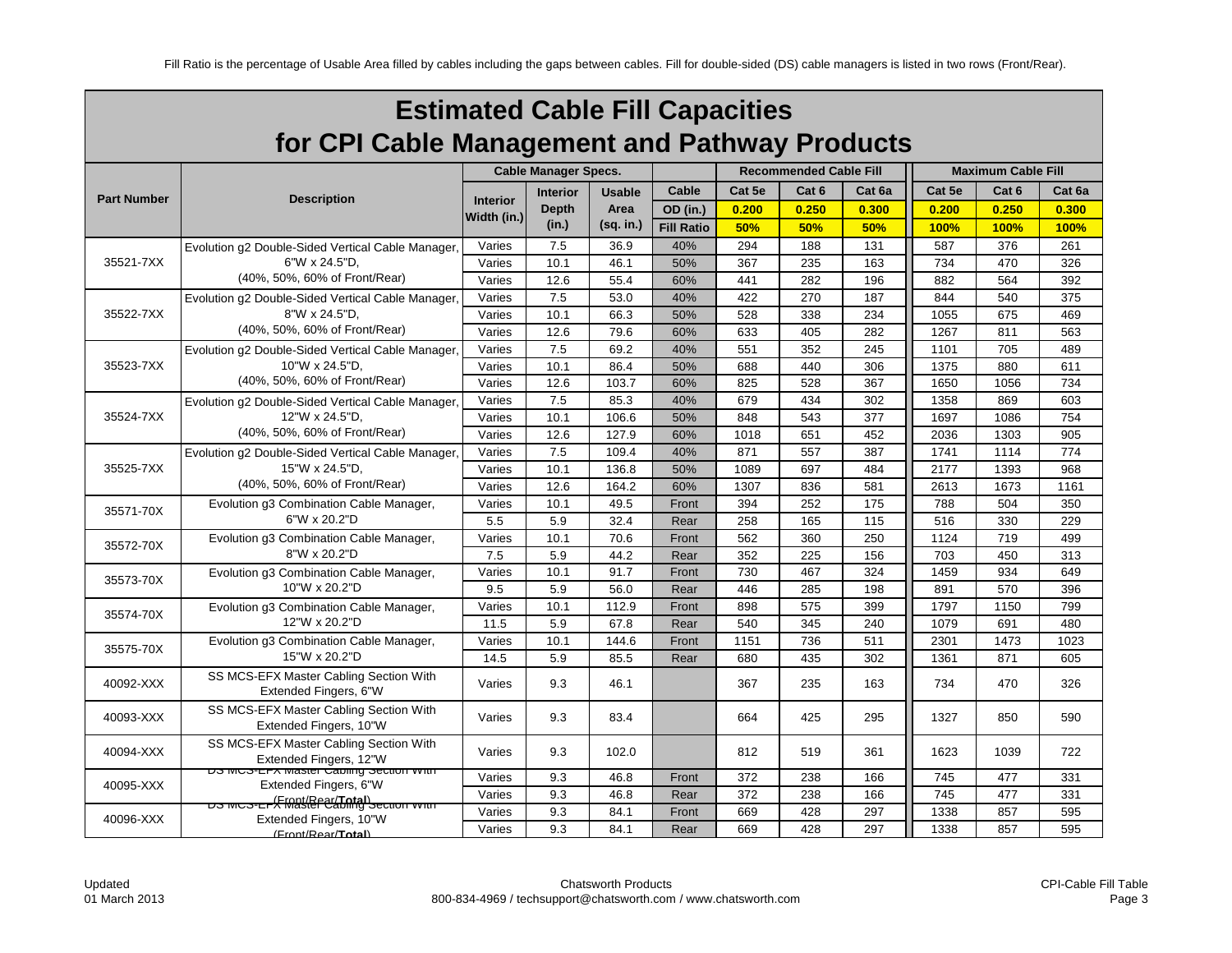|                                               | <b>Estimated Cable Fill Capacities</b>                                                  |                             |                    |               |                                                       |        |                               |                           |        |       |        |
|-----------------------------------------------|-----------------------------------------------------------------------------------------|-----------------------------|--------------------|---------------|-------------------------------------------------------|--------|-------------------------------|---------------------------|--------|-------|--------|
| for CPI Cable Management and Pathway Products |                                                                                         |                             |                    |               |                                                       |        |                               |                           |        |       |        |
|                                               |                                                                                         | <b>Cable Manager Specs.</b> |                    |               |                                                       |        | <b>Recommended Cable Fill</b> | <b>Maximum Cable Fill</b> |        |       |        |
|                                               |                                                                                         |                             | <b>Interior</b>    | <b>Usable</b> | Cable                                                 | Cat 5e | Cat 6                         | Cat 6a                    | Cat 5e | Cat 6 | Cat 6a |
| <b>Part Number</b>                            | <b>Description</b>                                                                      | <b>Interior</b>             | <b>Depth</b>       | Area          | OD (in.)                                              | 0.200  | 0.250                         | 0.300                     | 0.200  | 0.250 | 0.300  |
|                                               |                                                                                         | Width (in.)                 | (in.)              | (sq. in.)     | <b>Fill Ratio</b>                                     | 50%    | 50%                           | 50%                       | 100%   | 100%  | 100%   |
|                                               | <del>ווויזי וטווסט פער פעמונוסט ושופשו</del> ט איז דם-פטאו פע                           | Varies                      | 9.3                | 102.8         | Front                                                 | 818    | 524                           | 364                       | 1636   | 1047  | 727    |
| 40097-XXX                                     | Extended Fingers, 12"W                                                                  | Varies                      | 9.3                | 102.8         | Rear                                                  | 818    | 524                           | 364                       | 1636   | 1047  | 727    |
| 40098-7XX                                     | <u> ccs - er⊼ cofffont/RoarCIotal)</u> section with                                     | 5.4                         | 7.8                | 42.1          | Front                                                 | 335    | 214                           | 149                       | 670    | 429   | 298    |
|                                               | Extended Fingers for 3"D Rack, 6"W<br>CCS - EFA Cofffont and Captal) Section with       | 5.6                         | 5.2                | 29.1          | Rear                                                  | 232    | 148                           | 103                       | 463    | 296   | 206    |
| 40099-7XX                                     | Extended Fingers for 3"D Rack, 10"W                                                     | 9.4                         | 7.8                | 73.3          | Front                                                 | 583    | 373                           | 259                       | 1167   | 747   | 518    |
|                                               | CCS - EFA Cofffont (Roof Clatial) Section with                                          | 9.6                         | 5.2                | 49.9          | Rear                                                  | 397    | 254                           | 176                       | 794    | 508   | 353    |
| 40100-7XX                                     | Extended Fingers for 3"D Rack, 12"W                                                     | 11.4                        | 7.8                | 88.9          | Front                                                 | 707    | 453                           | 314                       | 1415   | 906   | 629    |
|                                               | (Front/Rear/Total)                                                                      | 11.6                        | 5.2                | 60.3          | Rear                                                  | 480    | 307                           | 213                       | 960    | 614   | 427    |
| 55100-703                                     | High Density Patching Frame, per side (Front/Rear)                                      | 2.3                         | 5.5                | 12.6          | Front                                                 | 100    | 64                            | 45                        | 201    | 128   | 89     |
|                                               |                                                                                         | 3.2                         | 11.3               | 36.1          | Rear                                                  | 287    | 184                           | 128                       | 575    | 368   | 255    |
| 57011-703                                     | Velocity Standard Pack with a Single-Sided Vertical<br>Cable Manager, 3.6"W x 9.7"D     | Varies                      | 7.5                | 18.5          |                                                       | 147    | 94                            | 65                        | 294    | 188   | 131    |
|                                               | Velocity Standard Pack with a Double-Sided                                              | Varies                      | 7.5                | 18.5          | Front                                                 | 147    | 94                            | 65                        | 294    | 188   | 131    |
| 57012-703                                     | Vertical Cable Manager, 3.6"W x 16.4"D                                                  | Varies                      | 5.5                | 13.7          | Rear                                                  | 109    | 70                            | 48                        | 218    | 140   | 97     |
| 57013-703                                     | Velocity Standard Pack with a Single-Sided Vertical<br>Cable Manager, 6"W x 9.8"D       | Varies                      | 7.5                | 37.0          |                                                       | 294    | 188                           | 131                       | 589    | 377   | 262    |
| 57014-703                                     | Velocity Standard Pack with a Double-Sided                                              | Varies                      | 7.5                | 37.0          | Front                                                 | 294    | 188                           | 131                       | 589    | 377   | 262    |
|                                               | Vertical Cable Manager, 6"W x 16.6"D                                                    | Varies                      | 5.5                | 27.2          | Rear                                                  | 216    | 139                           | 96                        | 433    | 277   | 192    |
|                                               |                                                                                         |                             |                    |               | <b>Vertical Cable Managers for Cabinet Enclosures</b> |        |                               |                           |        |       |        |
| 11809-XXX                                     | SlimFrame Vertical Cable Ring Manager                                                   | 0.9                         | 3.3                | 2.9           |                                                       | 23     | 15                            | 10                        | 46     | 30    | 21     |
| 12465-XXX                                     | MegaFrame Vertical Cable Ring Sect                                                      | 2.3                         | 5.5                | 12.6          |                                                       | 100    | 64                            | 45                        | 201    | 128   | 89     |
| 13170-XXX                                     | Enhanced MegaFrame Vertical Cbl Mgr, Wide                                               | 3.9                         | 8.3                | 32.3          |                                                       | 257    | 165                           | 114                       | 514    | 329   | 228    |
| 13171-XXX                                     | Enhanced MegaFrame Vertical Cbl Mgr, Narrow                                             | 2.3                         | 4.8                | 11.0          |                                                       | 88     | 56                            | 39                        | 175    | 112   | 78     |
| 13485-XXX                                     | Vertical Cable Manager for Cube-iT PLUS                                                 | 2.7                         | 4.8                | 12.9          |                                                       | 103    | 66                            | 46                        | 205    | 131   | 91     |
| 16272-C02                                     | TeraFrame HD Cable Lashing Bar, 42U                                                     | 1.5                         | $1 \times 1.5$ " Ø | 1.7           |                                                       | 14     | 9                             | 6                         | 27     | 17    | 12     |
| 16272-C05                                     | TeraFrame HD Cable Lashing Bar, 45U                                                     | 1.5                         | $1 \times 1.5$ " Ø | 1.7           |                                                       | 14     | 9                             | 6                         | 27     | 17    | 12     |
| 16272-C07                                     | TeraFrame HD Cable Lashing Bar, 47U                                                     | 1.5                         | $1 \times 1.5$ " Ø | 1.7           |                                                       | 14     | 9                             | 6                         | 27     | 17    | 12     |
| 16273-C02                                     | TeraFrame HD Cable Lashing Bracket, 42U                                                 | 5.1                         | $3 \times 1.5$ " Ø | 5.1           |                                                       | 41     | 26                            | 18                        | 81     | 52    | 36     |
| 16273-C05                                     | TeraFrame HD Cable Lashing Bracket, 45U                                                 | 5.1                         | $3 \times 1.5$ " Ø | 5.1           |                                                       | 41     | 26                            | 18                        | 81     | 52    | 36     |
| 16273-C07                                     | TeraFrame HD Cable Lashing Bracket, 47U                                                 | 5.1                         | $3 \times 1.5$ " Ø | 5.1           |                                                       | 41     | 26                            | 18                        | 81     | 52    | 36     |
| 16275-C02                                     | TeraFrame HD Vertical Cable Ring Manager, 42U                                           | 0.9                         | 3.3                | 2.9           |                                                       | 23     | 15                            | 10                        | 46     | 30    | 21     |
| 16275-C05                                     | TeraFrame HD Vertical Cable Ring Manager, 45U                                           | 0.9                         | 3.3                | 2.9           |                                                       | 23     | 15                            | 10                        | 46     | 30    | 21     |
| 16275-C07                                     | TeraFrame HD Vertical Cable Ring Manager, 47U                                           | 0.9                         | 3.3                | 2.9           |                                                       | 23     | 15                            | 10                        | 46     | 30    | 21     |
| 25102-700                                     | GlobalFrame, Cable Ring Manager, with Large Cable<br>Rings, for 42U x 800 mm W cabinets | 4.2                         | 8.6                | 36.1          |                                                       | 287    | 184                           | 128                       | 575    | 368   | 255    |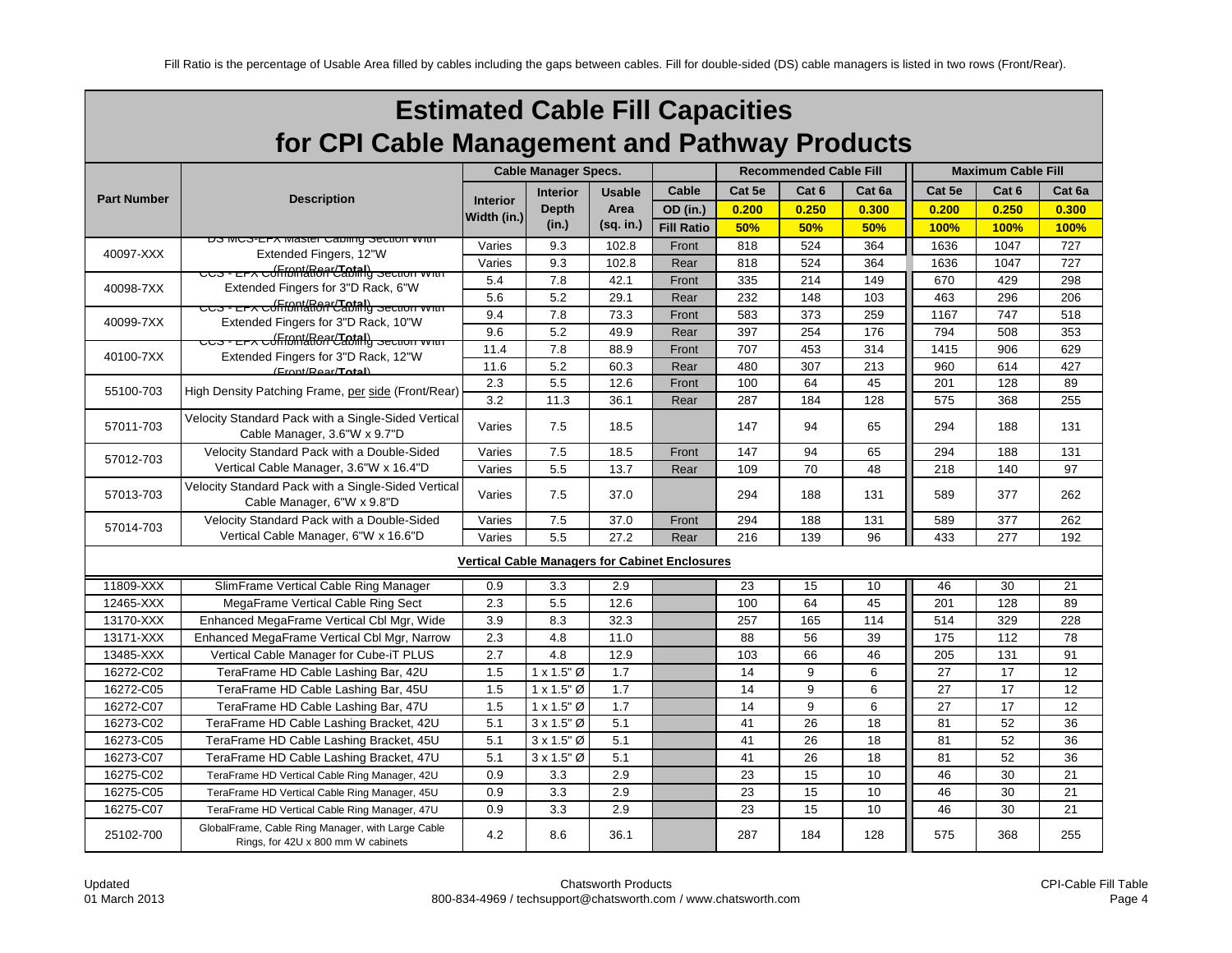| <b>Estimated Cable Fill Capacities</b>        |
|-----------------------------------------------|
| for CPI Cable Management and Pathway Products |

|                    |                                                                                            |                 | <b>Cable Manager Specs.</b> |               |                   |        | <b>Recommended Cable Fill</b> |        | <b>Maximum Cable Fill</b> |                  |        |  |
|--------------------|--------------------------------------------------------------------------------------------|-----------------|-----------------------------|---------------|-------------------|--------|-------------------------------|--------|---------------------------|------------------|--------|--|
|                    |                                                                                            |                 | <b>Interior</b>             | <b>Usable</b> | Cable             | Cat 5e | Cat <sub>6</sub>              | Cat 6a | Cat 5e                    | Cat <sub>6</sub> | Cat 6a |  |
| <b>Part Number</b> | <b>Description</b>                                                                         | <b>Interior</b> | <b>Depth</b>                | Area          | OD (in.)          | 0.200  | 0.250                         | 0.300  | 0.200                     | 0.250            | 0.300  |  |
|                    |                                                                                            | Width (in.)     | (in.)                       | (sq. in.)     | <b>Fill Ratio</b> | 50%    | 50%                           | 50%    | 100%                      | 100%             | 100%   |  |
| 25102-701          | GlobalFrame, Cable Ring Manager, with Large Cable<br>Rings, for 45U x 800 mm W cabinets    | 4.2             | 8.6                         | 36.1          |                   | 287    | 184                           | 128    | 575                       | 368              | 255    |  |
| 25102-702          | GlobalFrame, Cable Ring Manager, with Large Cable<br>Rings, for 48U x 800 mm W cabinets    | 4.2             | 8.6                         | 36.1          |                   | 287    | 184                           | 128    | 575                       | 368              | 255    |  |
| 25102-703          | GlobalFrame, Cable Ring Manager, with Medium Cable<br>Rings, for 42U x 800 mm W cabinets   | 4.2             | 3.5                         | 14.7          |                   | 117    | 75                            | 52     | 234                       | 150              | 104    |  |
| 25102-704          | GlobalFrame, Cable Ring Manager, with Medium Cable<br>Rings, for 45U x 800 mm W cabinets   | 4.2             | 3.5                         | 14.7          |                   | 117    | 75                            | 52     | 234                       | 150              | 104    |  |
| 25102-705          | GlobalFrame, Cable Ring Manager, with Medium Cable<br>Rings, for 48U x 800 mm W cabinets   | 4.2             | 3.5                         | 14.7          |                   | 117    | 75                            | 52     | 234                       | 150              | 104    |  |
| 25103-700          | GlobalFrame, Cable Ring Manager, with Large Cable<br>Rings, for 42U x 750 mm W cabinets    | 3.2             | 8.6                         | 27.5          |                   | 219    | 140                           | 97     | 438                       | 280              | 195    |  |
| 25103-701          | GlobalFrame, Cable Ring Manager, with Large Cable<br>Rings, for 45U x 750 mm W cabinets    | 3.2             | 8.6                         | 27.5          |                   | 219    | 140                           | 97     | 438                       | 280              | 195    |  |
| 25103-702          | GlobalFrame, Cable Ring Manager, with Large Cable<br>Rings, for 48U x 750 mm W cabinets    | 3.2             | 8.6                         | 27.5          |                   | 219    | 140                           | 97     | 438                       | 280              | 195    |  |
| 25103-703          | GlobalFrame, Cable Ring Manager, with Medium Cable<br>Rings, for 42U x 750 mm W cabinets   | 3.2             | 3.5                         | 11.2          |                   | 89     | 57                            | 40     | 178                       | 114              | 79     |  |
| 25103-704          | GlobalFrame, Cable Ring Manager, with Medium Cable<br>Rings, for 45U x 750 mm W cabinets   | 3.2             | 3.5                         | 11.2          |                   | 89     | 57                            | 40     | 178                       | 114              | 79     |  |
| 25103-705          | GlobalFrame, Cable Ring Manager, with Medium Cable<br>Rings, for 48U x 750 mm W cabinets   | 3.2             | 3.5                         | 11.2          |                   | 89     | 57                            | 40     | 178                       | 114              | 79     |  |
| 25104-001          | GlobalFrame, Cable Ring Kit, for 600 mm W cabinets                                         | 1.0             | 4.4                         | 4.4           |                   | 35     | 22                            | 16     | 70                        | 45               | 31     |  |
| 25105-001          | GlobalFrame, Cable Ring Kit, with Large Cable Rings,<br>for 750 mm W cabinets              | 3.2             | 8.6                         | 27.5          |                   | 219    | 140                           | 97     | 438                       | 280              | 195    |  |
| 25105-002          | GlobalFrame, Cable Ring Kit, with Medium Cable Rings, for<br>750 mm W cabinets             | 3.2             | 3.5                         | 11.2          |                   | 89     | 57                            | 40     | 178                       | 114              | 79     |  |
| 25106-001          | GlobalFrame, Cable Ring Kit, with Large Cable Rings, for<br>800 mm W cabinets              | 4.2             | 8.6                         | 36.1          |                   | 287    | 184                           | 128    | 575                       | 368              | 255    |  |
| 25106-002          | GlobalFrame, Cable Ring Kit, with Medium Cable Rings, for<br>800 mm W cabinets             | 4.2             | 3.5                         | 14.7          |                   | 117    | 75                            | 52     | 234                       | 150              | 104    |  |
| 25107-001          | GlobalFrame, Snap-In Grommet Kit, 1 grommet                                                | 3.2             | 5.5                         | 17.6          |                   | 140    | 90                            | 62     | 280                       | 179              | 124    |  |
| 25108-001          | GlobalFrame, Snap-In Grommet & Plug Kit, 1 grommet                                         | 3.2             | 5.5                         | 17.6          |                   | 140    | 90                            | 62     | 280                       | 179              | 124    |  |
| 25110-700          | GlobalFrame, Vertical Cable Manager, with Standard<br>Fingers, for 42U x 600 mm W Cabinets | 1.0             | 6.1                         | 6.1           |                   | 49     | 31                            | 22     | 97                        | 62               | 43     |  |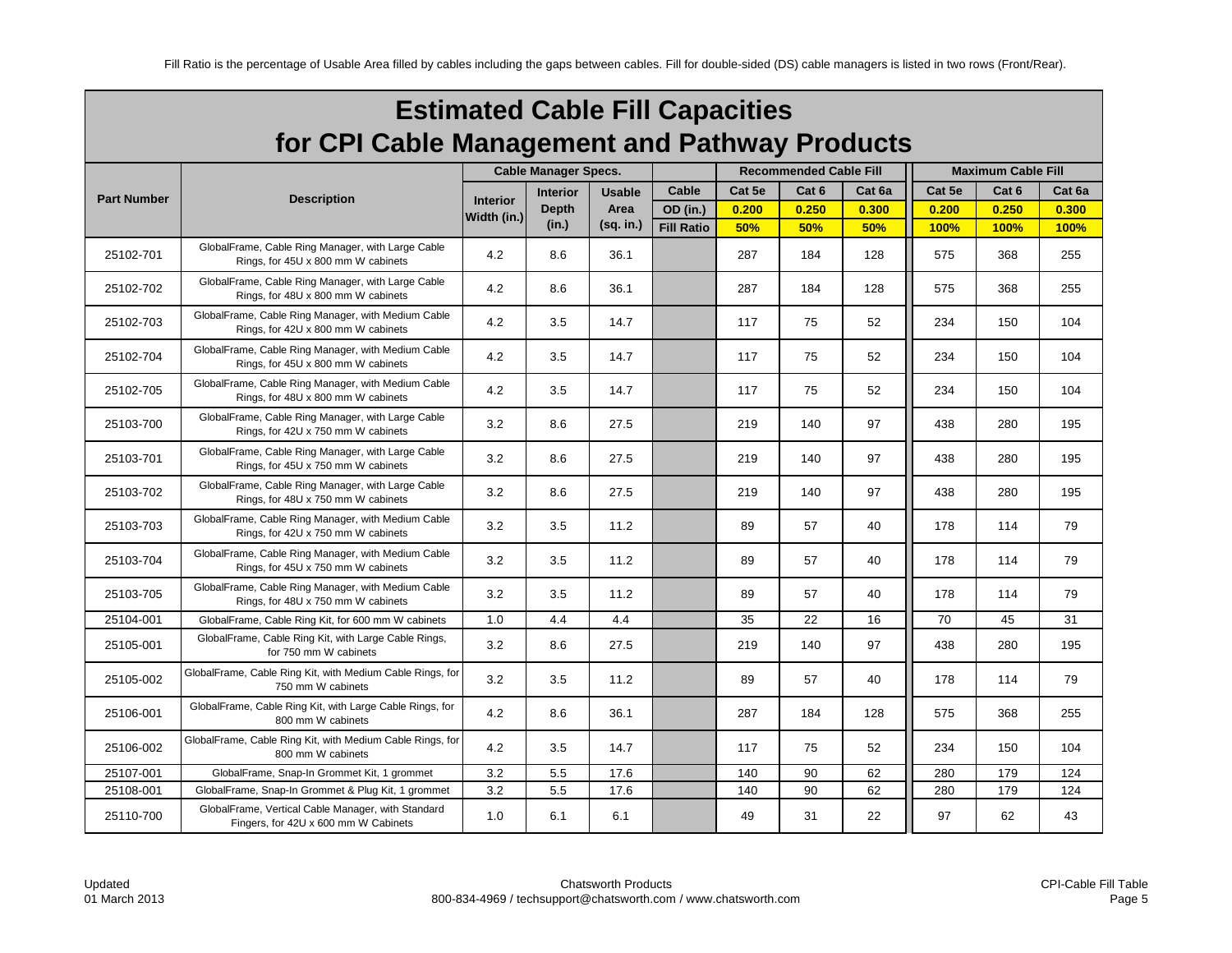| <b>Estimated Cable Fill Capacities</b>        |  |
|-----------------------------------------------|--|
| for CPI Cable Management and Pathway Products |  |

|                    |                                                                                            |                 | <b>Cable Manager Specs.</b> |               |                   |        | <b>Recommended Cable Fill</b> |        | <b>Maximum Cable Fill</b> |                  |        |  |
|--------------------|--------------------------------------------------------------------------------------------|-----------------|-----------------------------|---------------|-------------------|--------|-------------------------------|--------|---------------------------|------------------|--------|--|
|                    |                                                                                            |                 | <b>Interior</b>             | <b>Usable</b> | Cable             | Cat 5e | Cat 6                         | Cat 6a | Cat 5e                    | Cat <sub>6</sub> | Cat 6a |  |
| <b>Part Number</b> | <b>Description</b>                                                                         | <b>Interior</b> | <b>Depth</b>                | Area          | OD (in.)          | 0.200  | 0.250                         | 0.300  | 0.200                     | 0.250            | 0.300  |  |
|                    |                                                                                            | Width (in.)     | (in.)                       | $(sq.$ in.)   | <b>Fill Ratio</b> | 50%    | 50%                           | 50%    | 100%                      | 100%             | 100%   |  |
| 25110-701          | GlobalFrame, Vertical Cable Manager, with Standard<br>Fingers, for 45U x 600 mm W cabinets | 1.0             | 6.1                         | 6.1           |                   | 49     | 31                            | 22     | 97                        | 62               | 43     |  |
| 25110-702          | GlobalFrame, Vertical Cable Manager, with Standard<br>Fingers, for 48U x 600 mm W cabinets | 1.0             | 6.1                         | 6.1           |                   | 49     | 31                            | 22     | 97                        | 62               | 43     |  |
| 25120-703          | GlobalFrame, Vertical Cable Manager, with Extended<br>Fingers, for 42U x 750 mm W cabinets | 3.8             | 8.5                         | 32.3          |                   | 257    | 165                           | 114    | 514                       | 329              | 228    |  |
| 25120-704          | GlobalFrame, Vertical Cable Manager, with Extended<br>Fingers, for 45U x 750 mm W cabinets | 3.8             | 8.5                         | 32.3          |                   | 257    | 165                           | 114    | 514                       | 329              | 228    |  |
| 25120-705          | GlobalFrame, Vertical Cable Manager, with Extended<br>Fingers, for 48U x 750 mm W cabinets | 3.8             | 8.5                         | 32.3          |                   | 257    | 165                           | 114    | 514                       | 329              | 228    |  |
| 25120-706          | GlobalFrame, Vertical Cable Manager, with Extended<br>Fingers, for 42U x 800 mm W cabinets | 4.8             | 8.5                         | 40.8          |                   | 325    | 208                           | 144    | 649                       | 416              | 289    |  |
| 25120-707          | GlobalFrame, Vertical Cable Manager, with Extended<br>Fingers, for 45U x 800 mm W cabinets | 4.8             | 8.5                         | 40.8          |                   | 325    | 208                           | 144    | 649                       | 416              | 289    |  |
| 25120-708          | GlobalFrame, Vertical Cable Manager, with Extended<br>Fingers, 48U x 800 mm                | 4.8             | 8.5                         | 40.8          |                   | 325    | 208                           | 144    | 649                       | 416              | 289    |  |
| 25190-001          | GlobalFrame, Cable Port Brush Kit, 1 brush kit                                             | 3.9             | 8.8                         | 34.3          |                   | 273    | 175                           | 121    | 546                       | 349              | 243    |  |
| 25221-701          | GlobalFrame, Cable Lashing Bracket Kit, 42U x 125 mm W                                     | 5.0             | 2.0                         | 10.0          |                   | 80     | 51                            | 35     | 159                       | 102              | 71     |  |
| 25221-702          | GlobalFrame, Cable Lashing Bracket Kit, 42U x 250 mm W                                     | 10.0            | 2.0                         | 20.0          |                   | 159    | 102                           | 71     | 318                       | 204              | 141    |  |
| 25221-703          | GlobalFrame, Cable Lashing Bracket Kit, 45U x 125 mm W                                     | 5.0             | 2.0                         | 10.0          |                   | 80     | 51                            | 35     | 159                       | 102              | 71     |  |
| 25221-704          | GlobalFrame, Cable Lashing Bracket Kit, 45U x 250 mm W                                     | 10.0            | 2.0                         | 20.0          |                   | 159    | 102                           | 71     | 318                       | 204              | 141    |  |
| 25221-705          | GlobalFrame, Cable Lashing Bracket Kit, 48U x 125 mm W                                     | 5.0             | 2.0                         | 10.0          |                   | 80     | 51                            | 35     | 159                       | 102              | 71     |  |
| 25221-706          | GlobalFrame, Cable Lashing Bracket Kit, 48U x 250 mm W                                     | 10.0            | 2.0                         | 20.0          |                   | 159    | 102                           | 71     | 318                       | 204              | 141    |  |
| 25402-700          | GlobalFrame GT, Cable Ring Manager, with Large Cable<br>Rings, for 42U x 800 mm cabinet    | 4.2             | 8.6                         | 36.1          |                   | 287    | 184                           | 128    | 575                       | 368              | 255    |  |
| 25402-701          | GlobalFrame GT, Cable Ring Manager, with Medium Cable<br>Rings, for 42U x 800 mm cabinet   | 4.2             | 3.5                         | 14.7          |                   | 117    | 75                            | 52     | 234                       | 150              | 104    |  |
| 25403-701          | GlobalFrame GT, Cable Lashing Bracket, 42U x 125 mm                                        | 5.0             | 2.0                         | 10.0          |                   | 80     | 51                            | 35     | 159                       | 102              | 71     |  |
| 25404-703          | GlobalFrame, Vertical Cable Manager, with Standard<br>Fingers, for 42U x 750 mm W cabinets | 3.8             | 6.1                         | 23.1          |                   | 184    | 118                           | 82     | 368                       | 235              | 163    |  |
| 25404-704          | GlobalFrame, Vertical Cable Manager, with Standard<br>Fingers, for 45U x 750 mm W cabinets | 3.8             | 6.1                         | 23.1          |                   | 184    | 118                           | 82     | 368                       | 235              | 163    |  |
| 25404-705          | GlobalFrame, Vertical Cable Manager, with Standard<br>Fingers, for 48U x 750 mm W cabinets | 3.8             | 6.1                         | 23.1          |                   | 184    | 118                           | 82     | 368                       | 235              | 163    |  |
| 25404-706          | GlobalFrame, Vertical Cable Manager, with Standard<br>Fingers, for 42U x 800 mm W cabinets | 4.8             | 6.1                         | 29.2          |                   | 232    | 149                           | 103    | 465                       | 297              | 207    |  |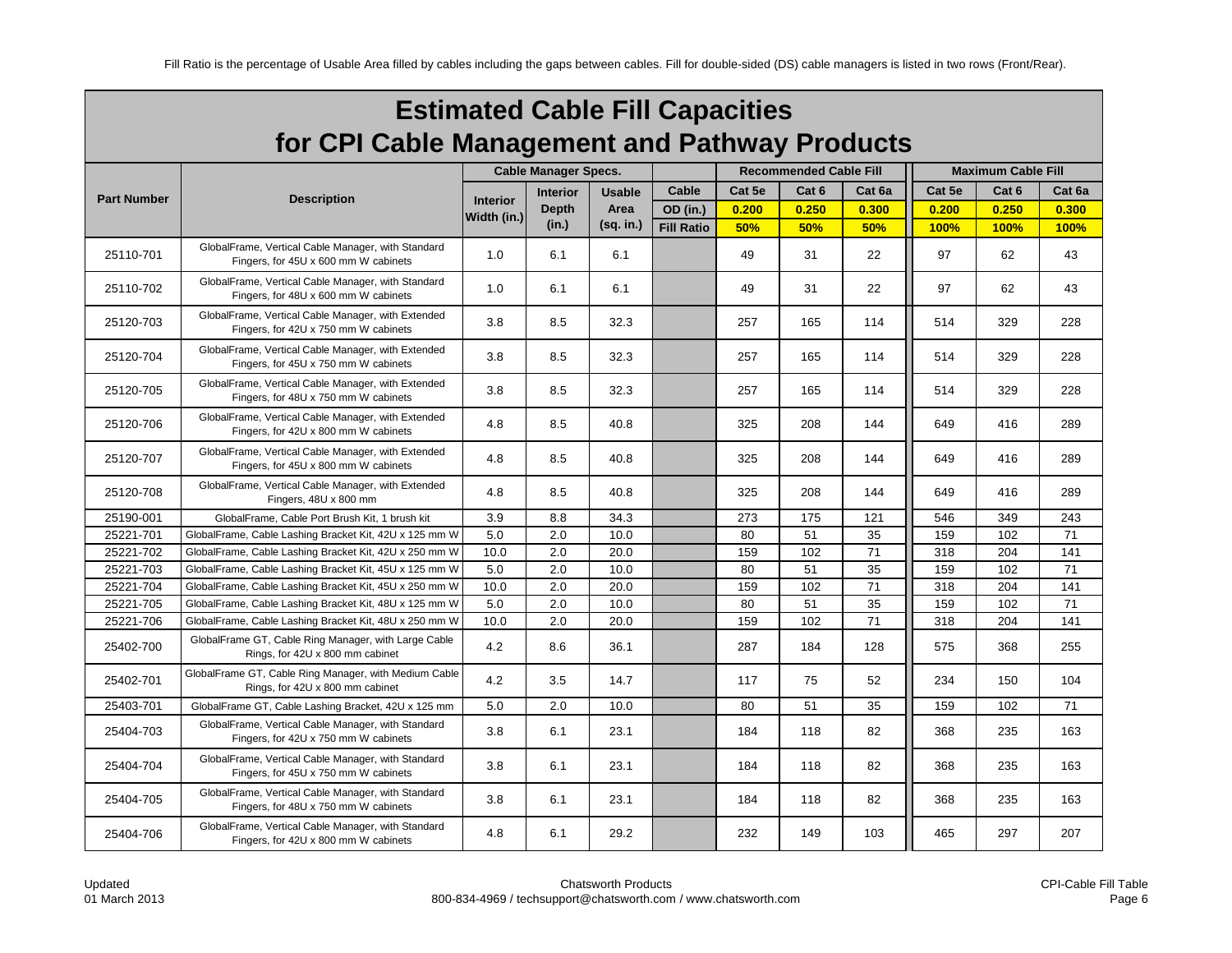| <b>Estimated Cable Fill Capacities</b>        |
|-----------------------------------------------|
| for CPI Cable Management and Pathway Products |

|                    |                                                                                            |                 | <b>Cable Manager Specs.</b> |                   |                   |        | <b>Recommended Cable Fill</b> |        | <b>Maximum Cable Fill</b> |       |        |  |
|--------------------|--------------------------------------------------------------------------------------------|-----------------|-----------------------------|-------------------|-------------------|--------|-------------------------------|--------|---------------------------|-------|--------|--|
|                    |                                                                                            |                 |                             |                   |                   |        |                               |        | Cat 5e<br>Cat 6           |       |        |  |
| <b>Part Number</b> | <b>Description</b>                                                                         | <b>Interior</b> | <b>Interior</b>             | <b>Usable</b>     | Cable             | Cat 5e | Cat 6                         | Cat 6a |                           |       | Cat 6a |  |
|                    |                                                                                            | Width (in.)     | <b>Depth</b><br>(in.)       | Area<br>(sq. in.) | OD (in.)          | 0.200  | 0.250                         | 0.300  | 0.200                     | 0.250 | 0.300  |  |
|                    |                                                                                            |                 |                             |                   | <b>Fill Ratio</b> | 50%    | 50%                           | 50%    | 100%                      | 100%  | 100%   |  |
| 25404-707          | GlobalFrame, Vertical Cable Manager, with Standard<br>Fingers, for 45U x 800 mm W cabinets | 4.8             | 6.1                         | 29.2              |                   | 232    | 149                           | 103    | 465                       | 297   | 207    |  |
| 25404-708          | GlobalFrame, Vertical Cable Manager, with Standard<br>Fingers, 48U x 800 mm                | 4.8             | 6.1                         | 29.2              |                   | 232    | 149                           | 103    | 465                       | 297   | 207    |  |
| 34416-C01          | TeraFrame, Vert Cbl Mgr, Standard, 24U x 600 mm W                                          | Varies          | 9.3                         | 7.1               |                   | 56     | 36                            | 25     | 113                       | 72    | 50     |  |
| 34417-C01          | TeraFrame, Vert Cbl Mgr, Standard, 36U x 600 mm W                                          | Varies          | 9.3                         | 7.1               |                   | 56     | 36                            | 25     | 113                       | 72    | 50     |  |
| 34418-C01          | TeraFrame, Vert Cbl Mgr, Standard, 42U x 600 mm W                                          | Varies          | 9.3                         | 7.1               |                   | 56     | 36                            | 25     | 113                       | 72    | 50     |  |
| 34419-C01          | TeraFrame, Vert Cbl Mgr, Standard, 43U x 600 mm W                                          | Varies          | 9.3                         | 7.1               |                   | 56     | 36                            | 25     | 113                       | 72    | 50     |  |
| 34420-C01          | TeraFrame, Vert Cbl Mgr, Standard, 44U x 600 mm W                                          | Varies          | 9.3                         | 7.1               |                   | 56     | 36                            | 25     | 113                       | 72    | 50     |  |
| 34421-C01          | TeraFrame, Vert Cbl Mgr, Standard, 45U x 600 mm W                                          | Varies          | 9.3                         | 7.1               |                   | 56     | 36                            | 25     | 113                       | 72    | 50     |  |
| 34422-C01          | TeraFrame, Vert Cbl Mgr, Standard, 46U x 600 mm W                                          | Varies          | 9.3                         | 7.1               |                   | 56     | 36                            | 25     | 113                       | 72    | 50     |  |
| 34423-C01          | TeraFrame, Vert Cbl Mgr, Standard, 47U x 600 mm W                                          | Varies          | 9.3                         | 7.1               |                   | 56     | 36                            | 25     | 113                       | 72    | 50     |  |
| 34424-C01          | TeraFrame, Vert Cbl Mgr, Standard, 48U x 600 mm W                                          | Varies          | 9.3                         | 7.1               |                   | 56     | 36                            | 25     | 113                       | 72    | 50     |  |
| 34425-C01          | TeraFrame, Vert Cbl Mgr, Standard, 49U x 600 mm W                                          | Varies          | 9.3                         | 7.1               |                   | 56     | 36                            | 25     | 113                       | 72    | 50     |  |
| 34426-C01          | TeraFrame, Vert Cbl Mgr, Standard, 50U x 600 mm W                                          | Varies          | 9.3                         | 7.1               |                   | 56     | 36                            | 25     | 113                       | 72    | 50     |  |
| 34427-C01          | TeraFrame, Vert Cbl Mgr, Standard, 51U x 600 mm W                                          | Varies          | 9.3                         | 7.1               |                   | 56     | 36                            | 25     | 113                       | 72    | 50     |  |
| 35087-C00          | TeraFrame Cable Lashing Bracket, 24U                                                       | 5.1             | $3 \times 1.5$ " Ø          | 5.1               |                   | 41     | 26                            | 18     | 81                        | 52    | 36     |  |
| 35087-C01          | TeraFrame Cable Lashing Bracket, 36U                                                       | 5.1             | $3 \times 1.5$ " Ø          | 5.1               |                   | 41     | 26                            | 18     | 81                        | 52    | 36     |  |
| 35087-C02          | TeraFrame Cable Lashing Bracket, 42U                                                       | 5.1             | $3 \times 1.5$ " Ø          | 5.1               |                   | 41     | 26                            | 18     | 81                        | 52    | 36     |  |
| 35087-C03          | TeraFrame Cable Lashing Bracket, 43U                                                       | 5.1             | $3 \times 1.5$ " Ø          | 5.1               |                   | 41     | 26                            | 18     | 81                        | 52    | 36     |  |
| 35087-C04          | TeraFrame Cable Lashing Bracket, 44U                                                       | 5.1             | $3 \times 1.5$ " Ø          | 5.1               |                   | 41     | 26                            | 18     | 81                        | 52    | 36     |  |
| 35087-C05          | TeraFrame Cable Lashing Bracket, 45U                                                       | 5.1             | $3 \times 1.5$ " Ø          | 5.1               |                   | 41     | 26                            | 18     | 81                        | 52    | 36     |  |
| 35087-C06          | TeraFrame Cable Lashing Bracket, 46U                                                       | 5.1             | $3 \times 1.5$ " Ø          | 5.1               |                   | 41     | 26                            | 18     | 81                        | 52    | 36     |  |
| 35087-C07          | TeraFrame Cable Lashing Bracket, 47U                                                       | 5.1             | $3 \times 1.5$ " Ø          | 5.1               |                   | 41     | 26                            | 18     | 81                        | 52    | 36     |  |
| 35087-C08          | TeraFrame Cable Lashing Bracket, 48U                                                       | 5.1             | $3 \times 1.5$ " Ø          | 5.1               |                   | 41     | 26                            | 18     | 81                        | 52    | 36     |  |
| 35087-C09          | TeraFrame Cable Lashing Bracket, 49U                                                       | 5.1             | $3 \times 1.5$ " Ø          | 5.1               |                   | 41     | 26                            | 18     | 81                        | 52    | 36     |  |
| 35087-C10          | TeraFrame Cable Lashing Bracket, 50U                                                       | 5.1             | $3 \times 1.5$ " Ø          | 5.1               |                   | 41     | 26                            | 18     | 81                        | 52    | 36     |  |
| 35087-C11          | TeraFrame Cable Lashing Bracket, 51U                                                       | 5.1             | $3 \times 1.5$ " Ø          | 5.1               |                   | 41     | 26                            | 18     | 81                        | 52    | 36     |  |
| 35090-C00          | TeraFrame, Vert Cbl Mgr, Standard, 24U x 700 mm W                                          | Varies          | 11.0                        | 27.0              |                   | 215    | 138                           | 95     | 430                       | 275   | 191    |  |
| 35090-C01          | TeraFrame, Vert Cbl Mgr, Standard, 36U x 700 mm W                                          | Varies          | 11.0                        | 27.0              |                   | 215    | 138                           | 95     | 430                       | 275   | 191    |  |
| 35090-C02          | TeraFrame, Vert Cbl Mgr, Standard, 42U x 700 mm W                                          | Varies          | 11.0                        | 27.0              |                   | 215    | 138                           | 95     | 430                       | 275   | 191    |  |
| 35090-C03          | TeraFrame, Vert Cbl Mgr, Standard, 43U x 700 mm W                                          | Varies          | 11.0                        | 27.0              |                   | 215    | 138                           | 95     | 430                       | 275   | 191    |  |
| 35090-C04          | TeraFrame, Vert Cbl Mgr, Standard, 44U x 700 mm W                                          | Varies          | 11.0                        | 27.0              |                   | 215    | 138                           | 95     | 430                       | 275   | 191    |  |
| 35090-C05          | TeraFrame, Vert Cbl Mgr, Standard, 45U x 700 mm W                                          | Varies          | 11.0                        | 27.0              |                   | 215    | 138                           | 95     | 430                       | 275   | 191    |  |
| 35090-C06          | TeraFrame, Vert Cbl Mgr, Standard, 46U x 700 mm W                                          | Varies          | 11.0                        | 27.0              |                   | 215    | 138                           | 95     | 430                       | 275   | 191    |  |
| 35090-C07          | TeraFrame, Vert Cbl Mgr, Standard, 47U x 700 mm W                                          | Varies          | 11.0                        | 27.0              |                   | 215    | 138                           | 95     | 430                       | 275   | 191    |  |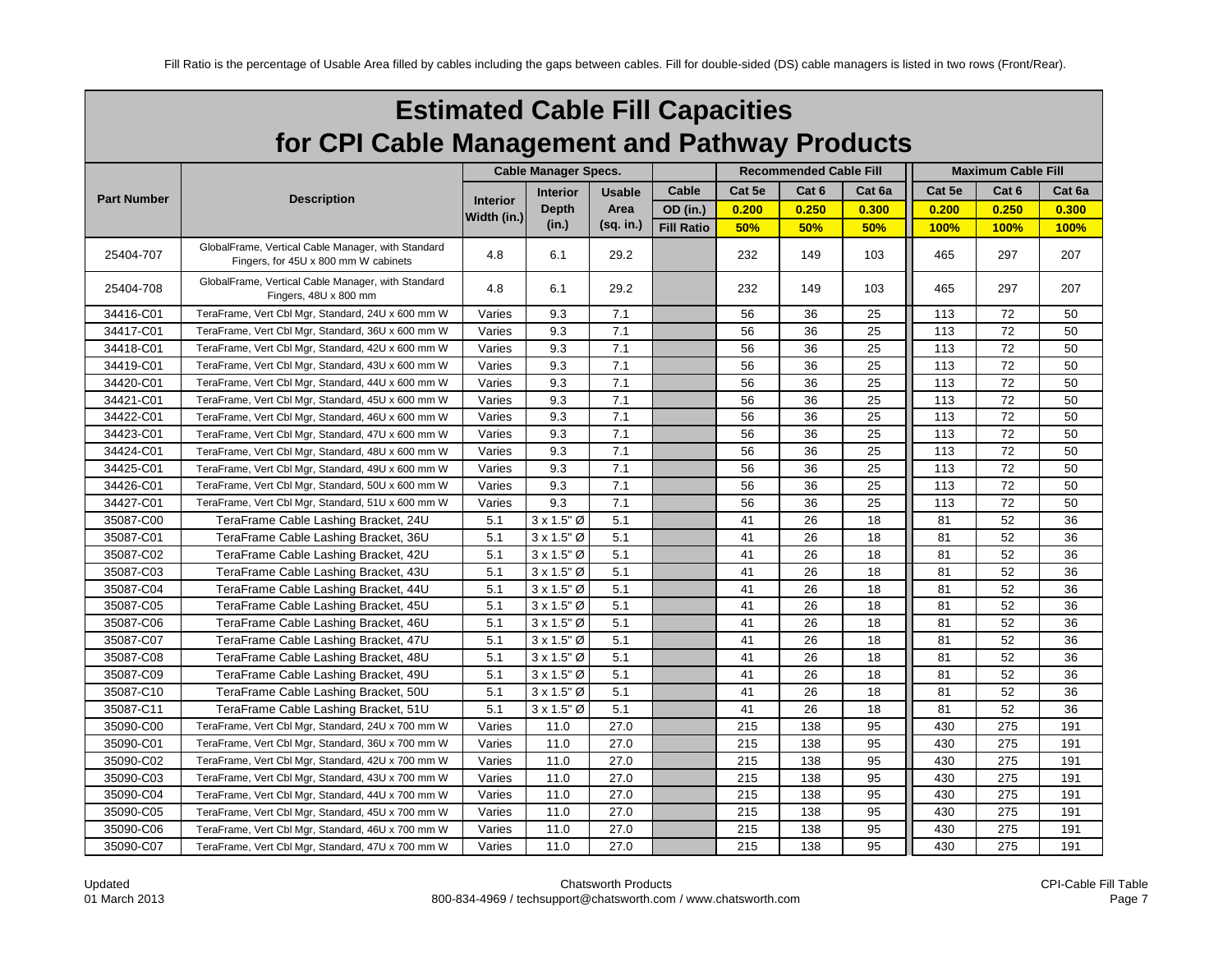| <b>Estimated Cable Fill Capacities</b>        |
|-----------------------------------------------|
| for CPI Cable Management and Pathway Products |

|                    |                                                            |                 | <b>Cable Manager Specs.</b> |               |                   |        | <b>Recommended Cable Fill</b> |        | <b>Maximum Cable Fill</b> |                  |        |
|--------------------|------------------------------------------------------------|-----------------|-----------------------------|---------------|-------------------|--------|-------------------------------|--------|---------------------------|------------------|--------|
|                    |                                                            |                 | <b>Interior</b>             | <b>Usable</b> | Cable             | Cat 5e | Cat 6                         | Cat 6a | Cat 5e                    | Cat <sub>6</sub> | Cat 6a |
| <b>Part Number</b> | <b>Description</b>                                         | <b>Interior</b> | <b>Depth</b>                | Area          | OD (in.)          | 0.200  | 0.250                         | 0.300  | 0.200                     | 0.250            | 0.300  |
|                    |                                                            | Width (in.)     | (in.)                       | (sq. in.)     | <b>Fill Ratio</b> | 50%    | 50%                           | 50%    | 100%                      | 100%             | 100%   |
| 35090-C08          | TeraFrame, Vert Cbl Mgr, Standard, 48U x 700 mm W          | Varies          | 11.0                        | 27.0          |                   | 215    | 138                           | 95     | 430                       | 275              | 191    |
| 35090-C09          | TeraFrame, Vert Cbl Mgr, Standard, 49U x 700 mm W          | Varies          | 11.0                        | 27.0          |                   | 215    | 138                           | 95     | 430                       | 275              | 191    |
| 35090-C10          | TeraFrame, Vert Cbl Mgr, Standard, 50U x 700 mm W          | Varies          | 11.0                        | 27.0          |                   | 215    | 138                           | 95     | 430                       | 275              | 191    |
| 35090-C11          | TeraFrame, Vert Cbl Mgr, Standard, 51U x 700 mm W          | Varies          | 11.0                        | 27.0          |                   | 215    | 138                           | 95     | 430                       | 275              | 191    |
| 35095-C00          | TeraFrame, Vert Cbl Mgr, Standard, 24U x 800 mm W          | Varies          | 11.0                        | 46.0          |                   | 366    | 234                           | 163    | 732                       | 469              | 325    |
| 35095-C01          | TeraFrame, Vert Cbl Mgr, Standard, 36U x 800 mm W          | Varies          | 11.0                        | 46.0          |                   | 366    | 234                           | 163    | 732                       | 469              | 325    |
| 35095-C02          | TeraFrame, Vert Cbl Mgr, Standard, 42U x 800 mm W          | Varies          | 11.0                        | 46.0          |                   | 366    | 234                           | 163    | 732                       | 469              | 325    |
| 35095-C03          | TeraFrame, Vert Cbl Mgr, Standard, 43U x 800 mm W          | Varies          | 11.0                        | 46.0          |                   | 366    | 234                           | 163    | 732                       | 469              | 325    |
| 35095-C04          | TeraFrame, Vert Cbl Mgr, Standard, 44U x 800 mm W          | Varies          | 11.0                        | 46.0          |                   | 366    | 234                           | 163    | 732                       | 469              | 325    |
| 35095-C05          | TeraFrame, Vert Cbl Mgr, Standard, 45U x 800 mm W          | Varies          | 11.0                        | 46.0          |                   | 366    | 234                           | 163    | 732                       | 469              | 325    |
| 35095-C06          | TeraFrame, Vert Cbl Mgr, Standard, 46U x 800 mm W          | Varies          | 11.0                        | 46.0          |                   | 366    | 234                           | 163    | 732                       | 469              | 325    |
| 35095-C07          | TeraFrame, Vert Cbl Mgr, Standard, 47U x 800 mm W          | Varies          | 11.0                        | 46.0          |                   | 366    | 234                           | 163    | 732                       | 469              | 325    |
| 35095-C08          | TeraFrame, Vert Cbl Mgr, Standard, 48U x 800 mm W          | Varies          | 11.0                        | 46.0          |                   | 366    | 234                           | 163    | 732                       | 469              | 325    |
| 35095-C09          | TeraFrame, Vert Cbl Mgr, Standard, 49U x 800 mm W          | Varies          | 11.0                        | 46.0          |                   | 366    | 234                           | 163    | 732                       | 469              | 325    |
| 35095-C10          | TeraFrame, Vert Cbl Mgr, Standard, 50U x 800 mm W          | Varies          | 11.0                        | 46.0          |                   | 366    | 234                           | 163    | 732                       | 469              | 325    |
| 35095-C11          | TeraFrame, Vert Cbl Mgr, Standard, 51U x 800 mm W          | Varies          | 11.0                        | 46.0          |                   | 366    | 234                           | 163    | 732                       | 469              | 325    |
| 35100-C01          | TeraFrame, Vert Cbl Ring Mgr, Small, 36U                   | 0.9             | 3.3                         | 2.9           |                   | 23     | 15                            | 10     | 46                        | 30               | 21     |
| 35100-C02          | TeraFrame, Vert Cbl Ring Mgr, Small, 42U                   | 0.9             | 3.3                         | 2.9           |                   | 23     | 15                            | 10     | 46                        | 30               | 21     |
| 35100-C03          | TeraFrame, Vert Cbl Ring Mgr, Small, 43/44U                | 0.9             | 3.3                         | 2.9           |                   | 23     | 15                            | 10     | 46                        | 30               | 21     |
| 35100-C05          | TeraFrame, Vert Cbl Ring Mgr, Small, 45/46U                | 0.9             | 3.3                         | 2.9           |                   | 23     | 15                            | 10     | 46                        | 30               | 21     |
| 35100-C07          | TeraFrame, Vert Cbl Ring Mgr, Small, 47/48U                | 0.9             | 3.3                         | 2.9           |                   | 23     | 15                            | 10     | 46                        | 30               | 21     |
| 35100-C09          | TeraFrame, Vert Cbl Ring Mgr, Small, 49/50U                | 0.9             | 3.3                         | 2.9           |                   | 23     | 15                            | 10     | 46                        | 30               | 21     |
| 35100-C11          | TeraFrame, Vert Cbl Ring Mgr, Small, 51U                   | 0.9             | 3.3                         | 2.9           |                   | 23     | 15                            | 10     | 46                        | 30               | 21     |
| 35101-C01          | TeraFrame, Vert Cbl Ring Mgr, Large, 36U x 700/800 mm W    | 2.3             | 5.5                         | 12.6          |                   | 100    | 64                            | 45     | 201                       | 128              | 89     |
| 35101-C02          | TeraFrame, Vert Cbl Ring Mgr, Large, 42U x 700/800 mm W    | 2.3             | 5.5                         | 12.6          |                   | 100    | 64                            | 45     | 201                       | 128              | 89     |
| 35101-C03          | TeraFrame, Vert Cbl Ring Mgr, Large, 43/44U x 700/800 mm W | 2.3             | 5.5                         | 12.6          |                   | 100    | 64                            | 45     | 201                       | 128              | 89     |
| 35101-C05          | TeraFrame, Vert Cbl Ring Mgr, Large, 45/46U x 700/800 mm W | 2.3             | 5.5                         | 12.6          |                   | 100    | 64                            | 45     | 201                       | 128              | 89     |
| 35101-C07          | TeraFrame, Vert Cbl Ring Mgr, Large, 47/48U x 700/800 mm W | 2.3             | 5.5                         | 12.6          |                   | 100    | 64                            | 45     | 201                       | 128              | 89     |
| 35101-C09          | TeraFrame, Vert Cbl Ring Mgr, Large, 49/50U x 700/800 mm W | 2.3             | 5.5                         | 12.6          |                   | 100    | 64                            | 45     | 201                       | 128              | 89     |
| 35101-C11          | TeraFrame, Vert Cbl Ring Mgr, Large, 51U x 700/800 mm W    | 2.3             | 5.5                         | 12.6          |                   | 100    | 64                            | 45     | 201                       | 128              | 89     |
| 35102-C00          | TeraFrame, Vert Cbl Mgr, Extended, 24U x 700 mm W          | Varies          | 13.6                        | 34.0          |                   | 271    | 173                           | 120    | 541                       | 346              | 241    |
| 35102-C01          | TeraFrame, Vert Cbl Mgr, Extended, 36U x 700 mm W          | Varies          | 13.6                        | 34.0          |                   | 271    | 173                           | 120    | 541                       | 346              | 241    |
| 35102-C02          | TeraFrame, Vert Cbl Mgr, Extended, 42U x 700 mm W          | Varies          | 13.6                        | 34.0          |                   | 271    | 173                           | 120    | 541                       | 346              | 241    |
| 35102-C03          | TeraFrame, Vert Cbl Mgr, Extended, 43U x 700 mm W          | Varies          | 13.6                        | 34.0          |                   | 271    | 173                           | 120    | 541                       | 346              | 241    |
| 35102-C04          | TeraFrame, Vert Cbl Mgr, Extended, 44U x 700 mm W          | Varies          | 13.6                        | 34.0          |                   | 271    | 173                           | 120    | 541                       | 346              | 241    |
| 35102-C05          | TeraFrame, Vert Cbl Mgr, Extended, 45U x 700 mm W          | Varies          | 13.6                        | 34.0          |                   | 271    | 173                           | 120    | 541                       | 346              | 241    |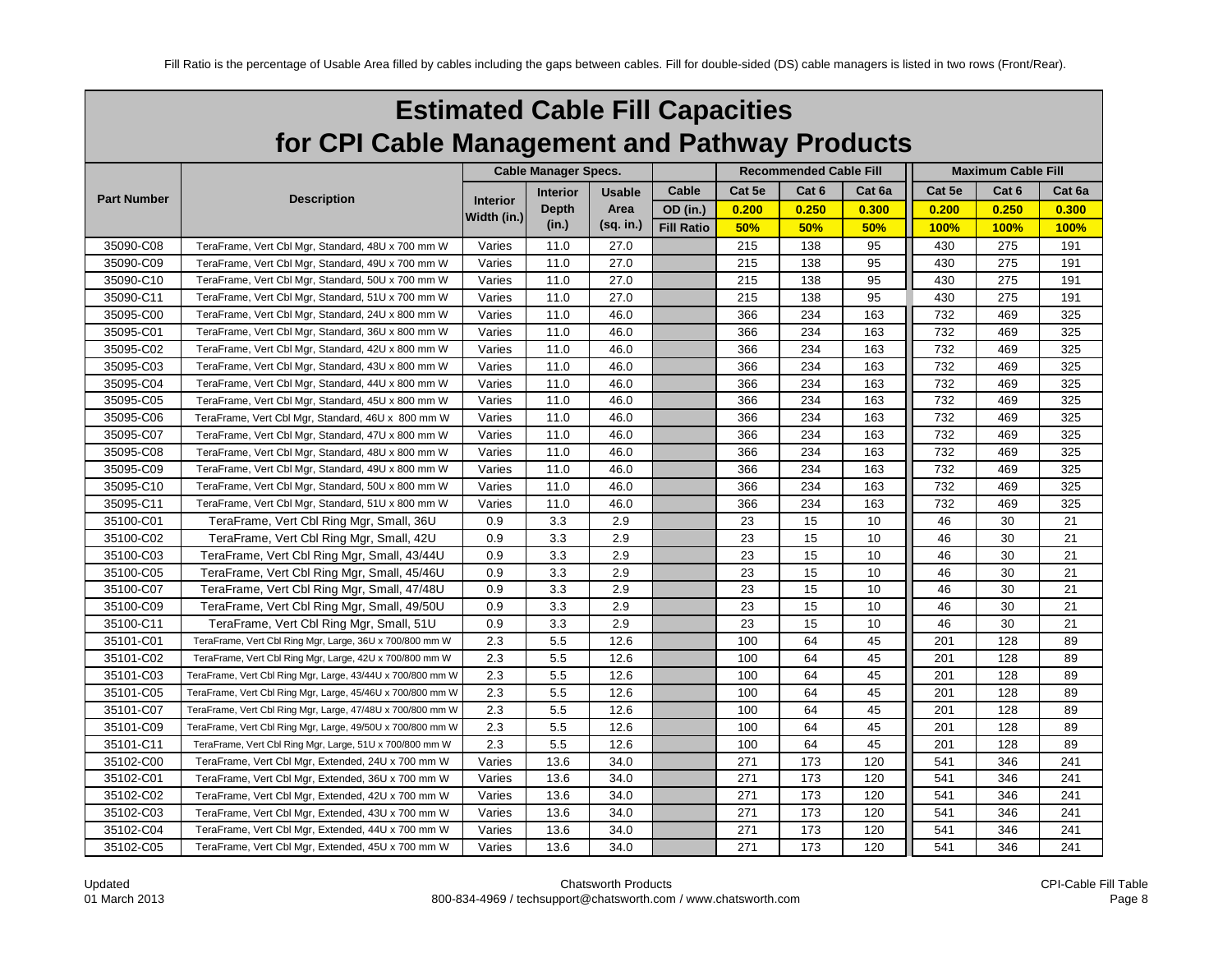| <b>Estimated Cable Fill Capacities</b>        |
|-----------------------------------------------|
| for CPI Cable Management and Pathway Products |

|                    |                                                   |                 | <b>Cable Manager Specs.</b> |               |                   |        | <b>Recommended Cable Fill</b> |        | <b>Maximum Cable Fill</b> |       |        |  |
|--------------------|---------------------------------------------------|-----------------|-----------------------------|---------------|-------------------|--------|-------------------------------|--------|---------------------------|-------|--------|--|
|                    |                                                   |                 | <b>Interior</b>             | <b>Usable</b> | Cable             | Cat 5e | Cat 6                         | Cat 6a | Cat 5e                    | Cat 6 | Cat 6a |  |
| <b>Part Number</b> | <b>Description</b>                                | <b>Interior</b> | <b>Depth</b>                | Area          | OD (in.)          | 0.200  | 0.250                         | 0.300  | 0.200                     | 0.250 | 0.300  |  |
|                    |                                                   | Width (in.)     | (in.)                       | (sq. in.)     | <b>Fill Ratio</b> | 50%    | 50%                           | 50%    | <b>100%</b>               | 100%  | 100%   |  |
| 35102-C06          | TeraFrame, Vert Cbl Mgr, Extended, 46U x 700 mm W | Varies          | 13.6                        | 34.0          |                   | 271    | 173                           | 120    | 541                       | 346   | 241    |  |
| 35102-C07          | TeraFrame, Vert Cbl Mgr, Extended, 47U x 700 mm W | Varies          | 13.6                        | 34.0          |                   | 271    | 173                           | 120    | 541                       | 346   | 241    |  |
| 35102-C08          | TeraFrame, Vert Cbl Mgr, Extended, 48U x 700 mm W | Varies          | 13.6                        | 34.0          |                   | 271    | 173                           | 120    | 541                       | 346   | 241    |  |
| 35102-C09          | TeraFrame, Vert Cbl Mgr, Extended, 49U x 700 mm W | Varies          | 13.6                        | 34.0          |                   | 271    | 173                           | 120    | 541                       | 346   | 241    |  |
| 35102-C10          | TeraFrame, Vert Cbl Mgr, Extended, 50U x 700 mm W | Varies          | 13.6                        | 34.0          |                   | 271    | 173                           | 120    | 541                       | 346   | 241    |  |
| 35102-C11          | TeraFrame, Vert Cbl Mgr, Extended, 51U x 700 mm W | Varies          | 13.6                        | 34.0          |                   | 271    | 173                           | 120    | 541                       | 346   | 241    |  |
| 35103-C00          | TeraFrame, Vert Cbl Mgr, Extended, 24U x 800 mm W | Varies          | 13.6                        | 58.0          |                   | 462    | 295                           | 205    | 923                       | 591   | 410    |  |
| 35103-C01          | TeraFrame, Vert Cbl Mgr, Extended, 36U x 800 mm W | Varies          | 13.6                        | 58.0          |                   | 462    | 295                           | 205    | 923                       | 591   | 410    |  |
| 35103-C02          | TeraFrame, Vert Cbl Mgr, Extended, 42U x 800 mm W | Varies          | 13.6                        | 58.0          |                   | 462    | 295                           | 205    | 923                       | 591   | 410    |  |
| 35103-C03          | TeraFrame, Vert Cbl Mgr, Extended, 43U x 800 mm W | Varies          | 13.6                        | 58.0          |                   | 462    | 295                           | 205    | 923                       | 591   | 410    |  |
| 35103-C04          | TeraFrame, Vert Cbl Mgr, Extended, 44U x 800 mm W | Varies          | 13.6                        | 58.0          |                   | 462    | 295                           | 205    | 923                       | 591   | 410    |  |
| 35103-C05          | TeraFrame, Vert Cbl Mgr, Extended, 45U x 800 mm W | Varies          | 13.6                        | 58.0          |                   | 462    | 295                           | 205    | 923                       | 591   | 410    |  |
| 35103-C06          | TeraFrame, Vert Cbl Mgr, Extended, 46U x 800 mm   | Varies          | 13.6                        | 58.0          |                   | 462    | 295                           | 205    | 923                       | 591   | 410    |  |
| 35103-C07          | TeraFrame, Vert Cbl Mgr, Extended, 47U x 800 mm W | Varies          | 13.6                        | 58.0          |                   | 462    | 295                           | 205    | 923                       | 591   | 410    |  |
| 35103-C08          | TeraFrame, Vert Cbl Mgr, Extended, 48U x 800 mm W | Varies          | 13.6                        | 58.0          |                   | 462    | 295                           | 205    | 923                       | 591   | 410    |  |
| 35103-C09          | TeraFrame, Vert Cbl Mgr, Extended, 49U x 800 mm W | Varies          | 13.6                        | 58.0          |                   | 462    | 295                           | 205    | 923                       | 591   | 410    |  |
| 35103-C10          | TeraFrame, Vert Cbl Mgr, Extended, 50U x 800 mm W | Varies          | 13.6                        | 58.0          |                   | 462    | 295                           | 205    | 923                       | 591   | 410    |  |
| 35103-C11          | TeraFrame, Vert Cbl Mgr, Extended, 51U x 800 mm W | Varies          | 13.6                        | 58.0          |                   | 462    | 295                           | 205    | 923                       | 591   | 410    |  |
| 39087-X00          | Ring Cable Manager, 6-slide, 42U x 600 mm W       | 0.9             | 3.3                         | 2.9           |                   | 23     | 15                            | 10     | 46                        | 30    | 21     |  |
| 39087-X01          | Ring Cable Manager, 6-slide, 43U x 600 mm W       | 0.9             | 3.3                         | 2.9           |                   | 23     | 15                            | 10     | 46                        | 30    | 21     |  |
| 39087-X02          | Ring Cable Manager, 6-slide, 44U x 600 mm W       | 0.9             | 3.3                         | 2.9           |                   | 23     | 15                            | 10     | 46                        | 30    | 21     |  |
| 39087-X03          | Ring Cable Manager, 6-slide, 45U x 600 mm W       | 0.9             | 3.3                         | 2.9           |                   | 23     | 15                            | 10     | 46                        | 30    | 21     |  |
| 39087-X04          | Ring Cable Manager, 6-slide, 46U x 600 mm W       | 0.9             | 3.3                         | 2.9           |                   | 23     | 15                            | 10     | 46                        | 30    | 21     |  |
| 39087-X05          | Ring Cable Manager, 6-slide, 47U x 600 mm W       | 0.9             | 3.3                         | 2.9           |                   | 23     | 15                            | 10     | 46                        | 30    | 21     |  |
| 39087-X06          | Ring Cable Manager, 6-slide, 48U x 600 mm W       | 0.9             | 3.3                         | 2.9           |                   | 23     | 15                            | 10     | 46                        | 30    | 21     |  |
| 39087-X07          | Ring Cable Manager, 6-slide, 49U x 600 mm W       | 0.9             | 3.3                         | 2.9           |                   | 23     | 15                            | 10     | 46                        | 30    | 21     |  |
| 39087-X08          | Ring Cable Manager, 6-slide, 50U x 600 mm W       | 0.9             | 3.3                         | 2.9           |                   | 23     | 15                            | 10     | 46                        | 30    | 21     |  |
| 39087-X09          | Ring Cable Manager, 6-slide, 51U x 600 mm W       | 0.9             | 3.3                         | 2.9           |                   | 23     | 15                            | 10     | 46                        | 30    | 21     |  |
| 39087-X10          | Ring Cable Manager, 6-slide, 52U x 600 mm W       | 0.9             | 3.3                         | 2.9           |                   | 23     | 15                            | 10     | 46                        | 30    | 21     |  |
| 39088-X00          | Ring Cable Manager, 6-slide, 42U x 700 mm W       | 2.3             | 5.5                         | 12.6          |                   | 100    | 64                            | 45     | 201                       | 128   | 89     |  |
| 39088-X01          | Ring Cable Manager, 6-slide, 43U x 700 mm W       | 2.3             | 5.5                         | 12.6          |                   | 100    | 64                            | 45     | 201                       | 128   | 89     |  |
| 39088-X02          | Ring Cable Manager, 6-slide, 44U x 700 mm W       | 2.3             | 5.5                         | 12.6          |                   | 100    | 64                            | 45     | 201                       | 128   | 89     |  |
| 39088-X03          | Ring Cable Manager, 6-slide, 45U x 700 mm W       | 2.3             | 5.5                         | 12.6          |                   | 100    | 64                            | 45     | 201                       | 128   | 89     |  |
| 39088-X04          | Ring Cable Manager, 6-slide, 46U x 700 mm W       | 2.3             | 5.5                         | 12.6          |                   | 100    | 64                            | 45     | 201                       | 128   | 89     |  |
| 39088-X05          | Ring Cable Manager, 6-slide, 47U x 700 mm W       | 2.3             | 5.5                         | 12.6          |                   | 100    | 64                            | 45     | 201                       | 128   | 89     |  |
| 39088-X06          | Ring Cable Manager, 6-slide, 48U x 700 mm W       | 2.3             | 5.5                         | 12.6          |                   | 100    | 64                            | 45     | 201                       | 128   | 89     |  |
| 39088-X07          | Ring Cable Manager, 6-slide, 49U x 700 mm W       | 2.3             | 5.5                         | 12.6          |                   | 100    | 64                            | 45     | 201                       | 128   | 89     |  |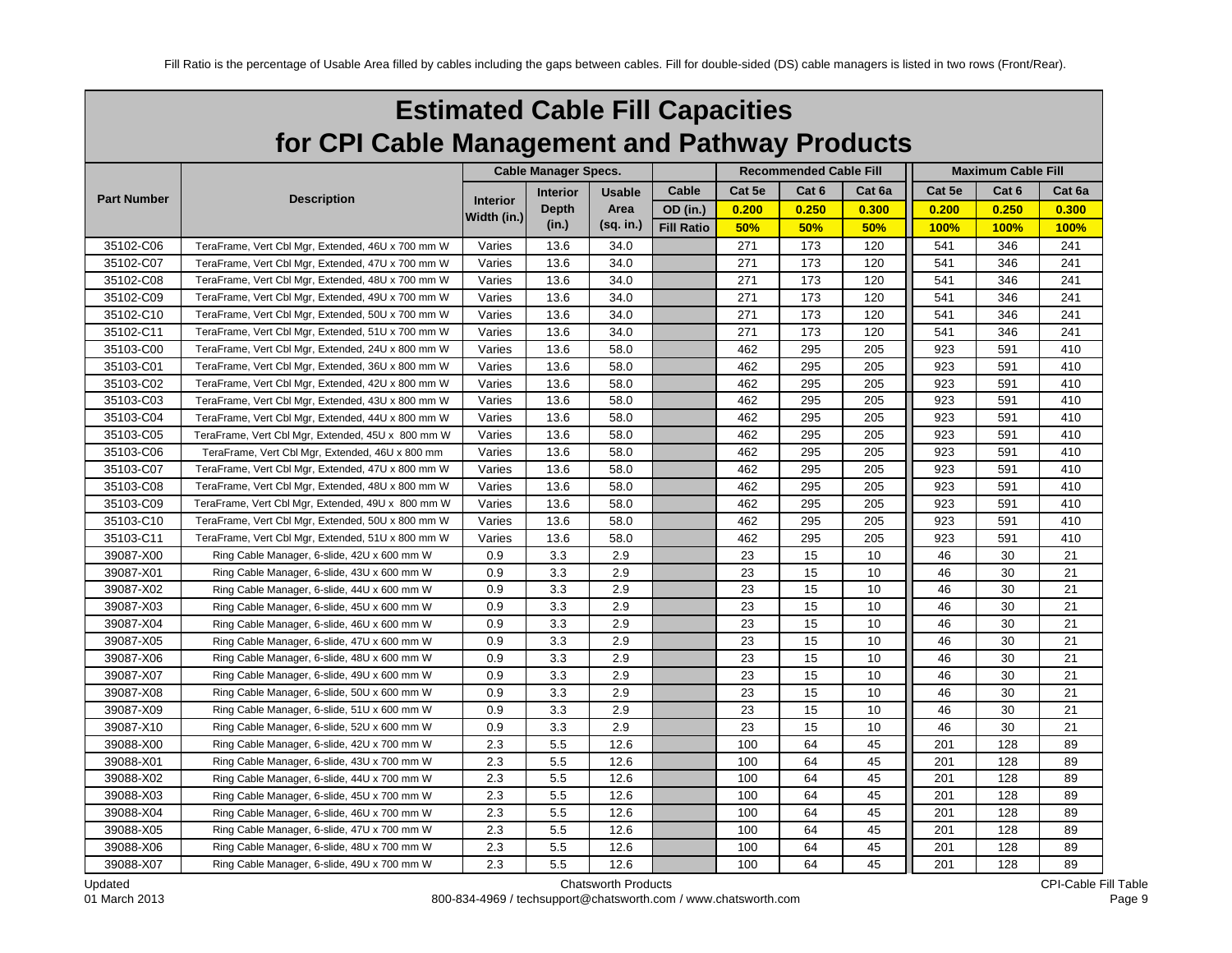| <b>Estimated Cable Fill Capacities</b>        |
|-----------------------------------------------|
| for CPI Cable Management and Pathway Products |

|                    |                                             | <b>Cable Manager Specs.</b> |                 |               |                   |        | <b>Recommended Cable Fill</b> | <b>Maximum Cable Fill</b> |        |             |        |
|--------------------|---------------------------------------------|-----------------------------|-----------------|---------------|-------------------|--------|-------------------------------|---------------------------|--------|-------------|--------|
|                    |                                             |                             | <b>Interior</b> | <b>Usable</b> | Cable             | Cat 5e | Cat 6                         | Cat 6a                    | Cat 5e | Cat 6       | Cat 6a |
| <b>Part Number</b> | <b>Description</b>                          | Interior                    | <b>Depth</b>    | Area          | OD (in.)          | 0.200  | 0.250                         | 0.300                     | 0.200  | 0.250       | 0.300  |
|                    |                                             | Width (in.)                 | (in.)           | (sq. in.)     | <b>Fill Ratio</b> | 50%    | 50%                           | 50%                       | 100%   | <b>100%</b> | 100%   |
| 39088-X08          | Ring Cable Manager, 6-slide, 50U x 700 mm W | 2.3                         | 5.5             | 12.6          |                   | 100    | 64                            | 45                        | 201    | 128         | 89     |
| 39088-X09          | Ring Cable Manager, 6-slide, 51U x 700 mm W | 2.3                         | 5.5             | 12.6          |                   | 100    | 64                            | 45                        | 201    | 128         | 89     |
| 39088-X10          | Ring Cable Manager, 6-slide, 52U x 700 mm W | 2.3                         | 5.5             | 12.6          |                   | 100    | 64                            | 45                        | 201    | 128         | 89     |
| 39089-X00          | Ring Cable Manager, 6-slide, 42U x 800 mm W | 4.2                         | 3.5             | 14.7          |                   | 117    | 75                            | 52                        | 234    | 150         | 104    |
| 39089-X01          | Ring Cable Manager, 6-slide, 43U x 800 mm W | 4.2                         | 3.5             | 14.7          |                   | 117    | 75                            | 52                        | 234    | 150         | 104    |
| 39089-X02          | Ring Cable Manager, 6-slide, 44U x 800 mm W | 4.2                         | 3.5             | 14.7          |                   | 117    | 75                            | 52                        | 234    | 150         | 104    |
| 39089-X03          | Ring Cable Manager, 6-slide, 45U x 800 mm W | 4.2                         | 3.5             | 14.7          |                   | 117    | 75                            | 52                        | 234    | 150         | 104    |
| 39089-X04          | Ring Cable Manager, 6-slide, 46U x 800 mm W | 4.2                         | 3.5             | 14.7          |                   | 117    | 75                            | 52                        | 234    | 150         | 104    |
| 39089-X05          | Ring Cable Manager, 6-slide, 47U x 800 mm W | 4.2                         | 3.5             | 14.7          |                   | 117    | 75                            | 52                        | 234    | 150         | 104    |
| 39089-X06          | Ring Cable Manager, 6-slide, 48U x 800 mm W | 4.2                         | 3.5             | 14.7          |                   | 117    | 75                            | 52                        | 234    | 150         | 104    |
| 39089-X07          | Ring Cable Manager, 6-slide, 49U x 800 mm W | 4.2                         | 3.5             | 14.7          |                   | 117    | 75                            | 52                        | 234    | 150         | 104    |
| 39089-X08          | Ring Cable Manager, 6-slide, 50U x 800 mm W | 4.2                         | 3.5             | 14.7          |                   | 117    | 75                            | 52                        | 234    | 150         | 104    |
| 39089-X09          | Ring Cable Manager, 6-slide, 51U x 800 mm W | 4.2                         | 3.5             | 14.7          |                   | 117    | 75                            | 52                        | 234    | 150         | 104    |
| 39089-X10          | Ring Cable Manager, 6-slide, 52U x 800 mm W | 4.2                         | 3.5             | 14.7          |                   | 117    | 75                            | 52                        | 234    | 150         | 104    |
| 39112-X11          | Finger Cable Manager, 42U x 700 mm W        | 2.6                         | 8.4             | 21.8          |                   | 173    | 111                           | $77 \,$                   | 347    | 222         | 154    |
| 39112-X12          | Finger Cable Manager, 43U x 700 mm W        | 2.6                         | 8.4             | 21.8          |                   | 173    | 111                           | 77                        | 347    | 222         | 154    |
| 39112-X13          | Finger Cable Manager, 44U x 700 mm W        | 2.6                         | 8.4             | 21.8          |                   | 173    | 111                           | 77                        | 347    | 222         | 154    |
| 39112-X14          | Finger Cable Manager, 45U x 700 mm W        | 2.6                         | 8.4             | 21.8          |                   | 173    | 111                           | 77                        | 347    | 222         | 154    |
| 39112-X15          | Finger Cable Manager, 46U x 700 mm W        | 2.6                         | 8.4             | 21.8          |                   | 173    | 111                           | 77                        | 347    | 222         | 154    |
| 39112-X16          | Finger Cable Manager, 47U x 700 mm W        | 2.6                         | 8.4             | 21.8          |                   | 173    | 111                           | 77                        | 347    | 222         | 154    |
| 39112-X17          | Finger Cable Manager, 48U x 700 mm W        | 2.6                         | 8.4             | 21.8          |                   | 173    | 111                           | 77                        | 347    | 222         | 154    |
| 39112-X18          | Finger Cable Manager, 49U x 700 mm W        | 2.6                         | 8.4             | 21.8          |                   | 173    | 111                           | 77                        | 347    | 222         | 154    |
| 39112-X19          | Finger Cable Manager, 50U x 700 mm W        | 2.6                         | 8.4             | 21.8          |                   | 173    | 111                           | 77                        | 347    | 222         | 154    |
| 39112-X20          | Finger Cable Manager, 51U x 700 mm W        | 2.6                         | 8.4             | 21.8          |                   | 173    | 111                           | 77                        | 347    | 222         | 154    |
| 39112-X21          | Finger Cable Manager, 52U x 700 mm W        | 2.6                         | 8.4             | 21.8          |                   | 173    | 111                           | 77                        | 347    | 222         | 154    |
| 39112-X22          | Finger Cable Manager, 42U x 800 mm W        | 4.6                         | 8.4             | 38.6          |                   | 307    | 197                           | 137                       | 614    | 393         | 273    |
| 39112-X23          | Finger Cable Manager, 43U x 800 mm W        | 4.6                         | 8.4             | 38.6          |                   | 307    | 197                           | 137                       | 614    | 393         | 273    |
| 39112-X24          | Finger Cable Manager, 44U x 800 mm W        | 4.6                         | 8.4             | 38.6          |                   | 307    | 197                           | 137                       | 614    | 393         | 273    |
| 39112-X25          | Finger Cable Manager, 45U x 800 mm W        | 4.6                         | 8.4             | 38.6          |                   | 307    | 197                           | 137                       | 614    | 393         | 273    |
| 39112-X26          | Finger Cable Manager, 46U x 800 mm W        | 4.6                         | 8.4             | 38.6          |                   | 307    | 197                           | 137                       | 614    | 393         | 273    |
| 39112-X27          | Finger Cable Manager, 47U x 800 mm W        | 4.6                         | 8.4             | 38.6          |                   | 307    | 197                           | 137                       | 614    | 393         | 273    |
| 39112-X28          | Finger Cable Manager, 48U x 800 mm W        | 4.6                         | 8.4             | 38.6          |                   | 307    | 197                           | 137                       | 614    | 393         | 273    |
| 39112-X29          | Finger Cable Manager, 49U x 800 mm W        | 4.6                         | 8.4             | 38.6          |                   | 307    | 197                           | 137                       | 614    | 393         | 273    |
| 39112-X30          | Finger Cable Manager, 50U x 800 mm W        | 4.6                         | 8.4             | 38.6          |                   | 307    | 197                           | 137                       | 614    | 393         | 273    |
| 39112-X31          | Finger Cable Manager, 51U x 800 mm W        | 4.6                         | 8.4             | 38.6          |                   | 307    | 197                           | 137                       | 614    | 393         | 273    |
| 39112-X32          | Finger Cable Manager, 52U x 800 mm W        | 4.6                         | 8.4             | 38.6          |                   | 307    | 197                           | 137                       | 614    | 393         | 273    |
| 39120-X00          | Finger Cable Manager, 42U x 600 mm W        | 0.75                        | 4.0             | 3.0           |                   | 24     | 15                            | 11                        | 48     | 31          | 21     |

Updated 01 March 2013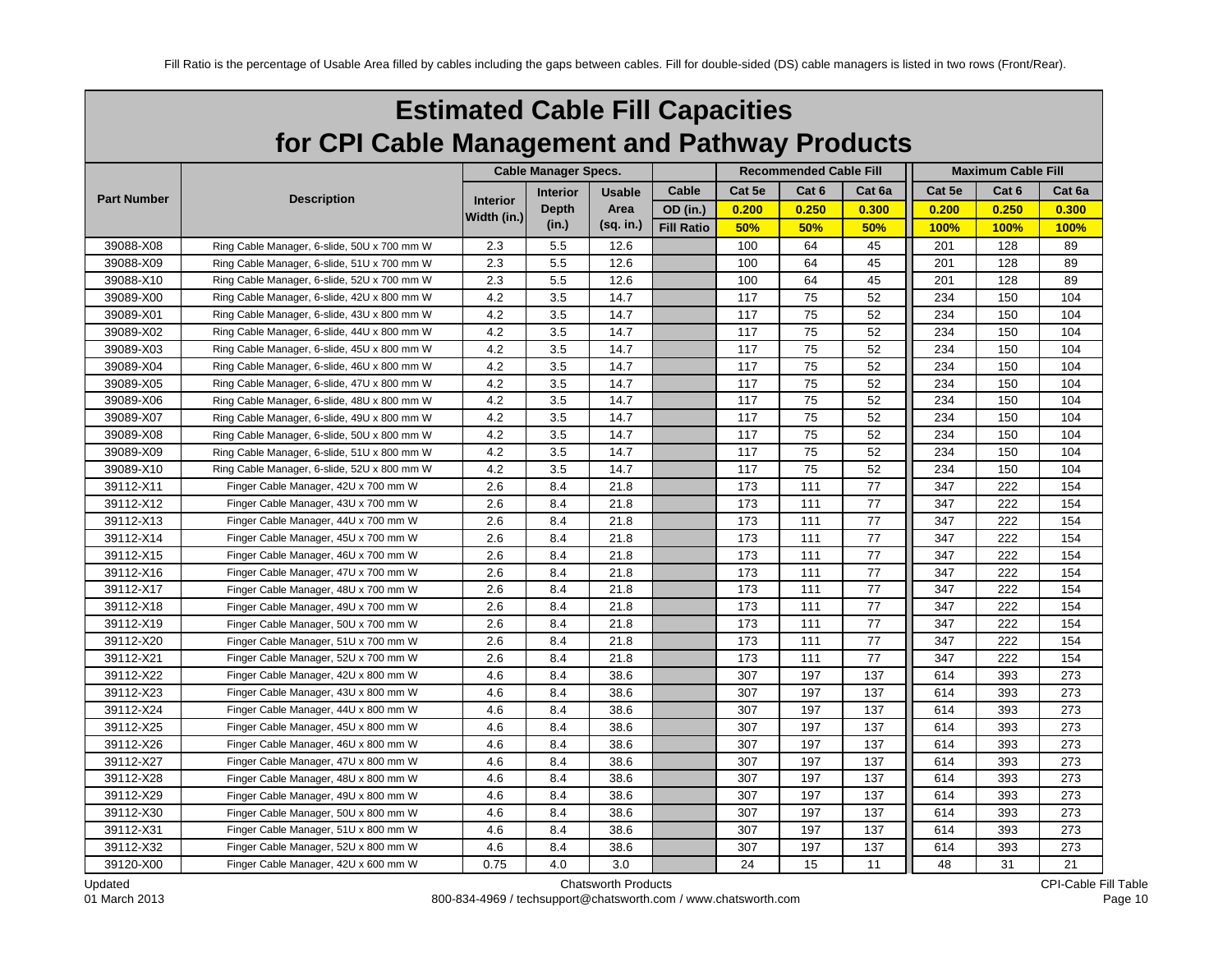| <b>Estimated Cable Fill Capacities</b>        |
|-----------------------------------------------|
| for CPI Cable Management and Pathway Products |

|                    |                                             |                 | <b>Cable Manager Specs.</b> |               |                   |        | <b>Recommended Cable Fill</b> | <b>Maximum Cable Fill</b> |             |       |        |
|--------------------|---------------------------------------------|-----------------|-----------------------------|---------------|-------------------|--------|-------------------------------|---------------------------|-------------|-------|--------|
|                    |                                             |                 | <b>Interior</b>             | <b>Usable</b> | Cable             | Cat 5e | Cat 6                         | Cat 6a                    | Cat 5e      | Cat 6 | Cat 6a |
| <b>Part Number</b> | <b>Description</b>                          | <b>Interior</b> | <b>Depth</b>                | Area          | OD (in.)          | 0.200  | 0.250                         | 0.300                     | 0.200       | 0.250 | 0.300  |
|                    |                                             | Width (in.)     | (in.)                       | (sq. in.)     | <b>Fill Ratio</b> | 50%    | 50%                           | 50%                       | <b>100%</b> | 100%  | 100%   |
| 39120-X01          | Finger Cable Manager, 43U x 600 mm W        | 0.75            | 4.0                         | 3.0           |                   | 24     | 15                            | 11                        | 48          | 31    | 21     |
| 39120-X02          | Finger Cable Manager, 44U x 600 mm W        | 0.75            | 4.0                         | 3.0           |                   | 24     | 15                            | 11                        | 48          | 31    | 21     |
| 39120-X03          | Finger Cable Manager, 45U x 600 mm W        | 0.75            | 4.0                         | 3.0           |                   | 24     | 15                            | 11                        | 48          | 31    | 21     |
| 39120-X04          | Finger Cable Manager, 46U x 600 mm W        | 0.75            | 4.0                         | 3.0           |                   | 24     | 15                            | 11                        | 48          | 31    | 21     |
| 39120-X05          | Finger Cable Manager, 47U x 600 mm W        | 0.75            | 4.0                         | 3.0           |                   | 24     | 15                            | 11                        | 48          | 31    | 21     |
| 39120-X06          | Finger Cable Manager, 48U x 600 mm W        | 0.75            | 4.0                         | 3.0           |                   | 24     | 15                            | 11                        | 48          | 31    | 21     |
| 39120-X07          | Finger Cable Manager, 49U x 600 mm W        | 0.75            | 4.0                         | 3.0           |                   | 24     | 15                            | 11                        | 48          | 31    | 21     |
| 39120-X08          | Finger Cable Manager, 50U x 600 mm W        | 0.75            | 4.0                         | 3.0           |                   | 24     | 15                            | 11                        | 48          | 31    | 21     |
| 39120-X09          | Finger Cable Manager, 51U x 600 mm W        | 0.75            | 4.0                         | 3.0           |                   | 24     | 15                            | 11                        | 48          | 31    | 21     |
| 39120-X10          | Finger Cable Manager, 52U x 600 mm W        | 0.75            | 4.0                         | 3.0           |                   | 24     | 15                            | 11                        | 48          | 31    | 21     |
| 39124-X00          | Cable Lashing Bracket, 6-slide, 42U         | 1.6             | $1 \times 1.5$ " Ø          | 1.7           |                   | 14     | 9                             | 6                         | 27          | 17    | 12     |
| 39124-X01          | Cable Lashing Bracket, 6-slide, 43U         | 1.6             | $1 \times 1.5$ " Ø          | 1.7           |                   | 14     | 9                             | 6                         | 27          | 17    | 12     |
| 39124-X02          | Cable Lashing Bracket, 6-slide, 44U         | 1.6             | $1 \times 1.5$ " Ø          | 1.7           |                   | 14     | 9                             | 6                         | 27          | 17    | 12     |
| 39124-X03          | Cable Lashing Bracket, 6-slide, 45U         | 1.6             | $1 \times 1.5$ " Ø          | 1.7           |                   | 14     | 9                             | 6                         | 27          | 17    | 12     |
| 39124-X04          | Cable Lashing Bracket, 6-slide, 46U         | 1.6             | $1 \times 1.5$ " Ø          | 1.7           |                   | 14     | 9                             | 6                         | 27          | 17    | 12     |
| 39124-X05          | Cable Lashing Bracket, 6-slide, 47U         | 1.6             | $1 \times 1.5$ " Ø          | 1.7           |                   | 14     | 9                             | 6                         | 27          | 17    | 12     |
| 39124-X06          | Cable Lashing Bracket, 6-slide, 48U         | 1.6             | $1 \times 1.5$ " Ø          | 1.7           |                   | 14     | 9                             | 6                         | 27          | 17    | 12     |
| 39124-X07          | Cable Lashing Bracket, 6-slide, 49U         | 1.6             | $1 \times 1.5$ " Ø          | 1.7           |                   | 14     | 9                             | 6                         | 27          | 17    | 12     |
| 39124-X08          | Cable Lashing Bracket, 6-slide, 50U         | 1.6             | $1 \times 1.5$ " Ø          | 1.7           |                   | 14     | 9                             | 6                         | 27          | 17    | 12     |
| 39124-X09          | Cable Lashing Bracket, 6-slide, 51U         | 1.6             | $1 \times 1.5$ " Ø          | 1.7           |                   | 14     | 9                             | 6                         | 27          | 17    | 12     |
| 39124-X10          | Cable Lashing Bracket, 6-slide, 52U         | 1.6             | $1 \times 1.5$ " Ø          | 1.7           |                   | 14     | 9                             | 6                         | 27          | 17    | 12     |
| 39127-X00          | Ring Cable Manager, 4-slide, 42U x 600 mm W | 0.9             | 3.3                         | 2.9           |                   | 23     | 15                            | 10                        | 46          | 30    | 21     |
| 39127-X01          | Ring Cable Manager, 4-slide, 43U x 600 mm W | 0.9             | 3.3                         | 2.9           |                   | 23     | 15                            | 10                        | 46          | 30    | 21     |
| 39127-X02          | Ring Cable Manager, 4-slide, 44U x 600 mm W | 0.9             | 3.3                         | 2.9           |                   | 23     | 15                            | 10                        | 46          | 30    | 21     |
| 39127-X03          | Ring Cable Manager, 4-slide, 45U x 600 mm W | 0.9             | 3.3                         | 2.9           |                   | 23     | 15                            | 10                        | 46          | 30    | 21     |
| 39127-X04          | Ring Cable Manager, 4-slide, 46U x 600 mm W | 0.9             | 3.3                         | 2.9           |                   | 23     | 15                            | 10                        | 46          | 30    | 21     |
| 39127-X05          | Ring Cable Manager, 4-slide, 47U x 600 mm W | 0.9             | 3.3                         | 2.9           |                   | 23     | 15                            | 10                        | 46          | 30    | 21     |
| 39127-X06          | Ring Cable Manager, 4-slide, 48U x 600 mm W | 0.9             | 3.3                         | 2.9           |                   | 23     | 15                            | 10                        | 46          | 30    | 21     |
| 39127-X07          | Ring Cable Manager, 4-slide, 49U x 600 mm W | 0.9             | 3.3                         | 2.9           |                   | 23     | 15                            | 10                        | 46          | 30    | 21     |
| 39127-X08          | Ring Cable Manager, 4-slide, 50U x 600 mm W | 0.9             | 3.3                         | 2.9           |                   | 23     | 15                            | 10                        | 46          | 30    | 21     |
| 39127-X09          | Ring Cable Manager, 4-slide, 51U x 600 mm W | 0.9             | 3.3                         | 2.9           |                   | 23     | 15                            | 10                        | 46          | 30    | 21     |
| 39127-X10          | Ring Cable Manager, 4-slide, 52U x 600 mm W | 0.9             | 3.3                         | 2.9           |                   | 23     | 15                            | 10                        | 46          | 30    | 21     |
| 39128-X00          | Ring Cable Manager, 4-slide, 42U x 700 mm W | 2.3             | 5.5                         | 12.6          |                   | 100    | 64                            | 45                        | 201         | 128   | 89     |
| 39128-X01          | Ring Cable Manager, 4-slide, 43U x 700 mm W | 2.3             | 5.5                         | 12.6          |                   | 100    | 64                            | 45                        | 201         | 128   | 89     |
| 39128-X02          | Ring Cable Manager, 4-slide, 44U x 700 mm W | 2.3             | 5.5                         | 12.6          |                   | 100    | 64                            | 45                        | 201         | 128   | 89     |
| 39128-X03          | Ring Cable Manager, 4-slide, 45U x 700 mm W | 2.3             | 5.5                         | 12.6          |                   | 100    | 64                            | 45                        | 201         | 128   | 89     |
| 39128-X04          | Ring Cable Manager, 4-slide, 46U x 700 mm W | 2.3             | 5.5                         | 12.6          |                   | 100    | 64                            | 45                        | 201         | 128   | 89     |

Updated 01 March 2013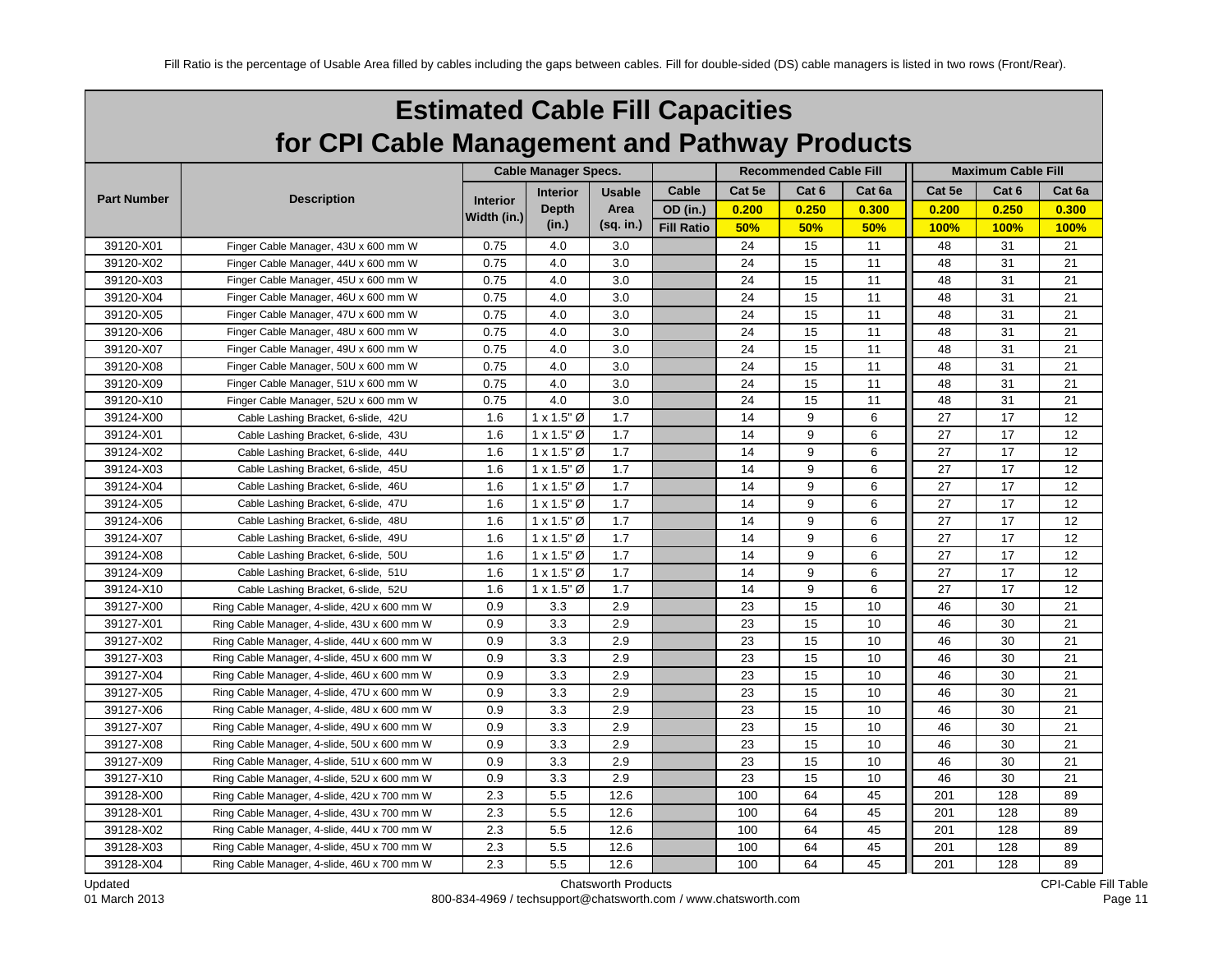| <b>Estimated Cable Fill Capacities</b>        |
|-----------------------------------------------|
| for CPI Cable Management and Pathway Products |

|                    |                                             |                                                                   | <b>Cable Manager Specs.</b> |               |                   |        | <b>Recommended Cable Fill</b> |        | <b>Maximum Cable Fill</b> |                  |                |  |
|--------------------|---------------------------------------------|-------------------------------------------------------------------|-----------------------------|---------------|-------------------|--------|-------------------------------|--------|---------------------------|------------------|----------------|--|
|                    |                                             |                                                                   | <b>Interior</b>             | <b>Usable</b> | Cable             | Cat 5e | Cat 6                         | Cat 6a | Cat 5e                    | Cat <sub>6</sub> | Cat 6a         |  |
| <b>Part Number</b> | <b>Description</b>                          | <b>Interior</b>                                                   | <b>Depth</b>                | Area          | OD (in.)          | 0.200  | 0.250                         | 0.300  | 0.200                     | 0.250            | 0.300          |  |
|                    |                                             | Width (in.)                                                       | (in.)                       | $(sq.$ in.)   | <b>Fill Ratio</b> | 50%    | 50%                           | 50%    | 100%                      | 100%             | 100%           |  |
| 39128-X05          | Ring Cable Manager, 4-slide, 47U x 700 mm W | 2.3                                                               | 5.5                         | 12.6          |                   | 100    | 64                            | 45     | 201                       | 128              | 89             |  |
| 39128-X06          | Ring Cable Manager, 4-slide, 48U x 700 mm W | 2.3                                                               | 5.5                         | 12.6          |                   | 100    | 64                            | 45     | 201                       | 128              | 89             |  |
| 39128-X07          | Ring Cable Manager, 4-slide, 49U x 700 mm W | 2.3                                                               | 5.5                         | 12.6          |                   | 100    | 64                            | 45     | 201                       | 128              | 89             |  |
| 39128-X08          | Ring Cable Manager, 4-slide, 50U x 700 mm W | 2.3                                                               | 5.5                         | 12.6          |                   | 100    | 64                            | 45     | 201                       | 128              | 89             |  |
| 39128-X09          | Ring Cable Manager, 4-slide, 51U x 700 mm W | 2.3                                                               | 5.5                         | 12.6          |                   | 100    | 64                            | 45     | 201                       | 128              | 89             |  |
| 39128-X10          | Ring Cable Manager, 4-slide, 52U x 700 mm W | 2.3                                                               | 5.5                         | 12.6          |                   | 100    | 64                            | 45     | 201                       | 128              | 89             |  |
| 39129-X00          | Ring Cable Manager, 4-slide, 42U x 800 mm W | 4.2                                                               | 3.5                         | 14.7          |                   | 117    | 75                            | 52     | 234                       | 150              | 104            |  |
| 39129-X01          | Ring Cable Manager, 4-slide, 43U x 800 mm W | 4.2                                                               | 3.5                         | 14.7          |                   | 117    | 75                            | 52     | 234                       | 150              | 104            |  |
| 39129-X02          | Ring Cable Manager, 4-slide, 44U x 800 mm W | 4.2                                                               | 3.5                         | 14.7          |                   | 117    | 75                            | 52     | 234                       | 150              | 104            |  |
| 39129-X03          | Ring Cable Manager, 4-slide, 45U x 800 mm W | 4.2                                                               | 3.5                         | 14.7          |                   | 117    | 75                            | 52     | 234                       | 150              | 104            |  |
| 39129-X04          | Ring Cable Manager, 4-slide, 46U x 800 mm W | 4.2                                                               | 3.5                         | 14.7          |                   | 117    | 75                            | 52     | 234                       | 150              | 104            |  |
| 39129-X05          | Ring Cable Manager, 4-slide, 47U x 800 mm W | 4.2                                                               | 3.5                         | 14.7          |                   | 117    | 75                            | 52     | 234                       | 150              | 104            |  |
| 39129-X06          | Ring Cable Manager, 4-slide, 48U x 800 mm W | 4.2                                                               | 3.5                         | 14.7          |                   | 117    | 75                            | 52     | 234                       | 150              | 104            |  |
| 39129-X07          | Ring Cable Manager, 4-slide, 49U x 800 mm W | 4.2                                                               | 3.5                         | 14.7          |                   | 117    | 75                            | 52     | 234                       | 150              | 104            |  |
| 39129-X08          | Ring Cable Manager, 4-slide, 50U x 800 mm W | 4.2                                                               | 3.5                         | 14.7          |                   | 117    | 75                            | 52     | 234                       | 150              | 104            |  |
| 39129-X09          | Ring Cable Manager, 4-slide, 51U x 800 mm W | 4.2                                                               | 3.5                         | 14.7          |                   | 117    | 75                            | 52     | 234                       | 150              | 104            |  |
| 39129-X10          | Ring Cable Manager, 4-slide, 52U x 800 mm W | 4.2                                                               | 3.5                         | 14.7          |                   | 117    | 75                            | 52     | 234                       | 150              | 104            |  |
| 39131-X00          | Cable Lashing Bracket, 4-slide, 42U         | 1.6                                                               | $1 \times 1.5$ " Ø          | 1.7           |                   | 14     | 9                             | 6      | 27                        | 17               | 12             |  |
| 39131-X01          | Cable Lashing Bracket, 4-slide, 43U         | 1.6                                                               | $1 \times 1.5$ " Ø          | 1.7           |                   | 14     | 9                             | 6      | 27                        | 17               | 12             |  |
| 39131-X02          | Cable Lashing Bracket, 4-slide, 44U         | 1.6                                                               | $1 \times 1.5$ " Ø          | 1.7           |                   | 14     | 9                             | 6      | 27                        | 17               | 12             |  |
| 39131-X03          | Cable Lashing Bracket, 4-slide, 45U         | 1.6                                                               | $1 \times 1.5$ " Ø          | 1.7           |                   | 14     | 9                             | 6      | 27                        | 17               | 12             |  |
| 39131-X04          | Cable Lashing Bracket, 4-slide, 46U         | 1.6                                                               | $1 \times 1.5$ " Ø          | 1.7           |                   | 14     | 9                             | 6      | 27                        | 17               | 12             |  |
| 39131-X05          | Cable Lashing Bracket, 4-slide, 47U         | 1.6                                                               | $1 \times 1.5$ " Ø          | 1.7           |                   | 14     | 9                             | 6      | 27                        | 17               | 12             |  |
| 39131-X06          | Cable Lashing Bracket, 4-slide, 48U         | 1.6                                                               | $1 \times 1.5$ " Ø          | 1.7           |                   | 14     | 9                             | 6      | 27                        | 17               | 12             |  |
| 39131-X07          | Cable Lashing Bracket, 4-slide, 49U         | 1.6                                                               | $1 \times 1.5$ " Ø          | 1.7           |                   | 14     | 9                             | 6      | 27                        | 17               | 12             |  |
| 39131-X08          | Cable Lashing Bracket, 4-slide, 50U         | 1.6                                                               | $1 \times 1.5$ " Ø          | 1.7           |                   | 14     | 9                             | 6      | 27                        | 17               | 12             |  |
| 39131-X09          | Cable Lashing Bracket, 4-slide, 51U         | 1.6                                                               | $1 \times 1.5$ " Ø          | 1.7           |                   | 14     | 9                             | 6      | 27                        | 17               | 12             |  |
| 39131-X10          | Cable Lashing Bracket, 4-slide, 52U         | 1.6                                                               | $1 \times 1.5$ " Ø          | 1.7           |                   | 14     | 9                             | 6      | 27                        | 17               | 12             |  |
|                    |                                             | <b>Horizontal Cable Managers for Racks and Cabinet Enclosures</b> |                             |               |                   |        |                               |        |                           |                  |                |  |
| 10365-XXX          | <b>Horizontal Cable Tray</b>                | 2.0                                                               | 4.7                         | 9.4           |                   | 75     | 48                            | 33     | 150                       | 96               | 66             |  |
| 11563-X01          | Large Horiz Cable Ring, Individual          | 2.8                                                               | 6.0                         | 16.8          |                   | 134    | 86                            | 59     | 267                       | 171              | 119            |  |
| 11564-XXX          | Large Horiz Ring Panel, 2U                  | 2.8                                                               | 6.0                         | 16.8          |                   | 134    | 86                            | 59     | 267                       | 171              | 119            |  |
| 11752-XXX          | Rack Cable Mgr, Small Ring, 1U              | 1.2                                                               | 0.9                         | 1.0           |                   | 8      | 5                             | 4      | 16                        | 10               | $\overline{7}$ |  |
| 11753-XXX          | Rack Cable Mgr, Medium Ring, 2U             | 2.5                                                               | 1.2                         | 3.0           |                   | 24     | 15                            | 11     | 48                        | 31               | 21             |  |
| 12183-XXX          | Upper Jumper Tray, 2U, 3.5"D                | 1.9                                                               | 3.3                         | 6.2           |                   | 49     | 32                            | 22     | 99                        | 63               | 44             |  |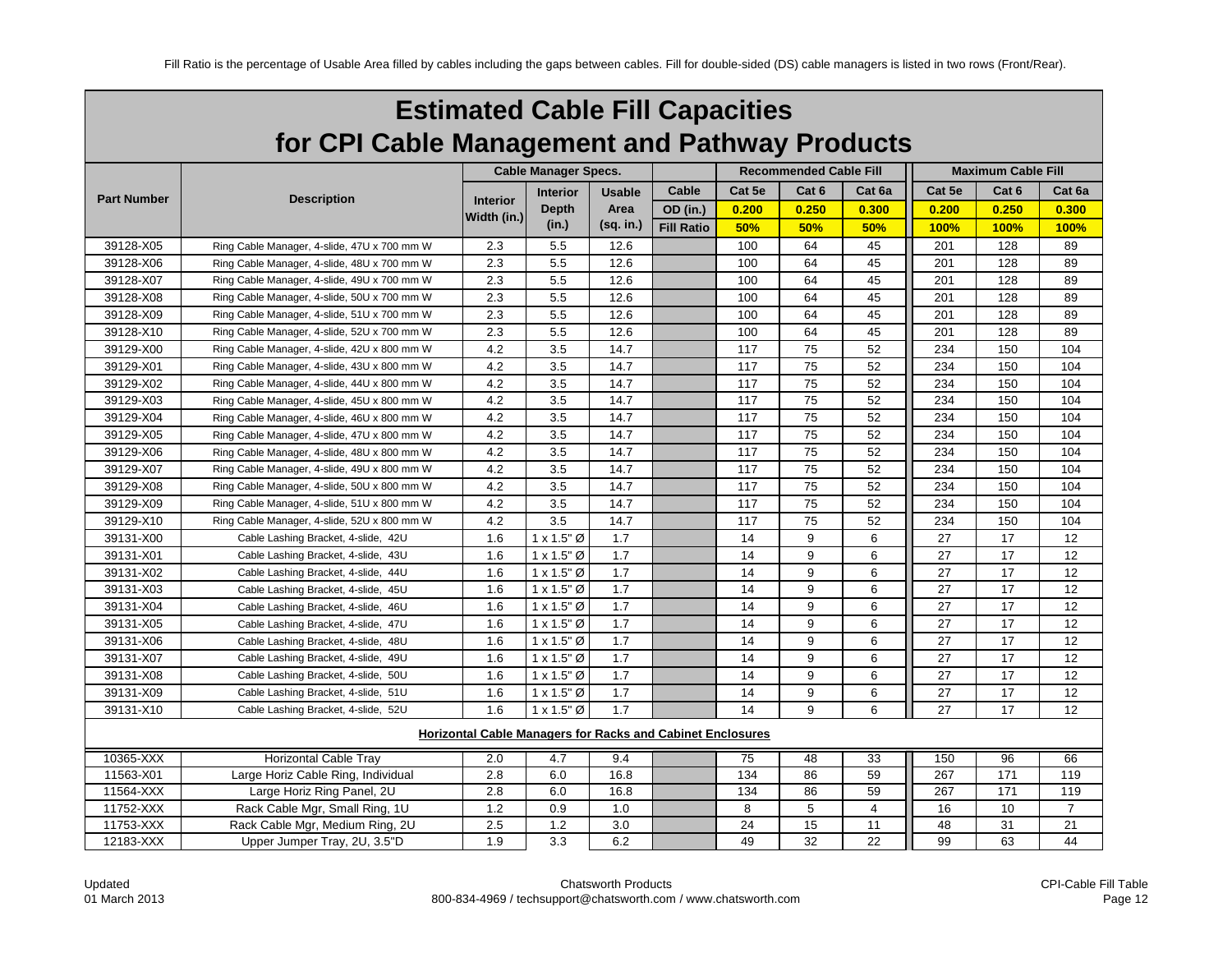| <b>Estimated Cable Fill Capacities</b>        |
|-----------------------------------------------|
| for CPI Cable Management and Pathway Products |

|                    |                                                                              |                 | <b>Cable Manager Specs.</b> |           |                   |        | <b>Recommended Cable Fill</b> |        | <b>Maximum Cable Fill</b> |       |                 |  |
|--------------------|------------------------------------------------------------------------------|-----------------|-----------------------------|-----------|-------------------|--------|-------------------------------|--------|---------------------------|-------|-----------------|--|
|                    |                                                                              |                 | <b>Interior</b>             | Usable    | Cable             | Cat 5e | Cat <sub>6</sub>              | Cat 6a | Cat 5e                    | Cat 6 | Cat 6a          |  |
| <b>Part Number</b> | <b>Description</b>                                                           | <b>Interior</b> | <b>Depth</b>                | Area      | OD (in.)          | 0.200  | 0.250                         | 0.300  | 0.200                     | 0.250 | 0.300           |  |
|                    |                                                                              | Width (in.)     | (in.)                       | (sq. in.) | <b>Fill Ratio</b> | 50%    | 50%                           | 50%    | 100%                      | 100%  | 100%            |  |
| 12185-XXX          | Lower Jumper Tray, Single, 2U                                                | 2.0             | 3.3                         | 6.6       |                   | 53     | $\overline{34}$               | 23     | 105                       | 67    | 47              |  |
| 12186-X01          | <b>Transition Plate</b>                                                      | 1.9             | 3.3                         | 6.2       |                   | 49     | 32                            | 22     | 99                        | 63    | 44              |  |
| 12187-XXX          | Lower Jumper Tray, Double, 3U                                                | 3.8             | 3.3                         | 12.5      |                   | 99     | 64                            | 44     | 199                       | 127   | 88              |  |
| 12382-XXX          | Rack TopMount Cable Trough, 6"D                                              | 2.0             | 5.8                         | 11.6      |                   | 92     | 59                            | 41     | 185                       | 118   | 82              |  |
| 12383-XXX          | Rack TopMount Cable Trough, 9"D                                              | 1.9             | 8.8                         | 16.7      |                   | 133    | 85                            | 59     | 266                       | 170   | 118             |  |
| 12541-X19          | 19" Horiz Wire Mgmt Panel, 1U, w/o Spools                                    | 1.4             | 2.4                         | 3.3       |                   | 26     | 17                            | 12     | 53                        | 34    | 23              |  |
| 12542-X19          | 19" Horiz Wire Mgmt Panel, 2U, w/o Spools                                    | 3.2             | 2.4                         | 7.6       |                   | 60     | 39                            | 27     | 121                       | 77    | 54              |  |
| 13070-X19          | 19" Horiz Wire Mgmt Panel, 1U                                                | 1.4             | 2.4                         | 3.3       |                   | 26     | 17                            | 12     | 53                        | 34    | 23              |  |
| 13075-X19          | 19" Horiz Wire Mgmt Panel, 2U                                                | 3.2             | 2.4                         | 7.6       |                   | 60     | 39                            | 27     | 121                       | 77    | 54              |  |
| 13168-XXX          | Enhanced MegaFrame FTB Cbl Tray, Wide                                        | 3.8             | 2.4                         | 9.1       |                   | 72     | 46                            | 32     | 145                       | 93    | 64              |  |
| 13169-XXX          | Enhanced MegaFrame FTB Cbl Tray, Narrow                                      | 1.7             | 2.4                         | 4.0       |                   | 32     | 20                            | 14     | 64                        | 41    | 28              |  |
| 13183-XXX          | Upper Jumper Tray, 2U, 6"D                                                   | 2.9             | 5.8                         | 16.8      |                   | 134    | 86                            | 59     | 267                       | 171   | 119             |  |
| 13517-701          | Rack-Mount Cable Shelf (sum of 3 openings)                                   | 0.7             | 11.4                        | 8.0       |                   | 64     | 41                            | 28     | 127                       | 81    | 57              |  |
| 13930-701          | Velocity SS Horizontal Cable Manager, 1U                                     | Varies          | 3.2                         | 2.9       |                   | 23     | 15                            | 10     | 46                        | 30    | 21              |  |
| 13930-702          | Velocity SS Horizontal Cable Manager, 2U                                     | Varies          | 3.2                         | 9.7       |                   | 77     | 49                            | 34     | 154                       | 99    | 69              |  |
| 13930-703          | Velocity SS Horizontal Cable Manager, 3U                                     | Varies          | 3.2                         | 16.5      |                   | 131    | 84                            | 58     | 263                       | 168   | 117             |  |
| 30130-7XX          | Univ Horiz Cable Mgr, 2U                                                     | 2.7             | 3.9                         | 10.5      |                   | 84     | 53                            | 37     | 167                       | 107   | 74              |  |
| 30131-7XX          | Univ Horiz Cable Mgr, 3U                                                     | 4.5             | 3.9                         | 17.5      |                   | 139    | 89                            | 62     | 279                       | 178   | 124             |  |
| 30139-7XX          | Univ Horiz Cable Mgr, 1U                                                     | 1.0             | 3.9                         | 3.9       |                   | 31     | 20                            | 14     | 62                        | 40    | 28              |  |
| 30330-7XX          | Univ Horiz Cable Mgr, 2U, Deep                                               | 2.7             | 5.2                         | 14.0      |                   | 111    | 71                            | 50     | 223                       | 143   | 99              |  |
| 30331-7XX          | Univ Horiz Cable Mgr, 3U, Deep                                               | 4.5             | 5.2                         | 23.4      |                   | 186    | 119                           | 83     | 372                       | 238   | 166             |  |
| 30339-7XX          | Univ Horiz Cable Mgr, 1U, Deep                                               | 1.0             | 5.2                         | 5.2       |                   | 41     | 26                            | 18     | 83                        | 53    | 37              |  |
| 30529-7XX          | DS Univ Horiz Cable Mgr, 1U                                                  | 1.0             | 3.9                         | 3.9       | Front             | 31     | 20                            | 14     | 62                        | 40    | 28              |  |
|                    | (Front/Rear)                                                                 | 0.8             | 6.8                         | 5.4       | Rear              | 43     | 28                            | 19     | 86                        | 55    | 38              |  |
| 30530-7XX          | DS Univ Horiz Cable Mgr, 2U                                                  | 2.7             | 3.9                         | 10.5      | Front             | 84     | 53                            | 37     | 167                       | 107   | $\overline{74}$ |  |
|                    | (Front/Rear)                                                                 | 2.5             | 6.8                         | 17.0      | Rear              | 135    | 87                            | 60     | 271                       | 173   | 120             |  |
| 30531-7XX          | DS Univ Horiz Cable Mgr, 3U                                                  | 4.5             | 3.9                         | 17.5      | Front             | 139    | 89                            | 62     | 279                       | 178   | 124             |  |
|                    | (Front/Rear)                                                                 | 4.3             | 6.8                         | 29.2      | Rear              | 232    | 149                           | 103    | 465                       | 297   | 207             |  |
| 30540-719          | <u>DO UNIVITIONZ CADIE MUI TOI USE WINT CCO AND O</u><br>Deep Rack, 2U, 19"W | 2.7             | 3.9                         | 10.5      | Front             | 84     | 53                            | 37     | 167                       | 107   | 74              |  |
|                    | (Front/Rear/Total)                                                           | 2.6             | 9.2                         | 23.9      | Rear              | 190    | 122                           | 85     | 380                       | 243   | 169             |  |
| 35106-C0X          | TeraFrame, FTB Cable Mgr, 700mm                                              | 2.0             | 2.3                         | 4.6       |                   | 37     | 23                            | 16     | 73                        | 47    | 33              |  |
| 35108-C0X          | TeraFrame, FTB Cable Mgr, 800mm                                              | 3.7             | 3.8                         | 14.0      |                   | 111    | 71                            | 50     | 223                       | 143   | 99              |  |
| 35441-701          | Evolution SS Horizontal Cable Manager, 1U                                    | 0.9             | 6.5                         | 5.5       |                   | 44     | 28                            | 19     | 88                        | 56    | 39              |  |
| 35441-702          | Evolution SS Horizontal Cable Manager, 2U                                    | 2.6             | 6.5                         | 17.0      |                   | 135    | 87                            | 60     | 271                       | 173   | 120             |  |
| 35441-703          | Evolution SS Horizontal Cable Manager, 3U                                    | 4.3             | 6.5                         | 28.0      |                   | 223    | 143                           | 99     | 446                       | 285   | 198             |  |
| 39077-X00          | Front-to-Rear Cable Manager                                                  | 2.5             | 3.0                         | 7.5       |                   | 60     | 38                            | 27     | 119                       | 76    | 53              |  |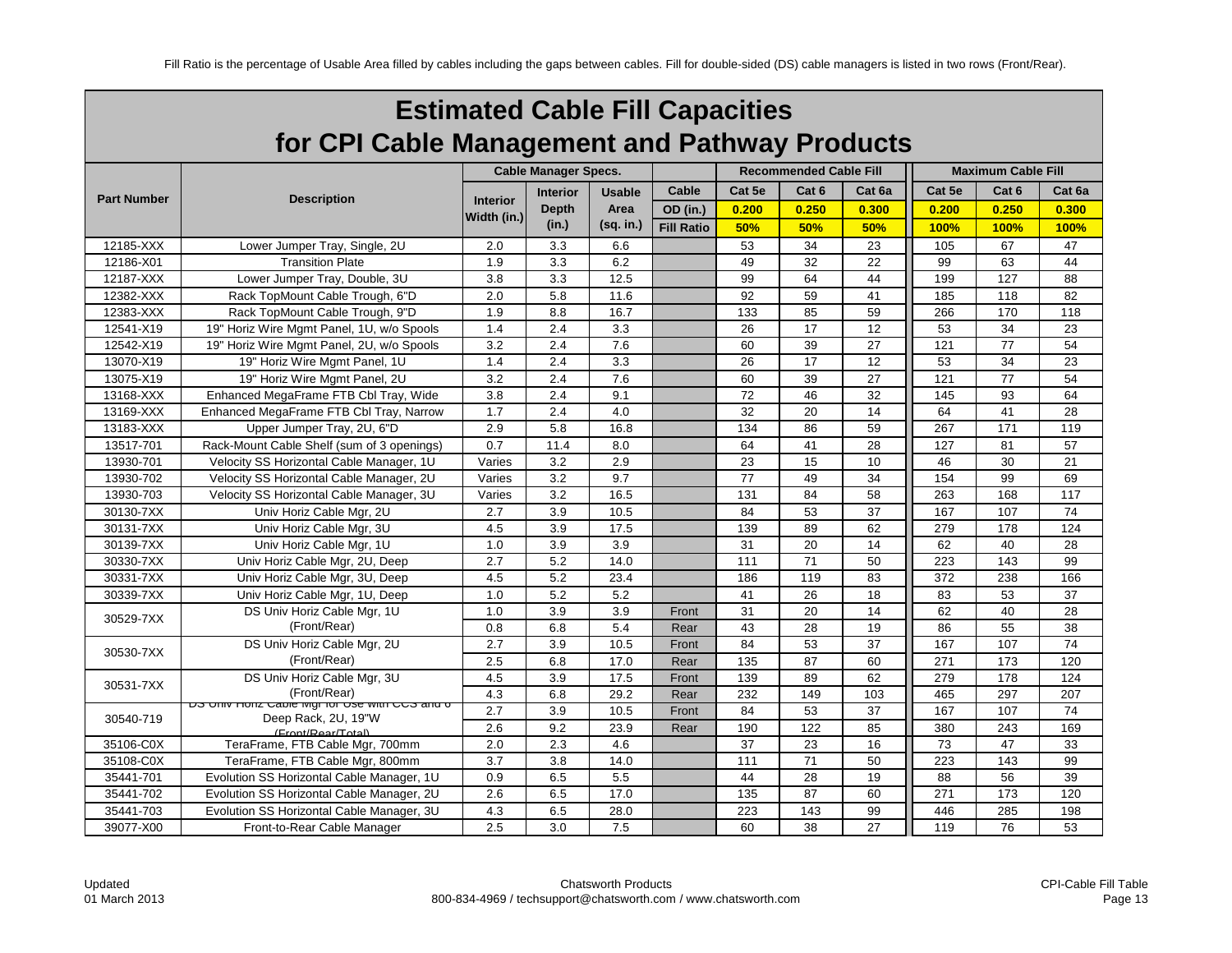|                    | <b>Estimated Cable Fill Capacities</b>                                  |                 |                                          |               |                   |        |                               |        |        |                           |        |  |
|--------------------|-------------------------------------------------------------------------|-----------------|------------------------------------------|---------------|-------------------|--------|-------------------------------|--------|--------|---------------------------|--------|--|
|                    | for CPI Cable Management and Pathway Products                           |                 |                                          |               |                   |        |                               |        |        |                           |        |  |
|                    |                                                                         |                 | <b>Cable Manager Specs.</b>              |               |                   |        | <b>Recommended Cable Fill</b> |        |        | <b>Maximum Cable Fill</b> |        |  |
| <b>Part Number</b> |                                                                         |                 | <b>Interior</b>                          | <b>Usable</b> | Cable             | Cat 5e | Cat <sub>6</sub>              | Cat 6a | Cat 5e | Cat <sub>6</sub>          | Cat 6a |  |
|                    | <b>Description</b>                                                      | <b>Interior</b> | <b>Depth</b>                             | Area          | OD (in.)          | 0.200  | 0.250                         | 0.300  | 0.200  | 0.250                     | 0.300  |  |
|                    |                                                                         | Width (in.)     | (in.)                                    | (sq. in.)     | <b>Fill Ratio</b> | 50%    | 50%                           | 50%    | 100%   | 100%                      | 100%   |  |
|                    | Individual Cable Management Loops, Rings, Clips, Guides, and Cable Ties |                 |                                          |               |                   |        |                               |        |        |                           |        |  |
| 02006-2XX          | Safe-T-Grip, Open, 6"L                                                  | $2"$ Ø          | N/A                                      | 3.1           |                   | 25     | 16                            | 11     | 49     | 32                        | 22     |  |
| 02009-2XX          | Safe-T-Grip, Open, 9"L                                                  | $3"$ Ø          | N/A                                      | 7.0           |                   | 56     | 36                            | 25     | 111    | 71                        | 50     |  |
| 02012-2XX          | Safe-T-Grip, Open, 12"L                                                 | 4" Ø            | N/A                                      | 12.5          |                   | 99     | 64                            | 44     | 199    | 127                       | 88     |  |
| 05006-2XX          | Safe-T-Grip, End, 6"L                                                   | $2"$ Ø          | N/A                                      | 3.1           |                   | 25     | 16                            | 11     | 49     | 32                        | 22     |  |
| 05009-2XX          | Safe-T-Grip, End, 9"L                                                   | $3"$ Ø          | N/A                                      | 7.0           |                   | 56     | 36                            | 25     | 111    | 71                        | 50     |  |
| 05012-2XX          | Safe-T-Grip, End, 12"L                                                  | 4" Ø            | N/A                                      | 12.5          |                   | 99     | 64                            | 44     | 199    | 127                       | 88     |  |
| 06006-2XX          | Safe-T-Grip, Center, 6"L                                                | $2"$ Ø          | N/A                                      | 3.1           |                   | 25     | 16                            | 11     | 49     | 32                        | 22     |  |
| 06009-2XX          | Safe-T-Grip, Center, 9"L                                                | $3"$ Ø          | N/A                                      | 7.0           |                   | 56     | 36                            | 25     | 111    | 71                        | 50     |  |
| 06012-2XX          | Safe-T-Grip, Center, 12"L                                               | 4" Ø            | N/A                                      | 12.5          |                   | 99     | 64                            | 44     | 199    | 127                       | 88     |  |
| 10419-001          | Horiz Cable Guide, 1 Loop (Per Loop)                                    | 2.5             | 3.3                                      | 8.2           |                   | 65     | 42                            | 29     | 131    | 84                        | 58     |  |
| 10683-001          | <b>IBM Style Vertical Cable Loop</b>                                    | 2.2             | 3.8                                      | 8.3           |                   | 66     | 42                            | 29     | 132    | 85                        | 59     |  |
| 11125-0XX          | Channel-Mounted Distrib Ring, 3"W                                       | 2.6             | 3.0                                      | 7.8           |                   | 62     | 40                            | 28     | 124    | 79                        | 55     |  |
| 11153-001          | Horiz Cable Guide, 6 Loop (Per Loop)                                    | 2.6             | 2.0                                      | 5.2           |                   | 41     | 26                            | 18     | 83     | 53                        | 37     |  |
| 11154-001          | Horiz Cable Guide, 4 Loop (Per Loop)                                    | 2.6             | 1.5                                      | 3.9           |                   | 31     | 20                            | 14     | 62     | 40                        | 28     |  |
| 11157-001          | Horiz Cable Guide, 2 Loop (Per Loop)                                    | 2.6             | 1.9                                      | 4.9           |                   | 39     | 25                            | 17     | 78     | 50                        | 35     |  |
| 11225-001          | Channel Cable Clip, Universal Rack                                      | 0.6             | 2.3                                      | 1.3           |                   | 10     | $\overline{7}$                | 5      | 21     | 13                        | 9      |  |
| 11225-002          | Channel Cable Clip, Standard Rack                                       | 1.1             | 2.4                                      | 2.6           |                   | 21     | 13                            | 9      | 41     | 26                        | 18     |  |
| 11228-X01          | Narrow Cable Ring                                                       | 1.1             | 3.8                                      | 4.1           |                   | 33     | 21                            | 15     | 65     | 42                        | 29     |  |
| 11230-X01          | Narrow Cable Loop                                                       | 1.1             | 3.8                                      | 4.1           |                   | 33     | 21                            | 15     | 65     | 42                        | 29     |  |
| 11799-001          | Cable Loop for Swing Gate, 6PK                                          | $3"$ Ø          | N/A                                      | 7.0           |                   | 56     | 36                            | 25     | 111    | 71                        | 50     |  |
| 12210-X01          | Channel Cable Clip, 6"D Standard Rack                                   | 1.0             | 5.4                                      | 5.4           |                   | 43     | 28                            | 19     | 86     | 55                        | 38     |  |
| 12228-X01          | Double-Wide Cable Ring                                                  | 2.6             | 3.8                                      | 9.8           |                   | 78     | 50                            | 35     | 156    | 100                       | 69     |  |
| 12340-701          | Horiz Cable Guide. 4U (Per U)                                           | 1.4             | 3.6                                      | 5.0           |                   | 40     | 25                            | 18     | 80     | 51                        | 35     |  |
| 12341-701          | Horiz Cable Guide, 2U (Per U)                                           | 1.3             | 3.6                                      | 4.6           |                   | 37     | 23                            | 16     | 73     | 47                        | 33     |  |
| 12370-00X          | Finger Snaps™ Cable Guides, 6 Loop (Per Loop)                           | Varies          | 2.4                                      | 3.1           |                   | 25     | 16                            | 11     | 49     | 32                        | 22     |  |
| 12891-70X          | Extended Finger Bracket (Per U)                                         | Varies          | 5.8                                      | 6.6           |                   | 53     | 34                            | 23     | 105    | 67                        | 47     |  |
| 13079-001          | Vertical Wire Mgmt Loop                                                 | 2.3             | 3.1                                      | 7.1           |                   | 56     | 36                            | 25     | 113    | 72                        | 50     |  |
|                    |                                                                         |                 | <b>Wall-Mount Cable Management Rings</b> |               |                   |        |                               |        |        |                           |        |  |
| 10812-001          | Closed Composite Distrib Ring, 3"W                                      | 2.8             | 3.1                                      | 8.6           |                   | 68     | 44                            | 30     | 137    | 88                        | 61     |  |
| 10900-500          | Wall Cable Support Bracket, 10"H x 6"D                                  | 5.8             | 5.9                                      | 34.2          |                   | 272    | 174                           | 121    | 544    | 348                       | 242    |  |
| 10910-500          | Wall Cable Support Bracket, 8"H x 4"D                                   | 3.9             | 3.9                                      | 15.2          |                   | 121    | 77                            | 54     | 242    | 155                       | 108    |  |
| 10920-500          | Wall Cable Support Bracket, 12"H x 4"D                                  | 7.5             | 3.9                                      | 29.2          |                   | 232    | 149                           | 103    | 465    | 297                       | 207    |  |
| 10921-500          | Wall Cable Support Bracket, 8"H x 4"D                                   | 3.8             | 3.9                                      | 14.8          |                   | 118    | 75                            | 52     | 236    | 151                       | 105    |  |
| 10941-000          | Metal D-Rings, SM                                                       | 2.1             | 2.3                                      | 4.8           |                   | 38     | 24                            | 17     | 76     | 49                        | 34     |  |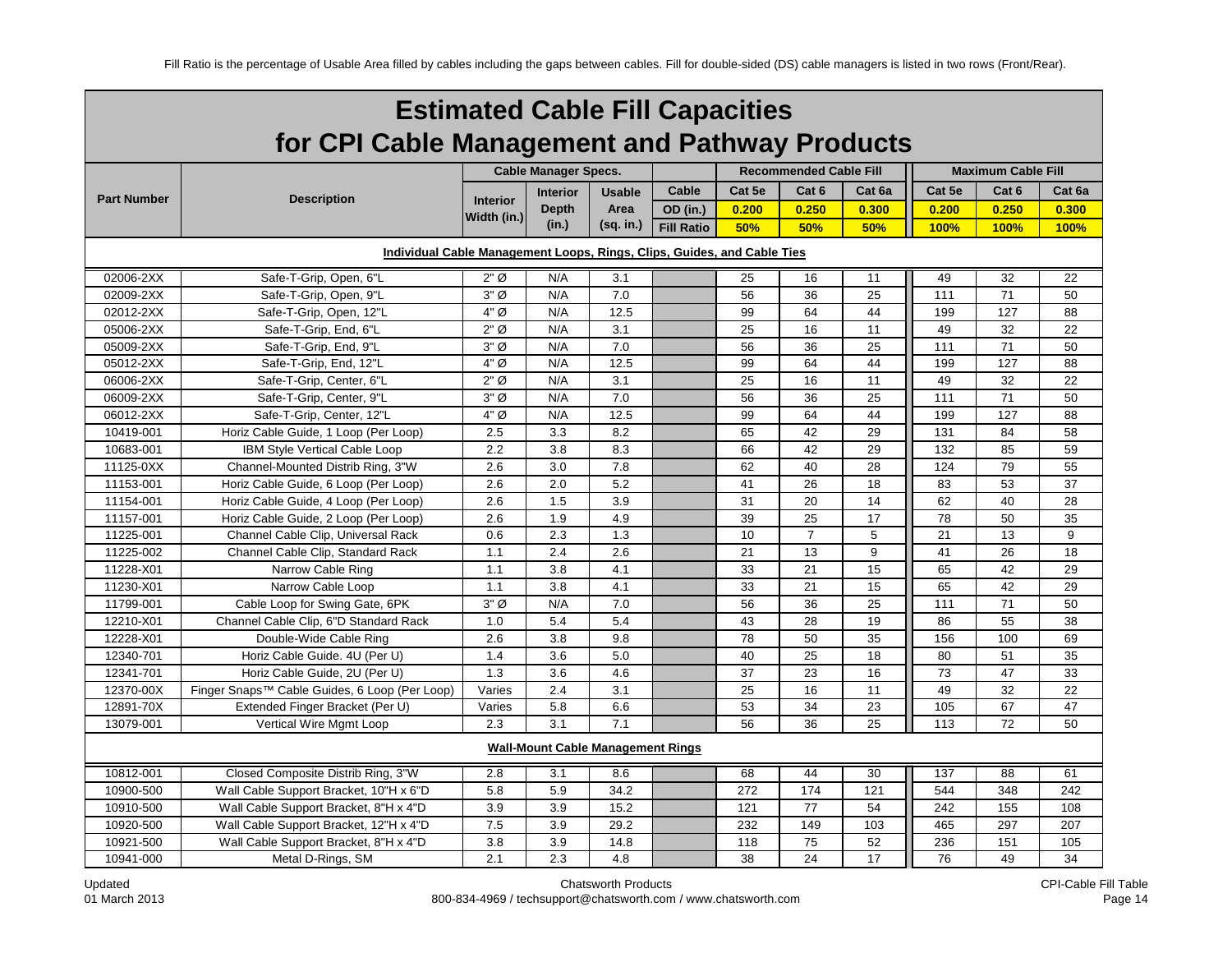|                                      | <b>Estimated Cable Fill Capacities</b>                          |                  |                             |               |                   |                               |                  |        |        |                           |        |  |  |
|--------------------------------------|-----------------------------------------------------------------|------------------|-----------------------------|---------------|-------------------|-------------------------------|------------------|--------|--------|---------------------------|--------|--|--|
|                                      | for CPI Cable Management and Pathway Products                   |                  |                             |               |                   |                               |                  |        |        |                           |        |  |  |
|                                      |                                                                 |                  | <b>Cable Manager Specs.</b> |               |                   | <b>Recommended Cable Fill</b> |                  |        |        | <b>Maximum Cable Fill</b> |        |  |  |
|                                      |                                                                 |                  | <b>Interior</b>             | <b>Usable</b> | Cable             | Cat 5e                        | Cat <sub>6</sub> | Cat 6a | Cat 5e | Cat <sub>6</sub>          | Cat 6a |  |  |
| <b>Part Number</b>                   | <b>Description</b>                                              | <b>Interior</b>  | <b>Depth</b>                | Area          | OD (in.)          | 0.200                         | 0.250            | 0.300  | 0.200  | 0.250                     | 0.300  |  |  |
|                                      |                                                                 | Width (in.)      | (in.)                       | (sq. in.)     | <b>Fill Ratio</b> | 50%                           | 50%              | 50%    | 100%   | 100%                      | 100%   |  |  |
| 10942-000                            | Metal D-Rings, MED                                              | 3.1              | 3.3                         | 10.2          |                   | 81                            | 52               | 36     | 162    | 104                       | 72     |  |  |
| 10943-000                            | Metal D-Rings, LG                                               | 5.1              | 3.3                         | 16.8          |                   | 134                           | 86               | 59     | 267    | 171                       | 119    |  |  |
| 11322-106                            | J-Hook Ceiling Cable Bracket, 6"H x 3"D                         | 2.0              | 2.8                         | 5.6           |                   | 45                            | 29               | 20     | 89     | 57                        | 40     |  |  |
| 11322-112                            | J-Hook Ceiling Cable Bracket, 12"H x 3"D                        | 2.0              | 2.8                         | 5.6           |                   | 45                            | 29               | 20     | 89     | 57                        | 40     |  |  |
| 11322-118                            | J-Hook Ceiling Cable Bracket, 18"H x 3"D                        | 2.0              | 2.8                         | 5.6           |                   | 45                            | 29               | 20     | 89     | 57                        | 40     |  |  |
| 12035-001                            | Open Composite Distrib Ring, 2"W                                | 2.6              | 2.0                         | 5.2           |                   | 41                            | 26               | 18     | 83     | 53                        | 37     |  |  |
| 12127-001                            | Closed Composite Distrib Ring, 2"W                              | 1.9              | 2.1                         | 3.9           |                   | 31                            | 20               | 14     | 62     | 40                        | 28     |  |  |
| <b>KoldLok Raised Floor Grommets</b> |                                                                 |                  |                             |               |                   |                               |                  |        |        |                           |        |  |  |
| 13571-00X                            | <b>Integral Raised Floor Grommet</b>                            | 8.0              | 4.0                         | 32.0          |                   | 255                           | 163              | 113    | 509    | 326                       | 226    |  |  |
| 13576-00X                            | Surface-Mount Raised Floor Grommet                              | 8.2              | 4.0                         | 32.8          |                   | 261                           | 167              | 116    | 522    | 334                       | 232    |  |  |
| 13671-00X                            | Split Integral Raised Floor Grommet                             | 8.0              | 4.0                         | 32.0          |                   | 255                           | 163              | 113    | 509    | 326                       | 226    |  |  |
| 13674-00X                            | Extended Grommet, 3" Brush                                      | 22.0             | 2.5                         | 55.0          |                   | 438                           | 280              | 195    | 875    | 560                       | 389    |  |  |
| 13675-00X                            | Extended Grommet, 6" Brush                                      | 22.0             | 5.5                         | 121.0         |                   | 963                           | 616              | 428    | 1926   | 1232                      | 856    |  |  |
| 13676-00X                            | Large Surface-Mount Raised Floor Grommet                        | 8.2              | 4.0                         | 32.8          |                   | 261                           | 167              | 116    | 522    | 334                       | 232    |  |  |
| 13677-00X                            | X-Large Surface-Mount Raised Floor Grommet                      | 8.2              | 4.0                         | 32.8          |                   | 261                           | 167              | 116    | 522    | 334                       | 232    |  |  |
| 13870-00X                            | Wave Split Integral Grommet                                     | 7.7              | 5.8                         | 45.5          |                   | 362                           | 232              | 161    | 724    | 463                       | 322    |  |  |
| 13872-00X                            | Mini Raised Floor Grommet                                       | 5.0              | 2.5                         | 12.5          |                   | 99                            | 64               | 44     | 199    | 127                       | 88     |  |  |
| 13874-00X                            | 4" (102 mm) Round Grommet                                       | 3.5 <sub>Ø</sub> | $\overline{a}$              | 9.6           |                   | 76                            | 49               | 34     | 153    | 98                        | 68     |  |  |
| 13875-00X                            | 6" (152 mm) Round Grommet                                       | $5.3\emptyset$   |                             | 22.5          |                   | 179                           | 115              | 80     | 358    | 229                       | 159    |  |  |
|                                      | Miscellaneous Rack, Cabinet and Cable Management Cable Openings |                  |                             |               |                   |                               |                  |        |        |                           |        |  |  |
| 46XXX-XXX                            | Universal Rack, Interior of Mounting Channel                    | 0.6              | 2.5                         | 1.5           |                   | 12                            | 8                | 5      | 24     | 15                        | 11     |  |  |
| 48XXX-XXX                            | Universal Rack, Interior of Mounting Channel                    | 0.6              | 2.5                         | 1.5           |                   | 12                            | 8                | 5      | 24     | 15                        | 11     |  |  |
| 55053-XXX                            | Standard Rack, Interior of Mounting Channel                     | 1.1              | 2.6                         | 2.8           |                   | 22                            | 14               | 10     | 45     | 29                        | 20     |  |  |
| 663XX-XXX                            | 6" Deep Standard Rack, Interior of Mntg Channel                 | 1.0              | 5.6                         | 5.6           |                   | 45                            | 29               | 20     | 89     | 57                        | 40     |  |  |
| 16278-C01                            | TeraFrame HD, Cable Port, Bottom Panel                          | 3.0              | 11.5                        | 34.5          |                   | 275                           | 176              | 122    | 549    | 351                       | 244    |  |  |
| CXXXX-XXX                            | SlimFrame, Cable Port, Top Panel, Each                          | 2.7 <sub>Ø</sub> | N/A                         | 5.9           |                   | 47                            | 30               | 21     | 94     | 60                        | 42     |  |  |
| FXXX-XXXX-XXX-                       | TeraFrame Gen3, Cable Port, Top Panel, Each                     | 3.9              | 8.8                         | 34.3          |                   | 273                           | 175              | 121    | 546    | 350                       | 243    |  |  |
| 39132-XXX                            | TeraFrame Gen 3, Brush Opening, Bottom Panel, Each              | 3.9              | 8.8                         | 34.3          |                   | 273                           | 175              | 121    | 546    | 349                       | 243    |  |  |
| 39047-XXX                            | TeraFrame Gen 3, Brush Opening, 6-slide, Side Panel             | 3.9              | 8.8                         | 34.3          |                   | 273                           | 175              | 121    | 546    | 349                       | 243    |  |  |
| 39043-XXX                            | TeraFrame Gen 3, Brush Opening, 4-slide, Side Panel             | 3.9              | 8.8                         | 34.3          |                   | 273                           | 175              | 121    | 546    | 349                       | 243    |  |  |
| GF-XXXXX-XX                          |                                                                 | 3.5              | 8.0                         | 28.0          |                   | 223                           | 143              | 99     | 446    | 285                       | 198    |  |  |
|                                      | GlobalFrame Gen2, Cable Port, Top Panel, Each                   |                  |                             |               |                   |                               |                  |        |        |                           |        |  |  |
| 39080-XXX                            | GlobalFrame Gen2, Grommet, Bottom Panel, Each                   | 3.5              | 8.0                         | 28.0          |                   | 223                           | 143              | 99     | 446    | 285                       | 198    |  |  |
| 39037-XXX                            | GlobalFrame Gen2. Grommet. 6-Slide. Side Panel. Each            | 3.5              | 8.0                         | 28.0          |                   | 223                           | 143              | 99     | 446    | 285                       | 198    |  |  |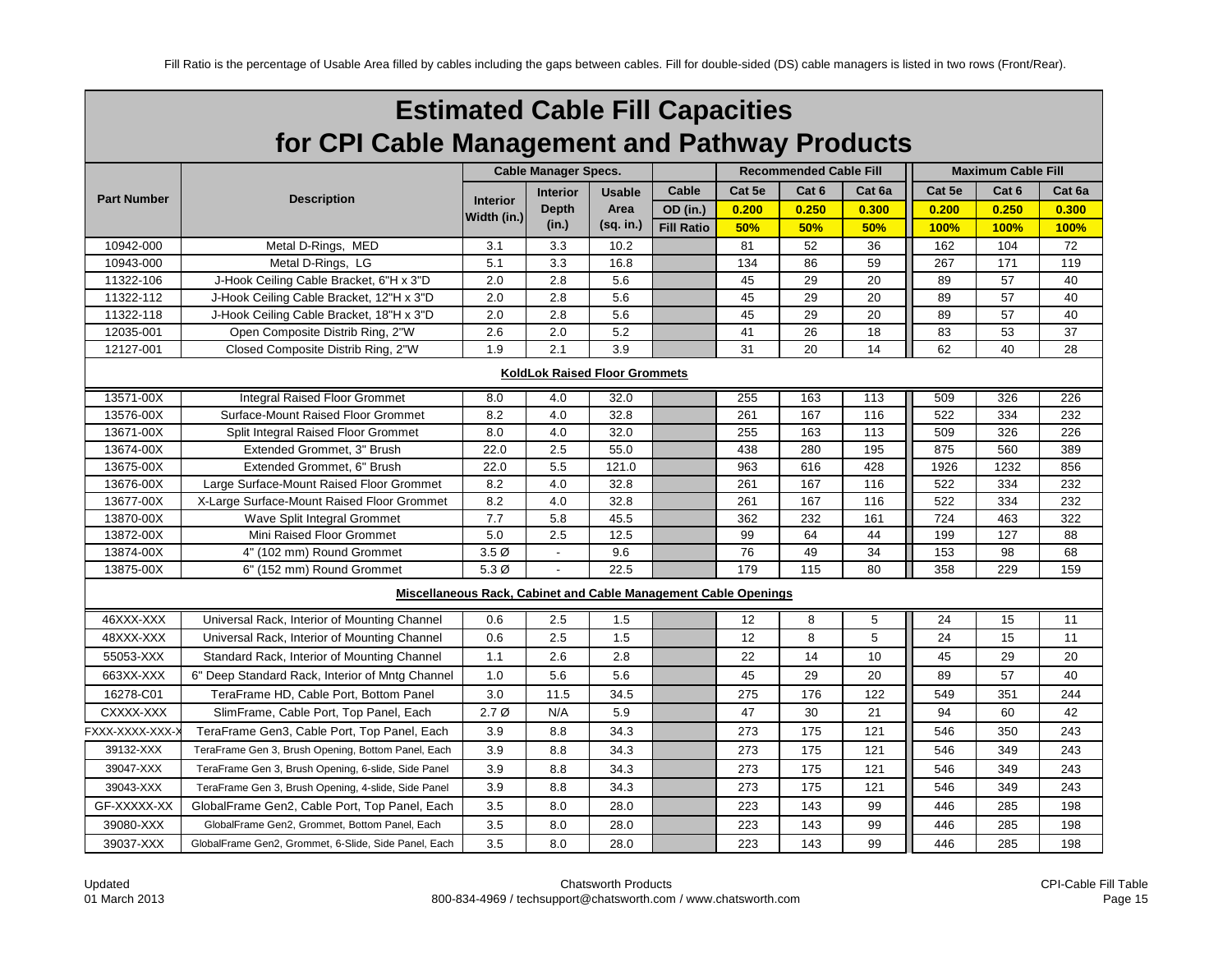| <b>Estimated Cable Fill Capacities</b>        |
|-----------------------------------------------|
| for CPI Cable Management and Pathway Products |

|                         |                                                      |                  | <b>Cable Manager Specs.</b> |               |                   |        | <b>Recommended Cable Fill</b> |        |        | <b>Maximum Cable Fill</b> |        |
|-------------------------|------------------------------------------------------|------------------|-----------------------------|---------------|-------------------|--------|-------------------------------|--------|--------|---------------------------|--------|
|                         |                                                      |                  | <b>Interior</b>             | <b>Usable</b> | Cable             | Cat 5e | Cat 6                         | Cat 6a | Cat 5e | Cat 6                     | Cat 6a |
| <b>Part Number</b>      | <b>Description</b>                                   | <b>Interior</b>  | <b>Depth</b>                | Area          | OD (in.)          | 0.200  | 0.250                         | 0.300  | 0.200  | 0.250                     | 0.300  |
|                         |                                                      | Width (in.)      | (in.)                       | $(sq.$ in.)   | <b>Fill Ratio</b> | 50%    | 50%                           | 50%    | 100%   | 100%                      | 100%   |
| 39033-XXX               | GlobalFrame Gen2, Grommet, 4-Slide, Side Panel, Each | 3.5              | 8.0                         | 28.0          |                   | 223    | 143                           | 99     | 446    | 285                       | 198    |
| 39133-001               | Equipment Rail Grommet Kit, Each Grommet             | 1.7              | 5.0                         | 8.5           |                   | 68     | 43                            | 30     | 135    | 87                        | 60     |
| GF-XXXXX                | GlobalFrame, Top Panel, Round Cable Port, Ea.        | $2.7\emptyset$   | N/A                         | 5.9           |                   | 47     | 30                            | 21     | 94     | 60                        | 42     |
| GF-XXXXX                | GlobalFrame, Top Panel, Large Cable Port, Each       | 3.9              | 8.8                         | 34.3          |                   | 273    | 175                           | 121    | 546    | 350                       | 243    |
| GT-XXXXX                | GlobalFrame, Top Panel, Large Cable Port, Each       | 3.9              | 8.9                         | 34.7          |                   | 276    | 177                           | 123    | 552    | 354                       | 246    |
| 25037-7xx               | GlobalFrame, Brush Side Panel, Cable Port, Ea.       | 3.9              | 8.8                         | 34.3          |                   | 273    | 175                           | 121    | 546    | 350                       | 243    |
| 25130-7xx               | GlobalFrame, Bottom Panel, Cable Port, Each          | 8.8              | 3.9                         | 34.3          |                   | 273    | 175                           | 121    | 546    | 350                       | 243    |
| 25190-001               | GlobalFrame, Cable Port Brush Kit, 1 brush kit       | 3.9              | 8.8                         | 34.3          |                   | 273    | 175                           | 121    | 546    | 350                       | 243    |
| FXXX-XXXX-XXX           | TeraFrame, Cable Port, Top Panel, Each               | 2.7 <sub>Ø</sub> | N/A                         | 5.9           |                   | 47     | 30                            | 21     | 94     | 60                        | 42     |
| FXXX-XXXX-XXX           | TeraFrame, Brush Opening, Server Top Panel, Each     | 3.9              | 8.8                         | 34.3          |                   | 273    | 175                           | 121    | 546    | 349                       | 243    |
| FXXX-XXXX-XXX           | TeraFrame, Brush Opening, Network Top Panel, Each    | 3.0              | 11.5                        | 34.5          |                   | 275    | 176                           | 122    | 549    | 351                       | 244    |
| FHDX1X-11XB-CX2         | TeraFrame HD, Cable Port, Top Panel, Each            | 3.0              | 11.5                        | 34.5          |                   | 275    | 176                           | 122    | 549    | 351                       | 244    |
| 35021-000               | Cable Port Grommet Kit, for F-Series & GlobalFrame   | 2.7 <sub>Ø</sub> | N/A                         | 5.9           |                   | 47     | 30                            | 21     | 94     | 60                        | 42     |
| 35085-XXX               | TeraFrame, Brush Opening, Bottom Panel               | 3.0              | 11.5                        | 34.5          |                   | 275    | 176                           | 122    | 549    | 351                       | 244    |
| NXXX-XXXX-XXX           | N-Series, Cable Port, Center Top Panel, Each         | 2.7 <sub>Ø</sub> | N/A                         | 5.9           |                   | 47     | 30                            | 21     | 94     | 60                        | 42     |
| NXXX-XXXX-XXX           | N-Series, Cable Knockout, Front Top Panel, Each      | 3.1              | 5.3                         | 16.4          |                   | 131    | 84                            | 58     | 261    | 167                       | 116    |
| NX5X-XXXX-XXX           | N-Series, Nx5, Cable Port, Center Top Panel, Each    | 2.7 <sub>Ø</sub> | N/A                         | 5.9           |                   | 47     | 30                            | 21     | 94     | 60                        | 42     |
| NX5X-XXXX-XXX           | N-Series, Nx5, Cable Knockout, Front Top Panel, Each | 3.1              | 5.3                         | 16.4          |                   | 131    | 84                            | 58     | 261    | 167                       | 116    |
| NX5X-XXXX-XXX           | N-Series, Nx5, Brush Opening, Side, 49.1"D, Each     | 7.0              | 36.0                        | 252.0         |                   | 2005   | 1283                          | 891    | 4011   | 2567                      | 1783   |
| NX5X-XXXX-XXX           | N-Series, Nx5, Brush Opening, Side, 50.1"D, Each     | 7.0              | 37.0                        | 259.0         |                   | 2061   | 1319                          | 916    | 4122   | 2638                      | 1832   |
| NX5X-XXXX-XXX           | N-Series, Nx5, Brush Opening, Side, 51.1"D, Each     | 7.0              | 38.0                        | 266.0         |                   | 2117   | 1355                          | 941    | 4234   | 2709                      | 1882   |
| MXXXX-XXX               | MegaFrame, Cable Port, Top Panel, Each               | 3.1              | 5.3                         | 16.4          |                   | 131    | 84                            | 58     | 261    | 167                       | 116    |
| Varies                  | Cube-It PLUS, Knockout, Rear Panel, Each             | $2.7\emptyset$   | N/A                         | 5.9           |                   | 47     | 30                            | 21     | 94     | 60                        | 42     |
| <b>Extended Fingers</b> | Cable Opening (Per U)                                | Varies           | 5.8                         | 6.6           |                   | 53     | 34                            | 23     | 105    | 67                        | 47     |
| <b>Standard Fingers</b> | Cable Opening (Per U)                                | Varies           | 3.2                         | 3.5           |                   | 28     | 18                            | 12     | 56     | 36                        | 25     |
| N-Series Fingers        | Cable Opening (Per U)                                | Varies           | 5.4                         | 6.6           |                   | 53     | 34                            | 23     | 105    | 67                        | 47     |
| <b>Evolution VCM</b>    | Cable Opening (Per U)                                | Varies           | 5.4                         | 6.6           |                   | 53     | 34                            | 23     | 105    | 67                        | 47     |
| <b>Evolution HCM</b>    | Cable Opening (Per U)                                | Varies           | 5.4                         | 6.4           |                   | 51     | 33                            | 23     | 102    | 65                        | 45     |
| Velocity VCM            | Cable Opening (Per U)                                | Varies           | 5.5                         | 5.9           |                   | 47     | 30                            | 21     | 94     | 60                        | 42     |
| <b>Velocity HCM</b>     | Cable Opening (Per U)                                | Varies           | 3.2                         | 5.1           |                   | 41     | 26                            | 18     | 81     | 52                        | 36     |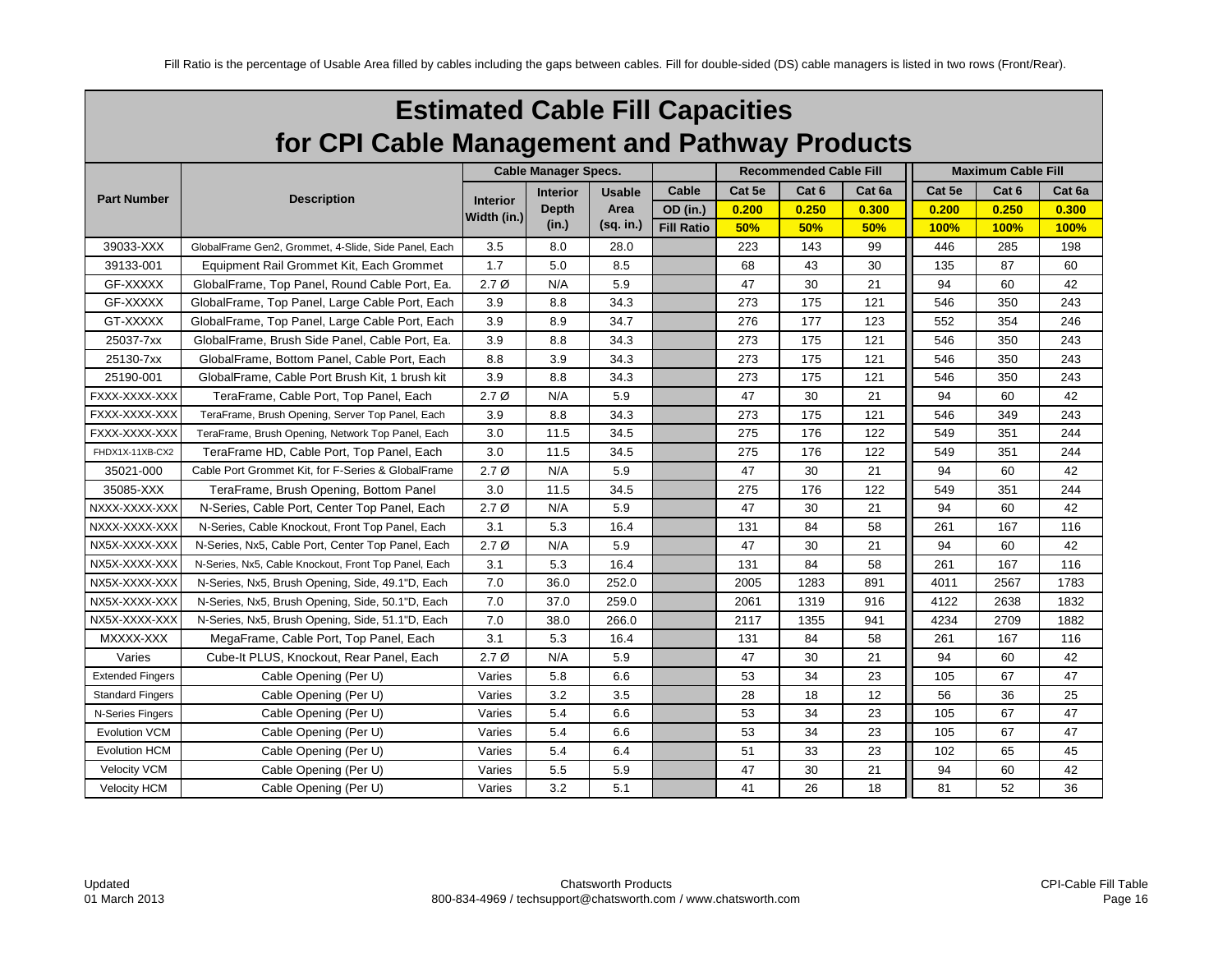|                                                                                                                                                                                     | <b>Estimated Cable Fill Capacities</b>                                                                                  |                 |                             |               |                   |        |                               |        |        |                           |        |  |  |
|-------------------------------------------------------------------------------------------------------------------------------------------------------------------------------------|-------------------------------------------------------------------------------------------------------------------------|-----------------|-----------------------------|---------------|-------------------|--------|-------------------------------|--------|--------|---------------------------|--------|--|--|
|                                                                                                                                                                                     | for CPI Cable Management and Pathway Products                                                                           |                 |                             |               |                   |        |                               |        |        |                           |        |  |  |
|                                                                                                                                                                                     |                                                                                                                         |                 | <b>Cable Manager Specs.</b> |               |                   |        | <b>Recommended Cable Fill</b> |        |        | <b>Maximum Cable Fill</b> |        |  |  |
|                                                                                                                                                                                     |                                                                                                                         |                 | <b>Interior</b>             | <b>Usable</b> | Cable             | Cat 5e | Cat 6                         | Cat 6a | Cat 5e | Cat 6                     | Cat 6a |  |  |
| <b>Part Number</b>                                                                                                                                                                  | <b>Description</b>                                                                                                      | <b>Interior</b> | <b>Depth</b>                | Area          | OD (in.)          | 0.200  | 0.250                         | 0.300  | 0.200  | 0.250                     | 0.300  |  |  |
|                                                                                                                                                                                     |                                                                                                                         | Width (in.)     | (in.)                       | (sq. in.)     | <b>Fill Ratio</b> | 50%    | 50%                           | 50%    | 100%   | <b>100%</b>               | 100%   |  |  |
| <b>Cable Runway Products</b>                                                                                                                                                        |                                                                                                                         |                 |                             |               |                   |        |                               |        |        |                           |        |  |  |
| (Maximum fill is equivalent to TIA recommended maximimum fill - 6" deep cable at 50% fill. Order accessory cable retaining posts if cable height exceeds the height of the runway.) |                                                                                                                         |                 |                             |               |                   |        |                               |        |        |                           |        |  |  |
|                                                                                                                                                                                     | 10250-X04<br>Universal Cbl Runway, 1.5"H x 4"W x 9'-11.5"L<br>6.0<br>24<br>191<br>122<br>85<br>382<br>244<br>170<br>4.0 |                 |                             |               |                   |        |                               |        |        |                           |        |  |  |
| 10250-X06                                                                                                                                                                           | Universal Cbl Runway, 1.5"H x 6"W x 9'-11.5"L                                                                           | 6.0             | 6.0                         | 36            |                   | 286    | 183                           | 127    | 573    | 367                       | 255    |  |  |
| 10250-X09                                                                                                                                                                           | Universal Cbl Runway, 1.5"H x 9"W x 9'-11.5"L                                                                           | 9.0             | 6.0                         | 54            |                   | 430    | 275                           | 191    | 859    | 550                       | 382    |  |  |
| 10250-X12                                                                                                                                                                           | Universal Cbl Runway, 1.5"H x 12"W x 9'-11.5"L                                                                          | 12.0            | 6.0                         | 72            |                   | 573    | 367                           | 255    | 1146   | 733                       | 509    |  |  |
| 10250-X15                                                                                                                                                                           | Universal Cbl Runway, 1.5"H x 15"W x 9'-11.5"L                                                                          | 15.0            | 6.0                         | 90            |                   | 716    | 458                           | 318    | 1432   | 917                       | 637    |  |  |
| 10250-X18                                                                                                                                                                           | Universal Cbl Runway, 1.5"H x 18"W x 9'-11.5"L                                                                          | 18.0            | 6.0                         | 108           |                   | 859    | 550                           | 382    | 1719   | 1100                      | 764    |  |  |
| 10250-X24                                                                                                                                                                           | Universal Cbl Runway, 1.5"H x 24"W x 9'-11.5"L                                                                          | 24.0            | 6.0                         | 144           |                   | 1146   | 733                           | 509    | 2292   | 1467                      | 1019   |  |  |
| 10692-X09                                                                                                                                                                           | Trough Cable Runway, 8"H x 9"W x 9'-11.5"L                                                                              | 7.5             | 6.0                         | 45            |                   | 358    | 229                           | 159    | 716    | 458                       | 318    |  |  |
| 10692-X10                                                                                                                                                                           | Trough Cable Runway, 8"H x 10"W x 9'-11.5"L                                                                             | 8.5             | 6.0                         | 51            |                   | 406    | 260                           | 180    | 812    | 519                       | 361    |  |  |
| 10692-X12                                                                                                                                                                           | Trough Cable Runway, 8"H x 12"W x 9'-11.5"L                                                                             | 10.5            | 6.0                         | 63            |                   | 501    | 321                           | 223    | 1003   | 642                       | 446    |  |  |
| 10692-X15                                                                                                                                                                           | Trough Cable Runway, 8"H x 15"W x 9'-11.5"L                                                                             | 13.5            | 6.0                         | 81            |                   | 645    | 413                           | 286    | 1289   | 825                       | 573    |  |  |
| 10692-X18                                                                                                                                                                           | Trough Cable Runway, 8"H x 18"W x 9'-11.5"L                                                                             | 16.5            | 6.0                         | 99            |                   | 788    | 504                           | 350    | 1576   | 1008                      | 700    |  |  |
| 10693-X09                                                                                                                                                                           | Trough Cable Runway, 8"H x 9"W x 9'-8.5"L                                                                               | 7.5             | 6.0                         | 45            |                   | 358    | 229                           | 159    | 716    | 458                       | 318    |  |  |
| 10693-X10                                                                                                                                                                           | Trough Cable Runway, 8"H x 10"W x 9'-8.5"L                                                                              | 8.5             | 6.0                         | 51            |                   | 406    | 260                           | 180    | 812    | 519                       | 361    |  |  |
| 10693-X12                                                                                                                                                                           | Trough Cable Runway, 8"H x 12"W x 9'-8.5"L                                                                              | 10.5            | 6.0                         | 63            |                   | 501    | 321                           | 223    | 1003   | 642                       | 446    |  |  |
| 10693-X15                                                                                                                                                                           | Trough Cable Runway, 8"H x 15"W x 9'-8.5"L                                                                              | 13.5            | 6.0                         | 81            |                   | 645    | 413                           | 286    | 1289   | 825                       | 573    |  |  |
| 10693-X18                                                                                                                                                                           | Trough Cable Runway, 8"H x 18"W x 9'-8.5"L                                                                              | 16.5            | 6.0                         | 99            |                   | 788    | 504                           | 350    | 1576   | 1008                      | 700    |  |  |
| 10723-X06                                                                                                                                                                           | Cable Runway Outside Radius Bend, 6"W                                                                                   | 6.0             | 6.0                         | 36            |                   | 286    | 183                           | 127    | 573    | 367                       | 255    |  |  |
| 10723-X09                                                                                                                                                                           | Cable Runway Outside Radius Bend, 9"W                                                                                   | 9.0             | 6.0                         | 54            |                   | 430    | 275                           | 191    | 859    | 550                       | 382    |  |  |
| 10723-X12                                                                                                                                                                           | Cable Runway Outside Radius Bend, 12"W                                                                                  | 12.0            | 6.0                         | 72            |                   | 573    | 367                           | 255    | 1146   | 733                       | 509    |  |  |
| 10723-X15                                                                                                                                                                           | Cable Runway Outside Radius Bend, 15"W                                                                                  | 15.0            | 6.0                         | 90            |                   | 716    | 458                           | 318    | 1432   | 917                       | 637    |  |  |
| 10723-X18                                                                                                                                                                           | Cable Runway Outside Radius Bend, 18"W                                                                                  | 18.0            | 6.0                         | 108           |                   | 859    | 550                           | 382    | 1719   | 1100                      | 764    |  |  |
| 10723-X20                                                                                                                                                                           | Cable Runway Outside Radius Bend, 20"W                                                                                  | 20.0            | 6.0                         | 120           |                   | 955    | 611                           | 424    | 1910   | 1222                      | 849    |  |  |
| 10723-X24                                                                                                                                                                           | Cable Runway Outside Radius Bend, 24"W                                                                                  | 24.0            | 6.0                         | 144           |                   | 1146   | 733                           | 509    | 2292   | 1467                      | 1019   |  |  |
| 10724-X06                                                                                                                                                                           | Cable Runway Inside Radius Bend, 6"W                                                                                    | 6.0             | 6.0                         | 36            |                   | 286    | 183                           | 127    | 573    | 367                       | 255    |  |  |
| 10724-X09                                                                                                                                                                           | Cable Runway Inside Radius Bend, 9"W                                                                                    | 9.0             | 6.0                         | 54            |                   | 430    | 275                           | 191    | 859    | 550                       | 382    |  |  |
| 10724-X12                                                                                                                                                                           | Cable Runway Inside Radius Bend, 12"W                                                                                   | 12.0            | 6.0                         | 72            |                   | 573    | 367                           | 255    | 1146   | 733                       | 509    |  |  |
| 10724-X15                                                                                                                                                                           | Cable Runway Inside Radius Bend, 15"W                                                                                   | 15.0            | 6.0                         | 90            |                   | 716    | 458                           | 318    | 1432   | 917                       | 637    |  |  |
| 10724-X18                                                                                                                                                                           | Cable Runway Inside Radius Bend, 18"W                                                                                   | 18.0            | 6.0                         | 108           |                   | 859    | 550                           | 382    | 1719   | 1100                      | 764    |  |  |
| 10724-X20                                                                                                                                                                           | Cable Runway Inside Radius Bend, 20"W                                                                                   | 20.0            | 6.0                         | 120           |                   | 955    | 611                           | 424    | 1910   | 1222                      | 849    |  |  |
| 10724-X24                                                                                                                                                                           | Cable Runway Inside Radius Bend, 24"W                                                                                   | 24.0            | 6.0                         | 144           |                   | 1146   | 733                           | 509    | 2292   | 1467                      | 1019   |  |  |
| 10822-X09                                                                                                                                                                           | Cable Runway E-Bend, 9"W                                                                                                | 9.0             | 6.0                         | 54            |                   | 430    | 275                           | 191    | 859    | 550                       | 382    |  |  |
| 10822-X12                                                                                                                                                                           | Cable Runway E-Bend, 12"W                                                                                               | 12.0            | 6.0                         | 72            |                   | 573    | 367                           | 255    | 1146   | 733                       | 509    |  |  |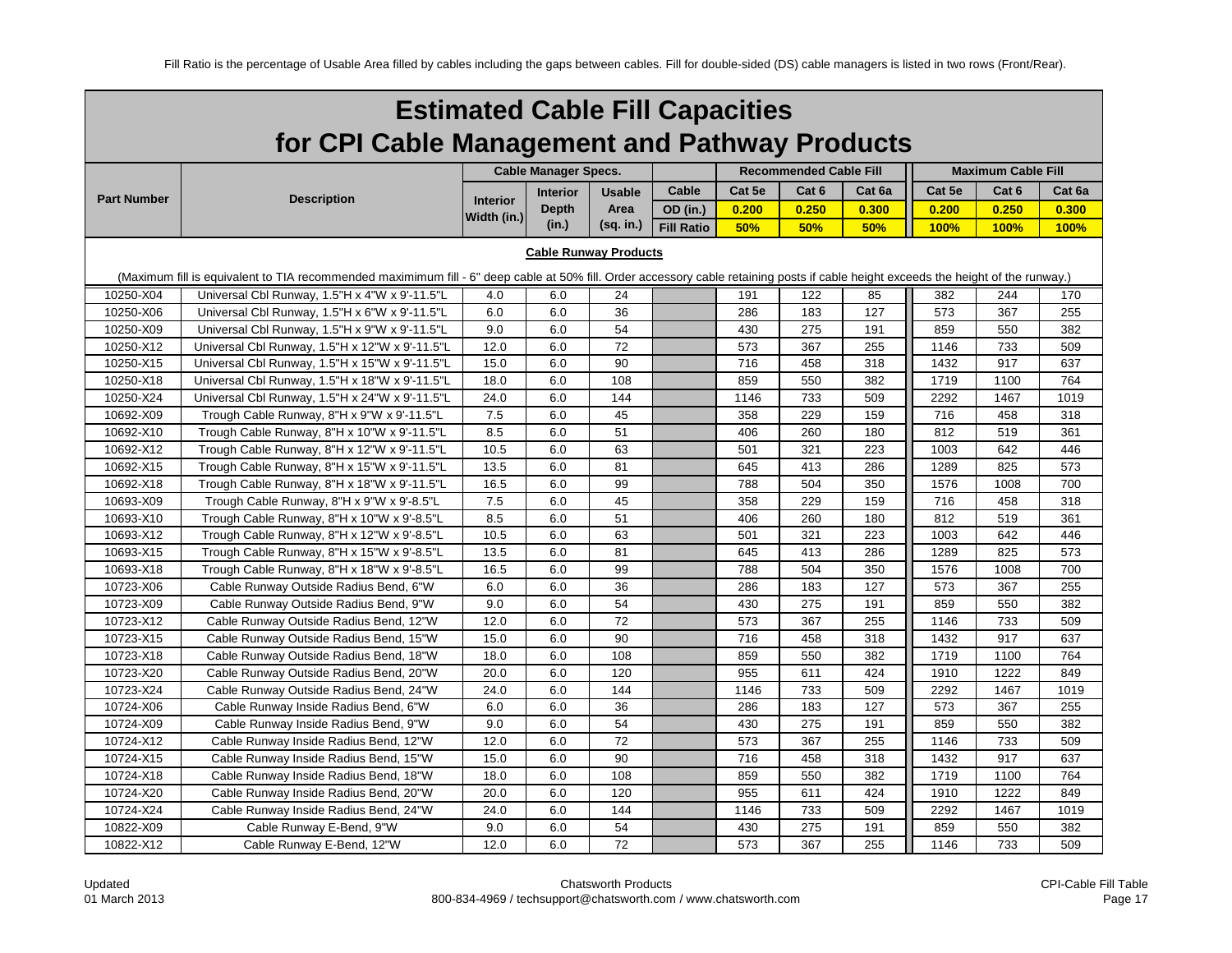| <b>Estimated Cable Fill Capacities</b>        |
|-----------------------------------------------|
| for CPI Cable Management and Pathway Products |

|                    |                                                 |                 | <b>Cable Manager Specs.</b> |               |                   |        | <b>Recommended Cable Fill</b> |        | <b>Maximum Cable Fill</b> |       |        |  |
|--------------------|-------------------------------------------------|-----------------|-----------------------------|---------------|-------------------|--------|-------------------------------|--------|---------------------------|-------|--------|--|
|                    |                                                 |                 | Interior                    | <b>Usable</b> | Cable             | Cat 5e | Cat 6                         | Cat 6a | Cat 5e                    | Cat 6 | Cat 6a |  |
| <b>Part Number</b> | <b>Description</b>                              | <b>Interior</b> | <b>Depth</b>                | Area          | OD (in.)          | 0.200  | 0.250                         | 0.300  | 0.200                     | 0.250 | 0.300  |  |
|                    |                                                 | Width (in.)     | (in.)                       | $(sq.$ in.)   | <b>Fill Ratio</b> | 50%    | 50%                           | 50%    | 100%                      | 100%  | 100%   |  |
| 10822-X18          | Cable Runway E-Bend, 18"W                       | 18.0            | 6.0                         | 108           |                   | 859    | 550                           | 382    | 1719                      | 1100  | 764    |  |
| 11252-X06          | Telco Style Cbl Runway, 1.5"H x 6"W x 8'-8.5"L  | 6.0             | 6.0                         | 36            |                   | 286    | 183                           | 127    | 573                       | 367   | 255    |  |
| 11252-X09          | Telco Style Cbl Runway, 1.5"H x 9"W x 8'-8.5"L  | 9.0             | 6.0                         | 54            |                   | 430    | 275                           | 191    | 859                       | 550   | 382    |  |
| 11252-X10          | Telco Style Cbl Runway, 1.5"H x 10"W x 8'-8.5"L | 10.0            | 6.0                         | 60            |                   | 477    | 306                           | 212    | 955                       | 611   | 424    |  |
| 11252-X12          | Telco Style Cbl Runway, 1.5"H x 12"W x 8'-8.5"L | 12.0            | 6.0                         | 72            |                   | 573    | 367                           | 255    | 1146                      | 733   | 509    |  |
| 11252-X13          | Telco Style Cbl Runway, 1.5"H x 12"W x 4'-5.5"L | 12.0            | 6.0                         | 72            |                   | 573    | 367                           | 255    | 1146                      | 733   | 509    |  |
| 11252-X15          | Telco Style Cbl Runway, 1.5"H x 15"W x 8'-8.5"L | 15.0            | 6.0                         | 90            |                   | 716    | 458                           | 318    | 1432                      | 917   | 637    |  |
| 11252-X18          | Telco Style Cbl Runway, 1.5"H x 18"W x 8'-8.5"L | 18.0            | 6.0                         | 108           |                   | 859    | 550                           | 382    | 1719                      | 1100  | 764    |  |
| 11252-X20          | Telco Style Cbl Runway, 1.5"H x 20"W x 8'-8.5"L | 20.0            | 6.0                         | 120           |                   | 955    | 611                           | 424    | 1910                      | 1222  | 849    |  |
| 11275-X06          | UL Classified Cbl Rnwy, 1.5"H x 6"W x 8'-8.5"L  | 6.0             | 6.0                         | 36            |                   | 286    | 183                           | 127    | 573                       | 367   | 255    |  |
| 11275-X09          | UL Classified Cbl Rnwy, 1.5"H x 9"W x 8'-8.5"L  | 9.0             | 6.0                         | 54            |                   | 430    | 275                           | 191    | 859                       | 550   | 382    |  |
| 11275-X12          | UL Classified Cbl Rnwy, 1.5"H x 12"W x 8'-8.5"L | 12.0            | 6.0                         | 72            |                   | 573    | 367                           | 255    | 1146                      | 733   | 509    |  |
| 11275-X15          | UL Classified Cbl Rnwy, 1.5"H x 15"W x 8'-8.5"L | 15.0            | 6.0                         | 90            |                   | 716    | 458                           | 318    | 1432                      | 917   | 637    |  |
| 11275-X18          | UL Classified Cbl Rnwy, 1.5"H x 18"W x 8'-8.5"L | 18.0            | 6.0                         | 108           |                   | 859    | 550                           | 382    | 1719                      | 1100  | 764    |  |
| 11275-X20          | UL Classified Cbl Rnwy, 1.5"H x 20"W x 8'-8.5"L | 20.0            | 6.0                         | 120           |                   | 955    | 611                           | 424    | 1910                      | 1222  | 849    |  |
| 11275-X24          | UL Classified Cbl Rnwy, 1.5"H x 24"W x 8'-8.5"L | 24.0            | 6.0                         | 144           |                   | 1146   | 733                           | 509    | 2292                      | 1467  | 1019   |  |
| 12100-X06          | Cross Member Radius Drop, for 6"W Cbl Rnwy      | 3.0             | 1.4                         | 4.2           |                   | 33     | 21                            | 15     | 67                        | 43    | 30     |  |
| 12100-X09          | Cross Member Radius Drop, for 9"W Cbl Rnwy      | 6.0             | 1.4                         | 8.4           |                   | 67     | 43                            | 30     | 134                       | 86    | 59     |  |
| 12100-X12          | Cross Member Radius Drop, for 12"W Cbl Rnwy     | 8.0             | 1.4                         | 11.2          |                   | 89     | 57                            | 40     | 178                       | 114   | 79     |  |
| 12100-X18          | Cross Member Radius Drop, for 18"W Cbl Rnwy     | 15.0            | 1.4                         | 21            |                   | 167    | 107                           | 74     | 334                       | 214   | 149    |  |
| 12100-X07          | Radius Drop, for 9"W Movable Cross Member       | 4.5             | 1.4                         | 6.3           |                   | 50     | 32                            | 22     | 100                       | 64    | 45     |  |
| 12100-X10          | Radius Drop, for 12"W Movable Cross Member      | 7.5             | 1.4                         | 10.5          |                   | 84     | 53                            | 37     | 167                       | 107   | 74     |  |
| 12100-X16          | Radius Drop, for 18"W Movable Cross Member      | 12.5            | 1.4                         | 17.5          |                   | 139    | 89                            | 62     | 279                       | 178   | 124    |  |
| 12101-X01          | Stringer Radius Drop, for Universal Cbl Rnwy    | 7.3             | 1.4                         | 10.2          |                   | 81     | 52                            | 36     | 162                       | 104   | 72     |  |
| 12101-X02          | Stringer Radius Drop, for Telco Cbl Rnwy        | 5.8             | 1.4                         | 8.1           |                   | 64     | 41                            | 29     | 129                       | 83    | 57     |  |
| 12101-X03          | Stringer Radius Drop, for Cable Runway          | 3.0             | 1.4                         | 4.2           |                   | 33     | 21                            | 15     | 67                        | 43    | 30     |  |
| 12170-X06          | Quick Ship Cbl Rnwy Kit, 1.5"H x 6"W x 4'-6"L   | 6.0             | 6.0                         | 36            |                   | 286    | 183                           | 127    | 573                       | 367   | 255    |  |
| 12170-X09          | Quick Ship Cbl Rnwy Kit, 1.5"H x 9"W x 4'-6"L   | 9.0             | 6.0                         | 54            |                   | 430    | 275                           | 191    | 859                       | 550   | 382    |  |
| 12170-X12          | Quick Ship Cbl Rnwy Kit, 1.5"H x 12"W x 4'-6"L  | 12.0            | 6.0                         | 72            |                   | 573    | 367                           | 255    | 1146                      | 733   | 509    |  |
| 31472-X06          | Alt Space Cbl Rnwy, 1.5"H x 6"W x 8'-8.75"L     | 6.0             | 6.0                         | 36            |                   | 286    | 183                           | 127    | 573                       | 367   | 255    |  |
| 31472-X12          | Alt Space Cbl Rnwy, 1.5"H x 12"W x 8'-8.75"L    | 12.0            | 6.0                         | 72            |                   | 573    | 367                           | 255    | 1146                      | 733   | 509    |  |
| 31472-X18          | Alt Space Cbl Rnwy, 1.5"H x 18"W x 8'-8.75"L    | 18.0            | 6.0                         | 108           |                   | 859    | 550                           | 382    | 1719                      | 1100  | 764    |  |
| 31472-X24          | Alt Space Cbl Rnwy, 1.5"H x 24"W x 8'-8.75"L    | 24.0            | 6.0                         | 144           |                   | 1146   | 733                           | 509    | 2292                      | 1467  | 1019   |  |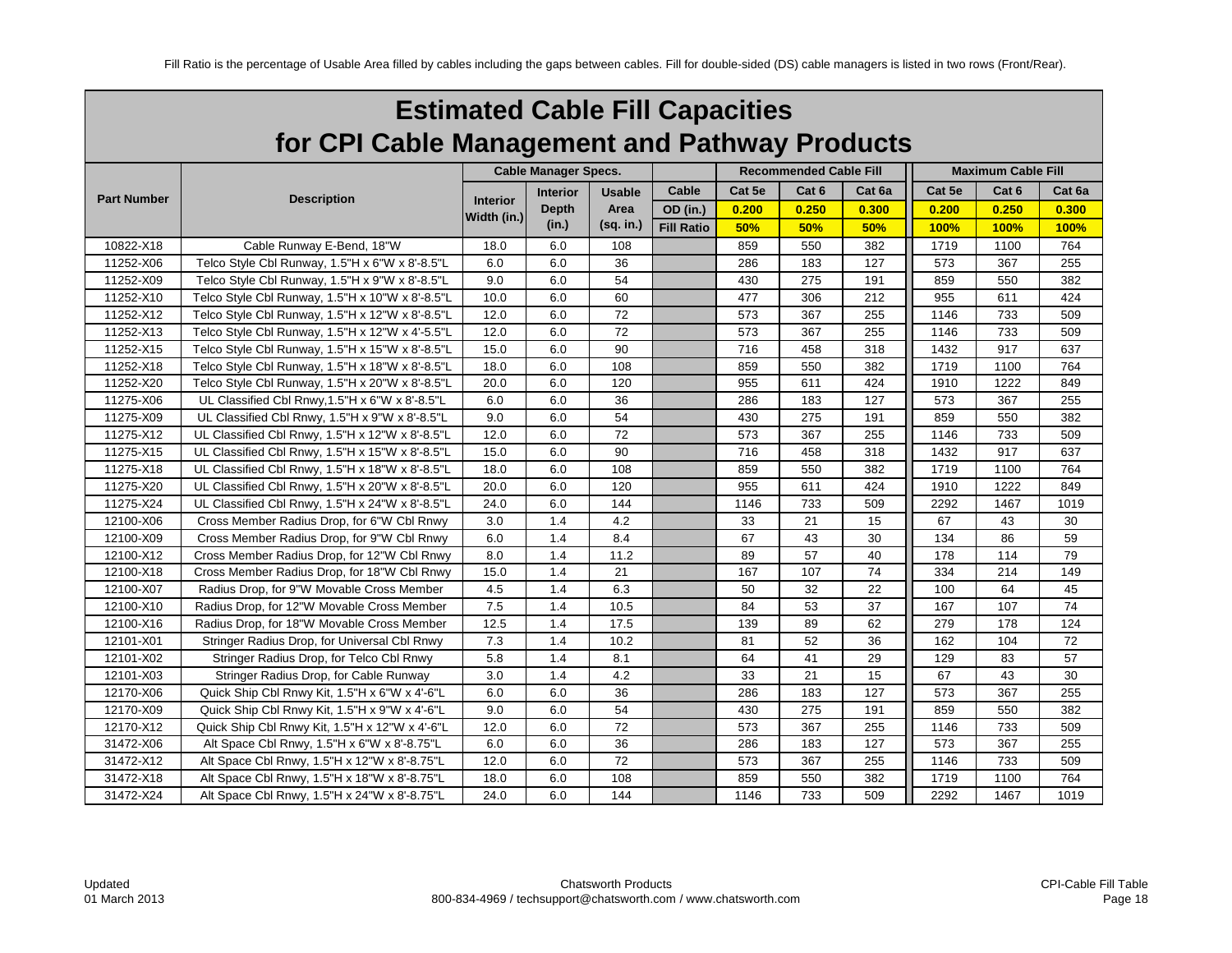|                        | <b>Estimated Cable Fill Capacities</b>                                                                                                                                               |                 |                             |                                  |                   |            |                               |            |                           |             |            |  |  |
|------------------------|--------------------------------------------------------------------------------------------------------------------------------------------------------------------------------------|-----------------|-----------------------------|----------------------------------|-------------------|------------|-------------------------------|------------|---------------------------|-------------|------------|--|--|
|                        | for CPI Cable Management and Pathway Products                                                                                                                                        |                 |                             |                                  |                   |            |                               |            |                           |             |            |  |  |
|                        |                                                                                                                                                                                      |                 | <b>Cable Manager Specs.</b> |                                  |                   |            | <b>Recommended Cable Fill</b> |            | <b>Maximum Cable Fill</b> |             |            |  |  |
|                        |                                                                                                                                                                                      |                 | <b>Interior</b>             | Cable<br>Cat 5e<br><b>Usable</b> | Cat 6<br>Cat 6a   |            | Cat 5e<br>Cat 6<br>Cat 6a     |            |                           |             |            |  |  |
| <b>Part Number</b>     | <b>Description</b>                                                                                                                                                                   | <b>Interior</b> | <b>Depth</b>                | Area                             | <b>OD</b> (in.)   | 0.200      | 0.250                         | 0.300      | 0.200                     | 0.250       | 0.300      |  |  |
|                        |                                                                                                                                                                                      | Width (in.)     | (in.)                       | (sq. in.)                        | <b>Fill Ratio</b> | 50%        | 50%                           | 50%        | 100%                      | <b>100%</b> | 100%       |  |  |
|                        | OnTrac <sup>®</sup> Wire Mesh Cable Tray Products                                                                                                                                    |                 |                             |                                  |                   |            |                               |            |                           |             |            |  |  |
|                        |                                                                                                                                                                                      |                 |                             |                                  |                   |            |                               |            |                           |             |            |  |  |
|                        | (Maximum fill is equivalent to TIA recommendations - 50% at tray height. OnTrac Cable Tray has 2", 4" or 6" high side walls. Cable should not exceed the height of the tray.)<br>8.2 |                 |                             |                                  |                   |            |                               |            |                           |             |            |  |  |
| 34811-X04              | OnTrac Standard Cable Tray, 2"H x 4"W x 10'L                                                                                                                                         | 4.1             | 2.0                         | 12.4                             |                   | 65         | 42                            | 29         | 131                       | 84          | 58         |  |  |
| 34811-X06              | OnTrac Standard Cable Tray, 2"H x 6"W x 10'L                                                                                                                                         | 6.2             | 2.0                         | 16.6                             |                   | 99         | 63                            | 44         | 197                       | 126         | 88         |  |  |
| 34811-X08              | OnTrac Standard Cable Tray, 2"H x 8"W x 10'L                                                                                                                                         | 8.3             | 2.0                         | 24.8                             |                   | 132        | 85<br>126                     | 59         | 264                       | 169         | 117        |  |  |
| 34811-X12              | OnTrac Standard Cable Tray, 2"H x 12"W x 10'L                                                                                                                                        | 12.4            | 2.0<br>2.0                  | 33.4                             |                   | 197        | 170                           | 88         | 395                       | 253         | 175        |  |  |
| 34811-X16              | OnTrac Standard Cable Tray, 2"H x 16"W x 10'L<br>OnTrac Standard Cable Tray, 2"H x 18"W x 10'L                                                                                       | 16.7            | 2.0                         | 37.6                             |                   | 266        | 191                           | 118<br>133 | 532<br>598                | 340<br>383  | 236<br>266 |  |  |
| 34811-X18              |                                                                                                                                                                                      | 18.8            | 2.0                         | 41.8                             |                   | 299        | 213                           |            |                           | 426         |            |  |  |
| 34811-X20<br>34811-X24 | OnTrac Standard Cable Tray, 2"H x 20"W x 10'L                                                                                                                                        | 20.9<br>25.1    | 2.0                         | 50.2                             |                   | 333<br>399 | 256                           | 148<br>178 | 665<br>799                | 511         | 296<br>355 |  |  |
| 34821-X04              | OnTrac Standard Cable Tray, 2"H x 24"W x 10'L                                                                                                                                        | 3.9             | 4.0                         | 15.6                             |                   | 124        | 79                            |            | 248                       |             | 110        |  |  |
| 34821-X06              | OnTrac Standard Cable Tray, 4"H x 4"W x 10'L                                                                                                                                         | 5.9             | 4.0                         | 23.6                             |                   | 188        | 120                           | 55<br>83   | 376                       | 159<br>240  | 167        |  |  |
| 34821-X08              | OnTrac Standard Cable Tray, 4"H x 6"W x 10'L<br>OnTrac Standard Cable Tray, 4"H x 8"W x 10'L                                                                                         | 7.9             | 4.0                         | 31.6                             |                   | 251        | 161                           | 112        | 503                       | 322         | 224        |  |  |
| 34821-X12              | OnTrac Standard Cable Tray, 4"H x 12"W x 10'L                                                                                                                                        | 11.8            | 4.0                         | 47.2                             |                   | 376        | 240                           | 167        | 751                       | 481         | 334        |  |  |
| 34821-X16              |                                                                                                                                                                                      | 15.9            | 4.0                         | 63.6                             |                   | 506        | 324                           | 225        | 1012                      | 648         | 450        |  |  |
| 34821-X18              | OnTrac Standard Cable Tray, 4"H x 16"W x 10'L<br>OnTrac Standard Cable Tray, 4"H x 18"W x 10'L                                                                                       | 17.9            | 4.0                         | 71.6                             |                   | 570        | 365                           | 253        | 1140                      | 729         | 506        |  |  |
| 34821-X20              | OnTrac Standard Cable Tray, 4"H x 20"W x 10'L                                                                                                                                        | 19.9            | 4.0                         | 79.6                             |                   | 633        | 405                           | 282        | 1267                      | 811         | 563        |  |  |
|                        |                                                                                                                                                                                      |                 | 4.0                         | 95.6                             |                   |            | 487                           |            | 1522                      |             |            |  |  |
| 34821-X24<br>34831-X08 | OnTrac Standard Cable Tray, 4"H x 24"W x 10'L<br>OnTrac Standard Cable Tray, 6"H x 8"W x 10'L                                                                                        | 23.9<br>7.9     | 6.0                         | 47.4                             |                   | 761<br>377 | 241                           | 338<br>168 | 754                       | 974<br>483  | 676<br>335 |  |  |
| 34831-X12              | OnTrac Standard Cable Tray, 6"H x 12"W x 10'L                                                                                                                                        | 11.8            | 6.0                         | 70.8                             |                   | 563        | 361                           | 250        | 1127                      | 721         | 501        |  |  |
| 34831-X16              | OnTrac Standard Cable Tray, 6"H x 16"W x 10'L                                                                                                                                        | 15.9            | 6.0                         | 95.4                             |                   | 759        | 486                           | 337        | 1518                      | 972         | 675        |  |  |
| 34831-X18              | OnTrac Standard Cable Tray, 6"H x 18"W x 10'L                                                                                                                                        | 17.9            | 6.0                         | 107.4                            |                   | 855        | 547                           | 380        | 1709                      | 1094        | 760        |  |  |
| 34831-X20              | OnTrac Standard Cable Tray, 6"H x 20"W x 10'L                                                                                                                                        | 19.9            | 6.0                         | 119.4                            |                   | 950        | 608                           | 422        | 1900                      | 1216        | 845        |  |  |
| 34831-X24              | OnTrac Standard Cable Tray, 6"H x 24"W x 10'L                                                                                                                                        | 23.9            | 6.0                         | 143.4                            |                   | 1141       | 730                           | 507        | 2282                      | 1461        | 1014       |  |  |
| 36811-X04              | OnTrac Shaped Cable Tray, 2"H x 4"W x 10'L                                                                                                                                           | 4.1             | 2.0                         | 8.2                              |                   | 65         | 42                            | 29         | 131                       | 84          | 58         |  |  |
| 36811-X06              | OnTrac Shaped Cable Tray, 2"H x 6"W x 10'L                                                                                                                                           | 6.2             | 2.0                         | 12.4                             |                   | 99         | 63                            | 44         | 197                       | 126         | 88         |  |  |
| 36811-X08              | OnTrac Shaped Cable Tray, 2"H x 8"W x 10'L                                                                                                                                           | 8.3             | 2.0                         | 16.6                             |                   | 132        | 85                            | 59         | 264                       | 169         | 117        |  |  |
| 36811-X12              | OnTrac Shaped Cable Tray, 2"H x 12"W x 10'L                                                                                                                                          | 12.4            | 2.0                         | 24.8                             |                   | 197        | 126                           | 88         | 395                       | 253         | 175        |  |  |
| 36811-X16              | OnTrac Shaped Cable Tray, 2"H x 16"W x 10'L                                                                                                                                          | 16.7            | 2.0                         | 33.4                             |                   | 266        | 170                           | 118        | 532                       | 340         | 236        |  |  |
| 36811-X18              | OnTrac Shaped Cable Tray, 2"H x 18"W x 10'L                                                                                                                                          | 18.8            | 2.0                         | 37.6                             |                   | 299        | 191                           | 133        | 598                       | 383         | 266        |  |  |
| 36811-X20              | OnTrac Shaped Cable Tray, 2"H x 20"W x 10'L                                                                                                                                          | 20.9            | 2.0                         | 41.8                             |                   | 333        | 213                           | 148        | 665                       | 426         | 296        |  |  |
| 36811-X24              | OnTrac Shaped Cable Tray, 2"H x 24"W x 10'L                                                                                                                                          | 25.1            | 2.0                         | 50.2                             |                   | 399        | 256                           | 178        | 799                       | 511         | 355        |  |  |
| 36821-X04              | OnTrac Shaped Cable Tray, 4"H x 4"W x 10'L                                                                                                                                           | 3.9             | 4.0                         | 15.6                             |                   | 124        | 79                            | 55         | 248                       | 159         | 110        |  |  |
| 36821-X06              | OnTrac Shaped Cable Tray, 4"H x 6"W x 10'L                                                                                                                                           | 5.9             | 4.0                         | 23.6                             |                   | 188        | 120                           | 83         | 376                       | 240         | 167        |  |  |
| 36821-X08              | OnTrac Shaped Cable Tray, 4"H x 8"W x 10"L                                                                                                                                           | 7.9             | 4.0                         | 31.6                             |                   | 251        | 161                           | 112        | 503                       | 322         | 224        |  |  |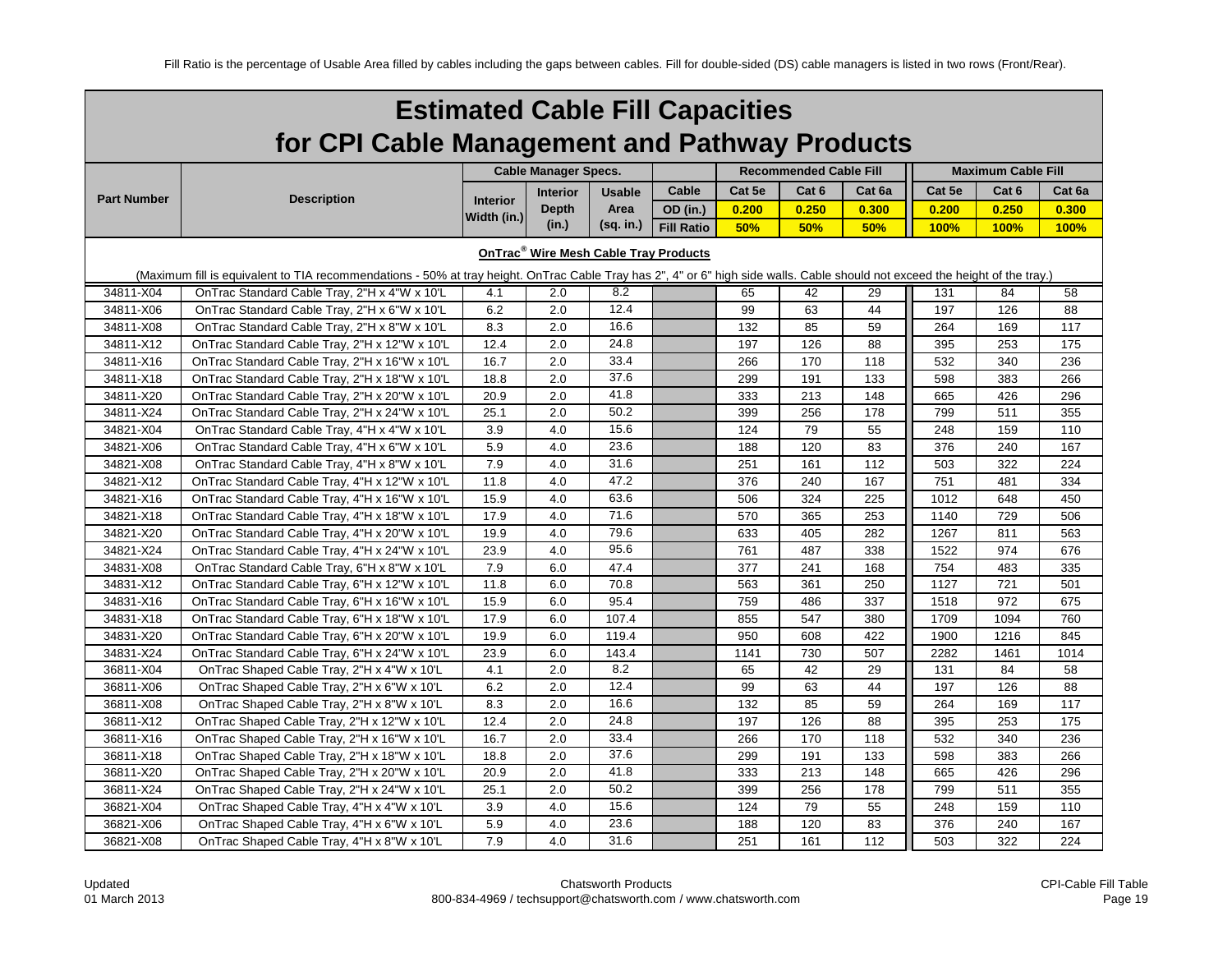| <b>Estimated Cable Fill Capacities</b>        |                                                                                                                                                                                      |                                |                             |               |                   |        |                               |        |        |                           |        |
|-----------------------------------------------|--------------------------------------------------------------------------------------------------------------------------------------------------------------------------------------|--------------------------------|-----------------------------|---------------|-------------------|--------|-------------------------------|--------|--------|---------------------------|--------|
| for CPI Cable Management and Pathway Products |                                                                                                                                                                                      |                                |                             |               |                   |        |                               |        |        |                           |        |
|                                               |                                                                                                                                                                                      |                                | <b>Cable Manager Specs.</b> |               |                   |        | <b>Recommended Cable Fill</b> |        |        | <b>Maximum Cable Fill</b> |        |
| <b>Part Number</b>                            | <b>Description</b>                                                                                                                                                                   |                                | <b>Interior</b>             | <b>Usable</b> | Cable             | Cat 5e | Cat 6                         | Cat 6a | Cat 5e | Cat 6                     | Cat 6a |
|                                               |                                                                                                                                                                                      | <b>Interior</b><br>Width (in.) | <b>Depth</b>                | Area          | OD (in.)          | 0.200  | 0.250                         | 0.300  | 0.200  | 0.250                     | 0.300  |
|                                               |                                                                                                                                                                                      |                                | (in.)                       | $(sq.$ in.)   | <b>Fill Ratio</b> | 50%    | 50%                           | 50%    | 100%   | 100%                      | 100%   |
| 36821-X12                                     | OnTrac Shaped Cable Tray, 4"H x 2"W x 10'L                                                                                                                                           | 11.8                           | 4.0                         | 47.2          |                   | 376    | 240                           | 167    | 751    | 481                       | 334    |
| 36821-X16                                     | OnTrac Shaped Cable Tray, 4"H x 16"W x 10'L                                                                                                                                          | 15.9                           | 4.0                         | 63.6          |                   | 506    | 324                           | 225    | 1012   | 648                       | 450    |
| 36821-X18                                     | On Trac Shaped Cable Tray, 4"H x 8"W x 10"L                                                                                                                                          | 17.9                           | 4.0                         | 71.6          |                   | 570    | 365                           | 253    | 1140   | 729                       | 506    |
| 36821-X20                                     | OnTrac Shaped Cable Tray, 4"H x 20"W x 10'L                                                                                                                                          | 19.9                           | 4.0                         | 79.6          |                   | 633    | 405                           | 282    | 1267   | 811                       | 563    |
| 36821-X24                                     | OnTrac Shaped Cable Tray, 4"H x 24"W x 10'L                                                                                                                                          | 23.9                           | 4.0                         | 95.6          |                   | 761    | 487                           | 338    | 1522   | 974                       | 676    |
| 36831-X08                                     | OnTrac Shaped Cable Tray, 6"H x 8"W x 10"L                                                                                                                                           | 7.9                            | 6.0                         | 47.4          |                   | 377    | 241                           | 168    | 754    | 483                       | 335    |
| 36831-X12                                     | OnTrac Shaped Cable Tray, 6"H x 12"W x 10'L                                                                                                                                          | 11.8                           | 6.0                         | 70.8          |                   | 563    | 361                           | 250    | 1127   | 721                       | 501    |
| 36831-X16                                     | OnTrac Shaped Cable Tray, 6"H x 16"W x 10'L                                                                                                                                          | 15.9                           | 6.0                         | 95.4          |                   | 759    | 486                           | 337    | 1518   | 972                       | 675    |
| 36831-X18                                     | OnTrac Shaped Cable Tray, 6"H x 18"W x 10'L                                                                                                                                          | 17.9                           | 6.0                         | 107.4         |                   | 855    | 547                           | 380    | 1709   | 1094                      | 760    |
| 36831-X20                                     | OnTrac Shaped Cable Tray, 6"H x 20"W x 10'L                                                                                                                                          | 19.9                           | 6.0                         | 119.4         |                   | 950    | 608                           | 422    | 1900   | 1216                      | 845    |
| 36831-X24                                     | OnTrac Shaped Cable Tray, 6"H x 24"W x 10'L                                                                                                                                          | 23.9                           | 6.0                         | 143.4         |                   | 1141   | 730                           | 507    | 2282   | 1461                      | 1014   |
|                                               | This table lists estimated cable fill for CPI cable management and pathway products. Cable fill varies with different cable sizes.                                                   |                                |                             |               |                   |        |                               |        |        |                           |        |
|                                               | Cable fills are estimates based on .20" OD Cat 5e, .25" OD Cat 6, and .30" OD Cat 6a, 4-pair UTP horizontal cable. Cable fill varies with different size cables.                     |                                |                             |               |                   |        |                               |        |        |                           |        |
| Notes:                                        | Use the Cat 5e value to estimate fill for 6-strand fiber. Use the Cat 6 value to estimate fill for 12-strand fiber.                                                                  |                                |                             |               |                   |        |                               |        |        |                           |        |
|                                               | Cable Runway/Tray Recommended/Maximum Cable Fills are based on TIA-569 recommendations and 5' (runway)/6' (tray) support spacing.                                                    |                                |                             |               |                   |        |                               |        |        |                           |        |
|                                               | The X in part numbers is color or another variable that does not affect cable fill capacities. Refer to the CPI Mini-Catalog for available options.                                  |                                |                             |               |                   |        |                               |        |        |                           |        |
|                                               | To calculate recommended cable fills for other size cables, divide the product's usable area by the area of the cable and multiply by 25% (50% for maximum fill). While every effort |                                |                             |               |                   |        |                               |        |        |                           |        |
| of listed services and products.              | has been made to ensure the accuracy of all information, CPI does not accept liability for any errors or omissions and reserves the right to change information and descriptions     |                                |                             |               |                   |        |                               |        |        |                           |        |
|                                               | @2012 Chatsworth Products. All rights reserved. CPI, CPI Passive Cooling, GlobalFrame, MegaFrame, Saf-T-Grip, Seismic Frame, SlimFrame, TeraFrame, Cube-iT Plus, Evolution,          |                                |                             |               |                   |        |                               |        |        |                           |        |
|                                               | OnTrac, Velocity and QuadraRack are federally registered trademarks of Chatsworth Products, Inc eConnect and Simply Efficient is a trademarks of Chatsworth Products, Inc.           |                                |                             |               |                   |        |                               |        |        |                           |        |
|                                               | All other trademarks belong to their respective companies.                                                                                                                           |                                |                             |               |                   |        |                               |        |        |                           |        |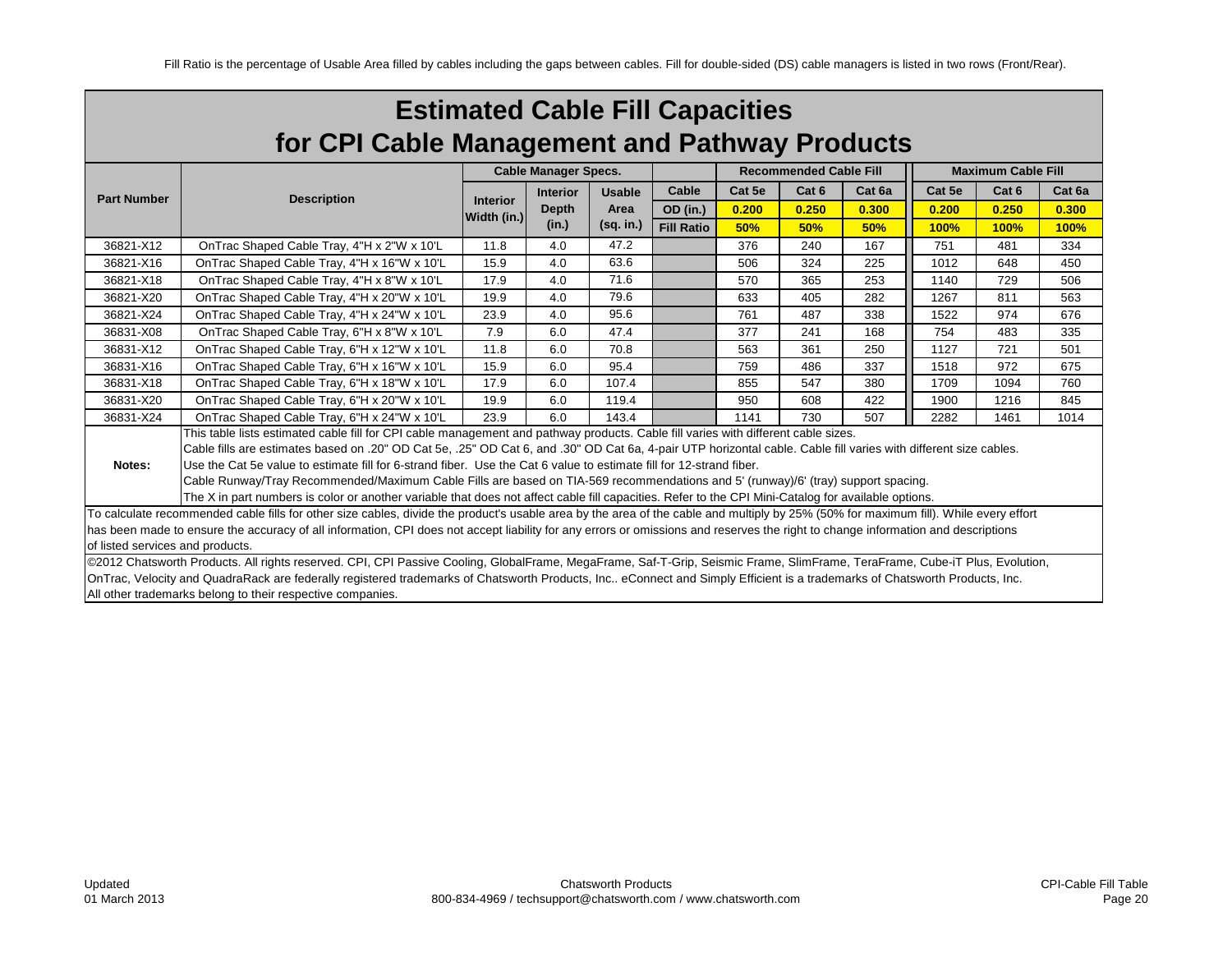#### **Using the CPI CABLE FILL TABLE:**

Change the OD (outside diameter) of the cable or the fill ratio on the table to estimate fills for your application. Fill ratio is the percentage of Usable Area within the manager filled with cable including gaps between cables.

#### **Method of Calculation**

Cable Fill is calculated by dividing the usable area of the cable manager by the area of the cable and reducing by a 50% fill factor to allow for gaps between the cables.

The basic calculation for estimating recommended cable fill for cable managers and cable pathway is: **RECOMMENDED CABLE FILL = ((USABLE AREA/AREA OF CABLE) X 50%) X 50%** 50% is the fill ratio (25% of the manager is filled with cable. 25% is required space between cables.)

The basic calculation for estimating maximum cable fill for cable managers and cable pathway is: **MAXIMUM CABLE FILL = (USABLE AREA/AREA OF CABLE) X 50%) X 100%** 100% is the fill ratio. (50% of the manager is filled with cable. 50% is required air space between cables.)

> **USABLE AREA** is the Usable Area of the cable manager or pathway product. Usable Area is determined by measuring the internal width and depth of individual cable managers or pathway as illustrated on the following pages. The CPI Cable Fill table lists usable areas for CPI cable management and pathway products.

> > The area of a rectangular space is calculated by multiplying the width by the depth. In some cases the width of the manager varries:

## **USABLE AREA = INTERIOR WIDTH X INTERIOR DEPTH**

**AREA OF CABLE** is the area of the cable. The table assumes round cables. The area of the cable is calculated using the dimensions of the cable. To determine the values in the CPI Cable Fill table, average cable sizes are used to represent each type of cable: Cat 5e is .20" diameter cable (.031" area)

Cat 6 is .25" diameter cable (.049" area) Cat 6a is .30" diameter cable (.070" area)

The area of a round cable is calculated by multiplying PI and the diameter of the cable squared divided by 4:

## **(ROUND) CABLE AREA = (DIAMETER2 X PI)/4**

**FILL RATIO** is the percentage of Usable Area within the manager that is filled with cable including required gaps between cables.

**CABLE FILL** is the calculated cable fill value. This value is an estimate and includes gaps between cables. Use 100% fill ratio to estimate maximum fill. Use 50% fill ratio to extimate initial fill. This estimate represents loose cables, not bundled cables. The value will be less for bundled cables.

#### Sample Cable Fill Calculation:

Calculate cable fill of .30"OD Cat 6a UTP in CPI Cable Manager P/N 11730-703.

CPI P/N 11730-XXX has a usable area of 21.0 in $^2$ .30" OD Cable has an area of .070 in² (Area = [.30]² X Pi/4)

RECOMMENDED CABLE FILL = ((USABLE AREA/AREA OF CABLE) X 50%) X 50% RECOMMENDED CABLE FILL = (21.0 in²/.070 in²) X 50%) X 50% RECOMMENDED CABLE FILL = 75 cables

MAXIMUM CABLE FILL = ((USABLE AREA/AREA OF CABLE) X 50%) X 100% MAXIMUM CABLE FILL = (21.0 in²/.070 in²) X 50%) X 100% MAXIMUM CABLE FILL = 150 cables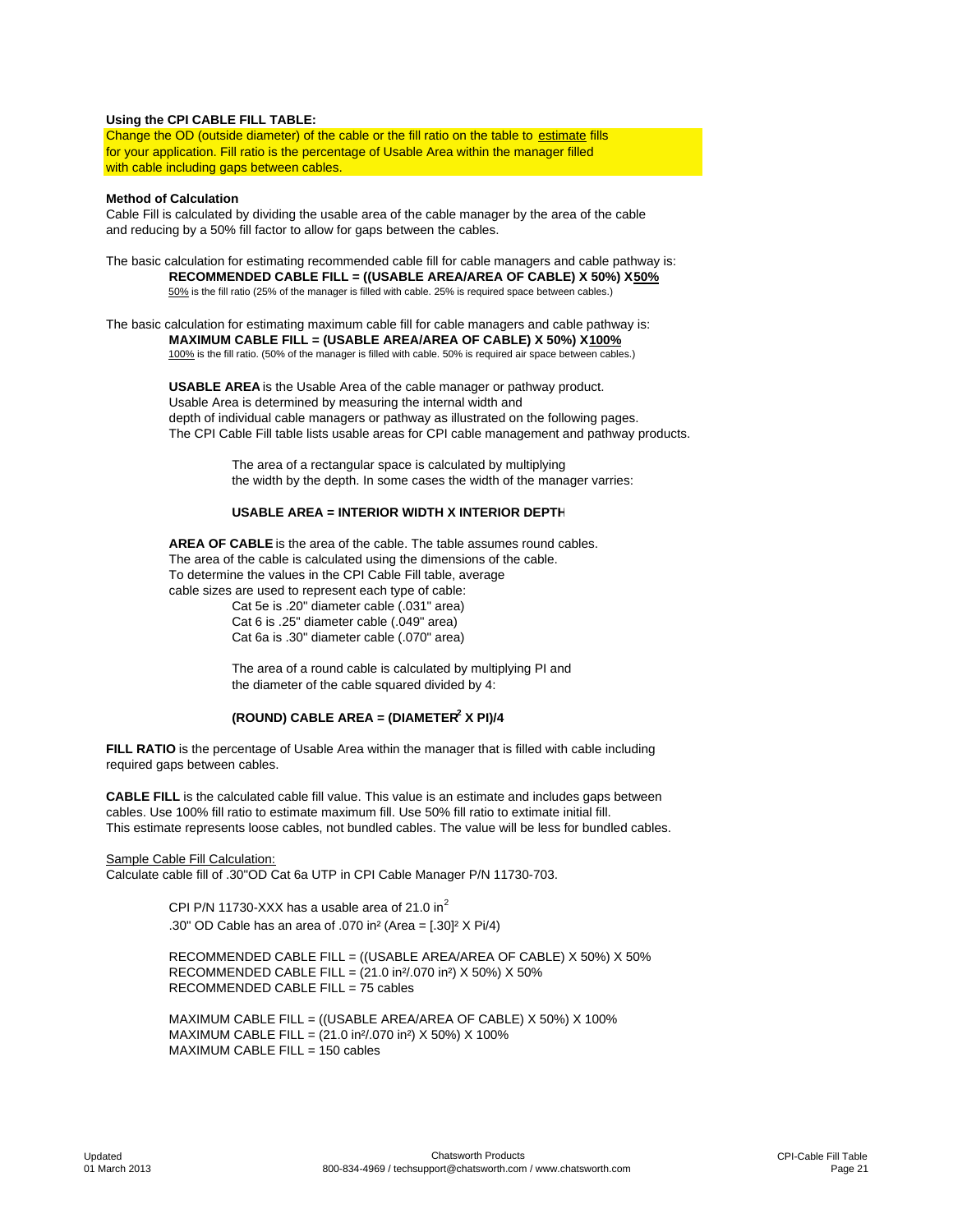#### **Usable Area defined for various types of cable managers.**

The hatched areas represent the defined usable area for different types of CPI Cable Managers.

the narrowest point in width and

of the manager and the back of

**(no fingers)**

the latch pins.

**Vertical Cable Managers & Rings/Loops**

Usable area is defined between Ex. VCS<br>the narrowest point in width and Loops

the distance between the back Rings



Latch pins



**(with fingers)** Usable area is defined between Ex. MCS, MCS-EFX, the narrowest point in width and CCS, CCS-EFX, the distance between the back Velocity Cable Management

**Vertical Cable Managers**

of the manager and the back of Evolution Cable Management<br>the T on the fingers.<br>M-Series MegaFrame ECM M-Series MegaFrame ECM Area includes this space. The Series TeraFrame VCM GlobalFrame VCM Fingers Finger Cable Manager



## **Universal Horizontal Cable Managers (with fingers)**

Usable area is defined between Ex. UHCM the narrowest point in height and Velocity Cable Management the distance between the back Evolution Cable Management of the manager and the back of the T on the fingers.



## **Horizontal Wire Managers with Rings/Loops**

**(no fingers)** Usable area is defined between Ex. Horz. Cble Mngr. the narrowest point in height and the distance between the back of the manager and the front of the rings.